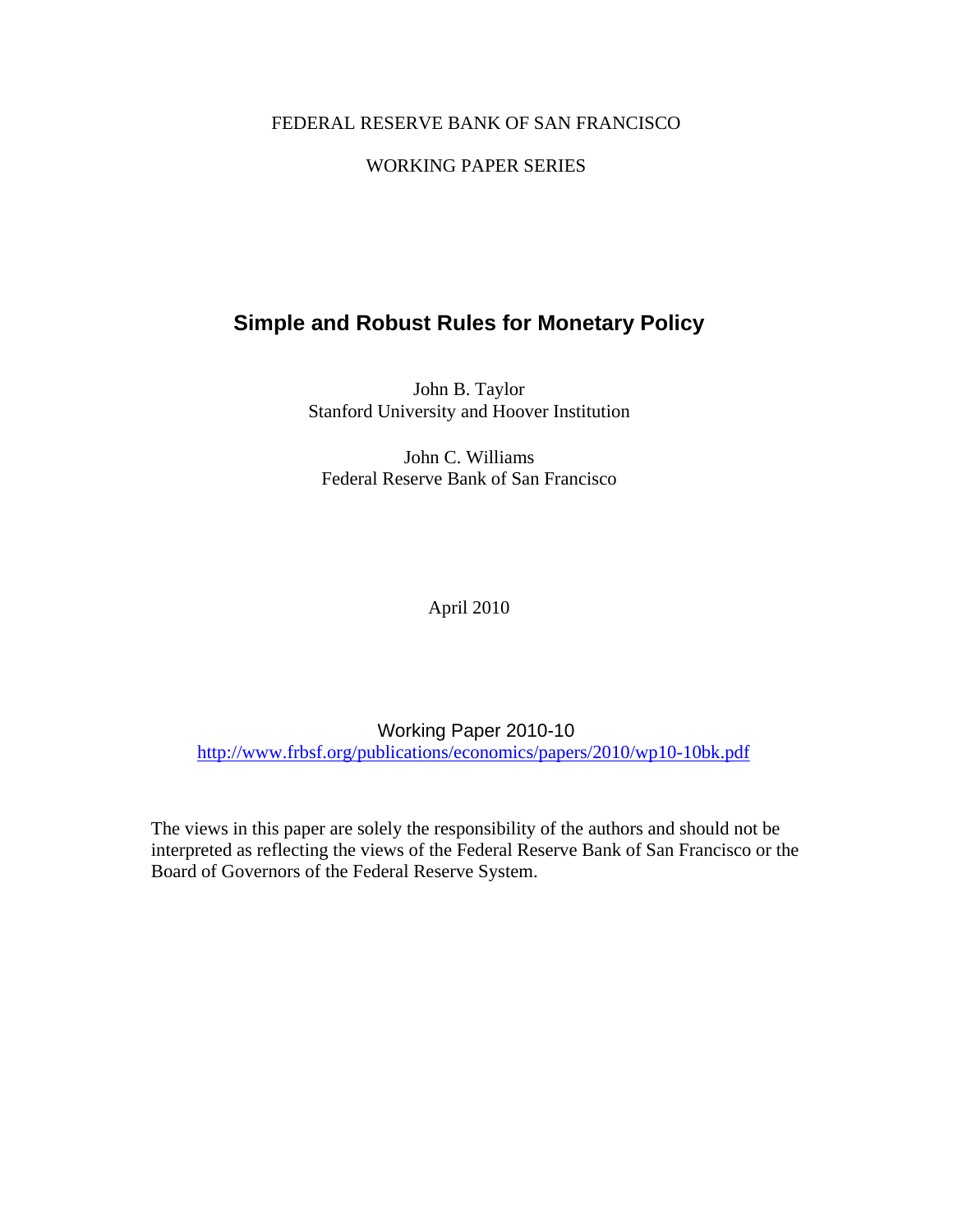#### **Simple and Robust Rules for Monetary Policy**

by

John B. Taylor and John C. Williams\*

Prepared for the *Handbook of Monetary Economics*  Edited by Benjamin Friedman and Michael Woodford

April 20, 2010

#### Abstract

This paper focuses on simple normative rules for monetary policy which central banks can use to guide their interest rate decisions. Such rules were first derived from research on empirical monetary models with rational expectations and sticky prices built in the 1970s and 1980s. During the past two decades substantial progress has been made in establishing that such rules are robust. They perform well with a variety of newer and more rigorous models and policy evaluation methods. Simple rules are also frequently more robust than fully optimal rules. Important progress has also been made in understanding how to adjust simple rules to deal with measurement error and expectations. Moreover, historical experience has shown that simple rules can work well in the real world in that macroeconomic performance has been better when central bank decisions were described by such rules. The recent financial crisis has not changed these conclusions, but it has stimulated important research on how policy rules should deal with asset bubbles and the zero bound on interest rates. Going forward the crisis has drawn attention to the importance of research on international monetary issues and on the implications of discretionary deviations from policy rules.

<sup>\*</sup> We thank Andy Levin, Mike Woodford, and other participants at the *Handbook of Monetary Economics* Conference for helpful comments and suggestions. We also thank Justin Weidner for excellent research assistance. The opinions expressed are those of the authors and do not necessarily reflect the views of the management of the Federal Reserve Bank of San Francisco or the Board of Governors of the Federal Reserve System.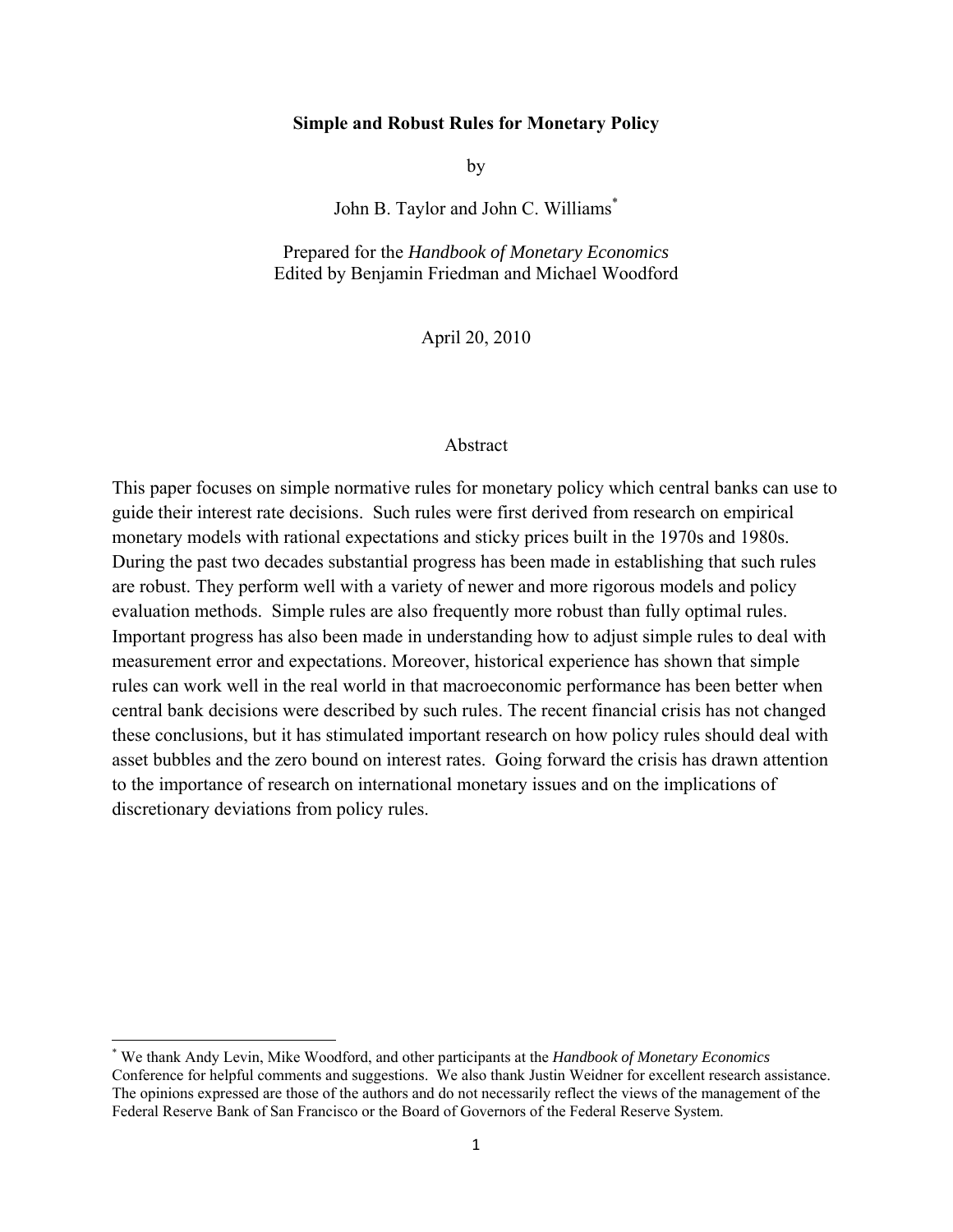Economists have been interested in monetary policy rules since the advent of economics. In this review paper we concentrate on more recent developments, but we begin with a brief historical summary to motivate the theme and purpose of our paper. We then describe the development of the modern approach to policy rules and evaluate the approach using experiences before, during, and after the Great Moderation. We then contrast in detail this policy rule approach with optimal control methods and discretion. Finally we go on to consider several key policy issues, including the zero bound on interest rates and issue of bursting bubbles, using the lens of policy rules.

# **1. Historical Background**

 Adam Smith first delved into the subject monetary policy rules in the *Wealth of Nations* arguing that "a well-regulated paper-money" could have significant advantages in improving economic growth and stability compared to a pure commodity standard. By the start of the 19<sup>th</sup> century Henry Thornton and then David Ricardo were stressing the importance of rule-guided monetary policy after they saw the monetary-induced financial crises related to the Napoleonic Wars. Early in the 20<sup>th</sup> century Irving Fisher and Knut Wicksell were again proposing monetary policy rules to avoid monetary excesses of the kinds that led to hyperinflation following World War I or seemed to be causing the Great Depression. And later, after studying the severe monetary mistakes of the Great Depression, Milton Friedman proposed his constant growth rate rule with the aim of avoiding a repeat of those mistakes. Finally, modern-day policy rules, such as the Taylor (1993a) Rule, were aimed at ending the severe price and output instability during the Great Inflation of the late 1960s and 1970s (see also Asso, Kahn, and Leeson, 2007, for a detailed review).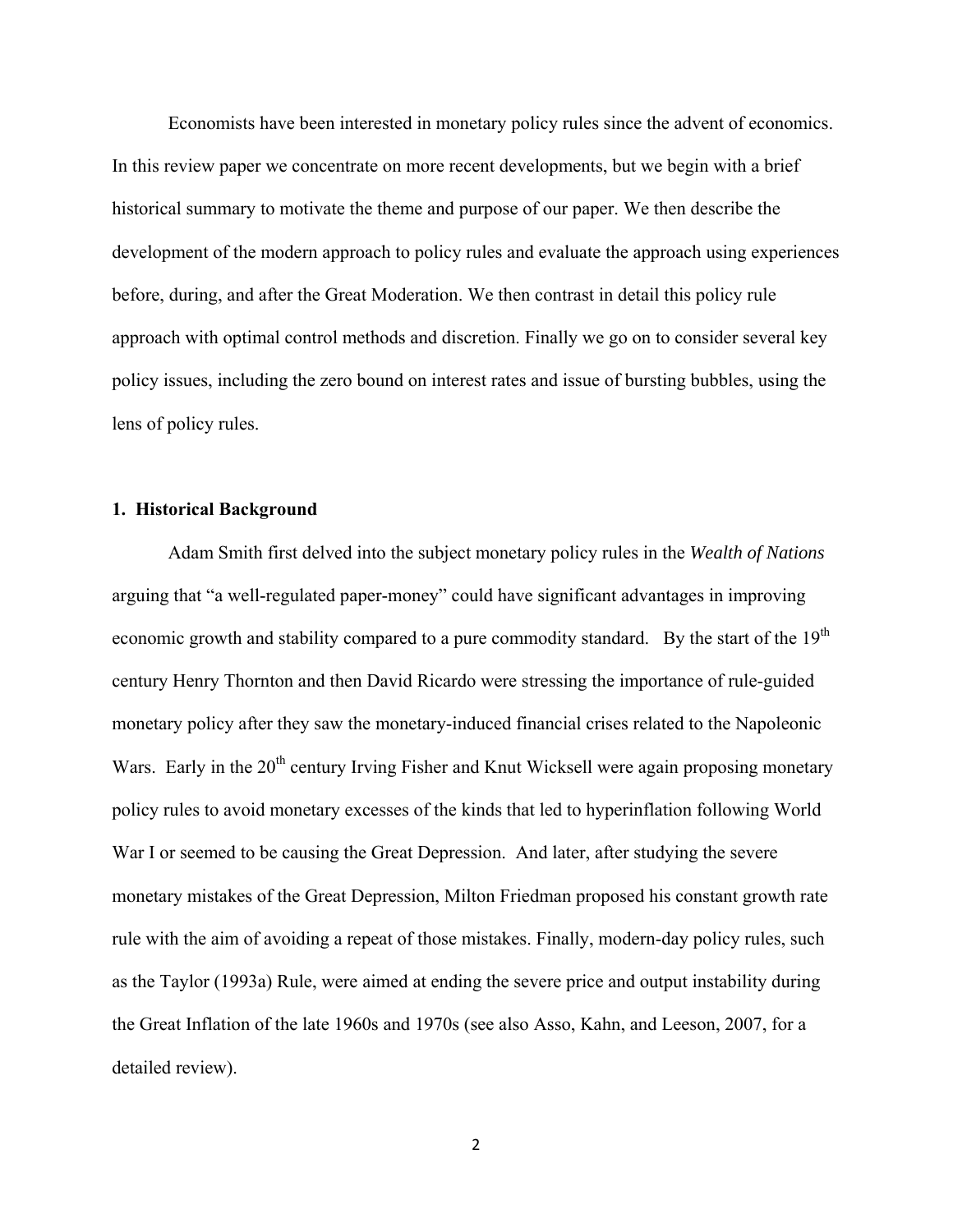As the history of economic thought makes clear, a common purpose of these reform proposals was a simple, stable monetary policy that would both avoid creating monetary shocks and cushion the economy from other disturbances, and thereby reduce the chances of recession, depression, crisis, deflation, inflation, and hyperinflation. There was a presumption in this work that some such simple rule could improve policy by avoiding monetary excesses, whether related to money finance of deficits, commodity discoveries, gold outflows, or mistakes by central bankers with too many objectives. In this context, the choice between a monetary standard where the money supply jumped around randomly versus a simple policy rule with a smoothly growing money and credit seemed obvious. The choice was both broader and simpler than "rules versus discretion." It was "rules versus chaotic monetary policy" whether the chaos was caused by discretion or unpredictable exogenous events like gold discoveries or shortages.

 A significant change in economists' search for simple monetary policy rules occurred in the 1970s, however, as a new type of macroeconomic model appeared on the scene. The new models were dynamic, stochastic, and empirically estimated. But more important, these empirical models incorporated both rational expectations and sticky prices, and they therefore were sophisticated enough to serve as a laboratory to examine how monetary policy rules would work in practice. These were the models that were used to find new policy rules, such as the Taylor Rule, to compare the new rules with earlier constant growth rate rules or with actual policy, and to check the rules for robustness. Examples of empirical modes with rational expectations and sticky prices include the simple three equation econometric model of the United States in Taylor (1979), the multi-equation international models in the comparative studies by Bryant, Hooper, and Mann (1993), and the econometric models in robustness analyses of Levin, Wieland, and Williams (1999). More or less simultaneously, practical experience was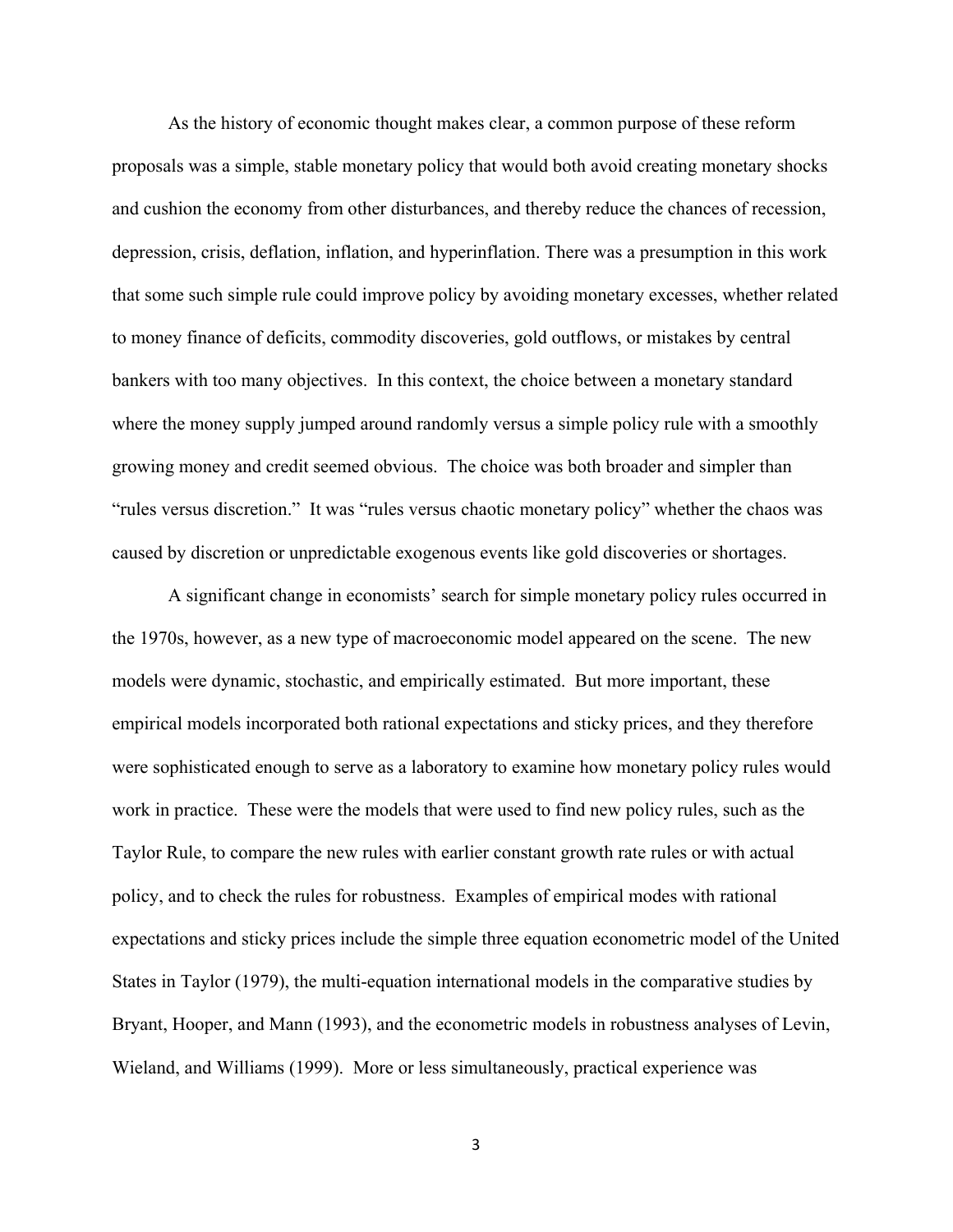confirming the model simulation results as the instability of the Great Inflation of the 1970s gave way to the Great Moderation around the same time that actual monetary policy began to resemble the simple policy rules that were proposed.

 While the new rational expectations models with sticky prices further supported the use of policy rules—in keeping with the Lucas (1976) critique and time inconsistency (Kydland and Prescott, 1977)—there was no fundamental reason why the same models could not be used to study more complex discretionary monetary policy actions which went well beyond simple rules and used optimal control theory. Indeed, before long optimal control theory was being applied to the new models, refined with specific micro-foundations as in Rotemberg and Woodford (1997), Woodford (2003), and others. The result was complex paths for the instruments of policy which had the appearances of "fine tuning" as distinct from simple policy rules.

 The idea that optimal policy conducted in real time without the constraint of simple rules could do better than simple rules thus emerged within the context of the modern modeling approach. The papers by Mishkin (2007) and Walsh (2009) at recent Jackson Hole Conferences are illustrative. Mishkin (2007) uses optimal control to compute paths for the federal funds rate and contrasts the results with simple policy rules, stating that in the optimal discretionary policy "the federal funds rate is lowered more aggressively and substantially faster than with the Taylor-rule….This difference is exactly what we would expect because the monetary authority would not wait to react until output had already fallen." The implicit recommendation of this statement is that simple policy rules are inadequate for real world policy situations and that policymakers should therefore deviate from them as needed.

The differences in these approaches are profound and have important policy implications. At the same Jackson Hole conference that Mishkin (2007) emphasized the advantages of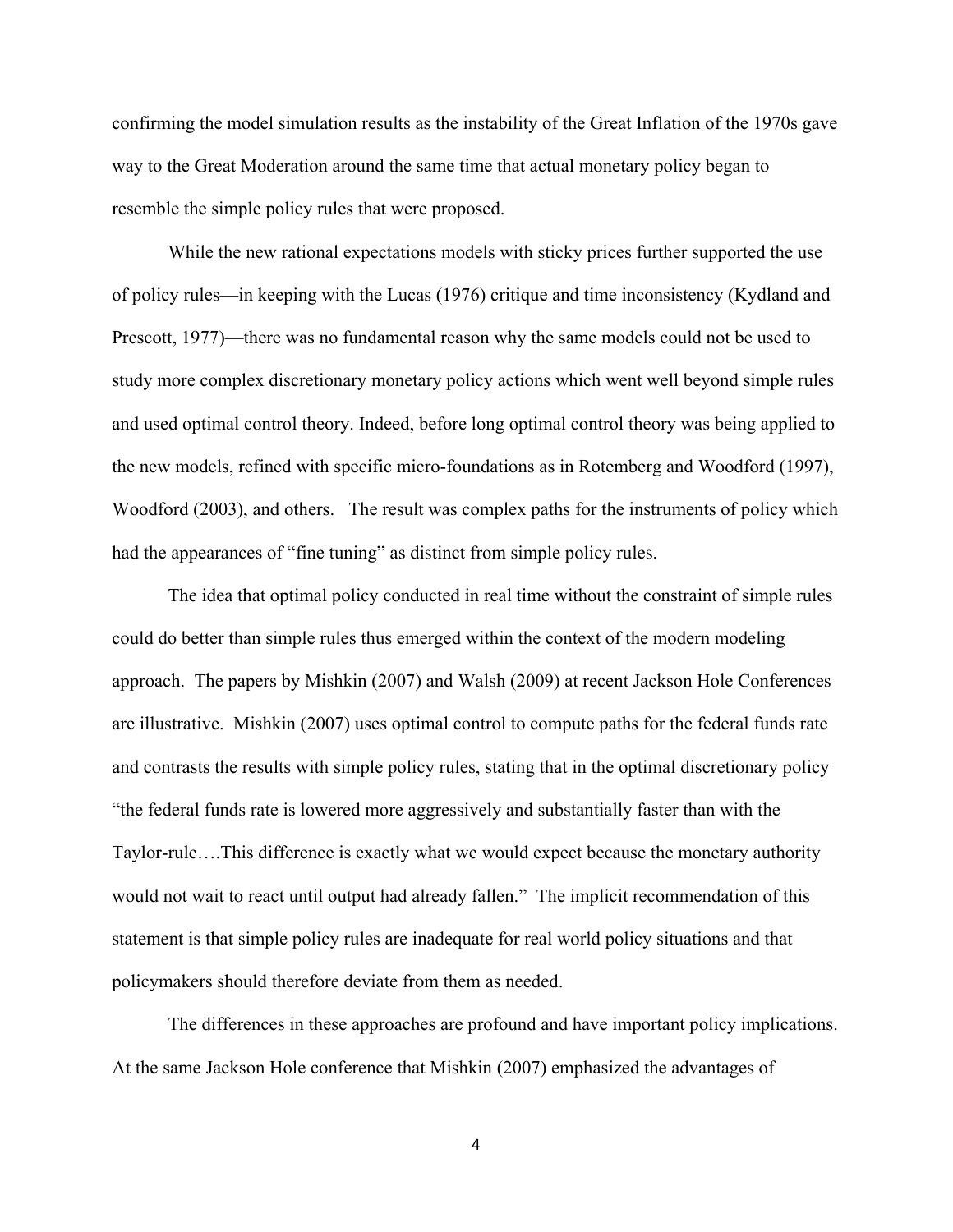deviating from policy rules, Taylor (2007) showed that one such deviation added fuel to the housing boom and thereby helped bring on the severe financial crisis, the deep recession, and perhaps the end of the Great Moderation. For these reasons we focus on the differences between these two approaches in this paper. Like all previous studies of monetary policy rules by economists, our goal is to find ways to avoid such economic maladies.

We start in the next section with a review of the development of optimal simple monetary policy rules using quantitative models. We then consider the robustness of policy rules using comparative model simulations and show that simple rules are more robust than fully optimal rules. The most recent paper in the Elsevier Handbook in Economics series on monetary policy rules is the comprehensive and widely-cited survey published by Ben McCallum (1999) in the *Handbook of Macroeconomics* (Taylor and Woodford, 1999). Our paper and McCallum's are similar in scope in that they focus on policy rules which have been designed for normative purposes rather than on policy reaction functions which have been estimated for positive or descriptive purposes. In other words, the rules we study have been derived from economic theory or models and are designed to deliver good economic performance, rather than to fit statistically the decisions of central banks. Of course, such normative policy rules can also be descriptive if central bank decisions follow the recommendations of the rules which they have in many cases. Research of an explicitly descriptive nature, which focuses more on estimating reaction functions for central banks, goes back to Dewald and Johnson (1963), Fair (1978), and McNees (1986), and includes, more recently, work by Meyer (2009) on estimating policy rules for the Federal Reserve.

 McCallum's *Handbook of Macroeconomics* paper stressed the importance of robustness of policy rules and explored the distinction between rules and discretion using the time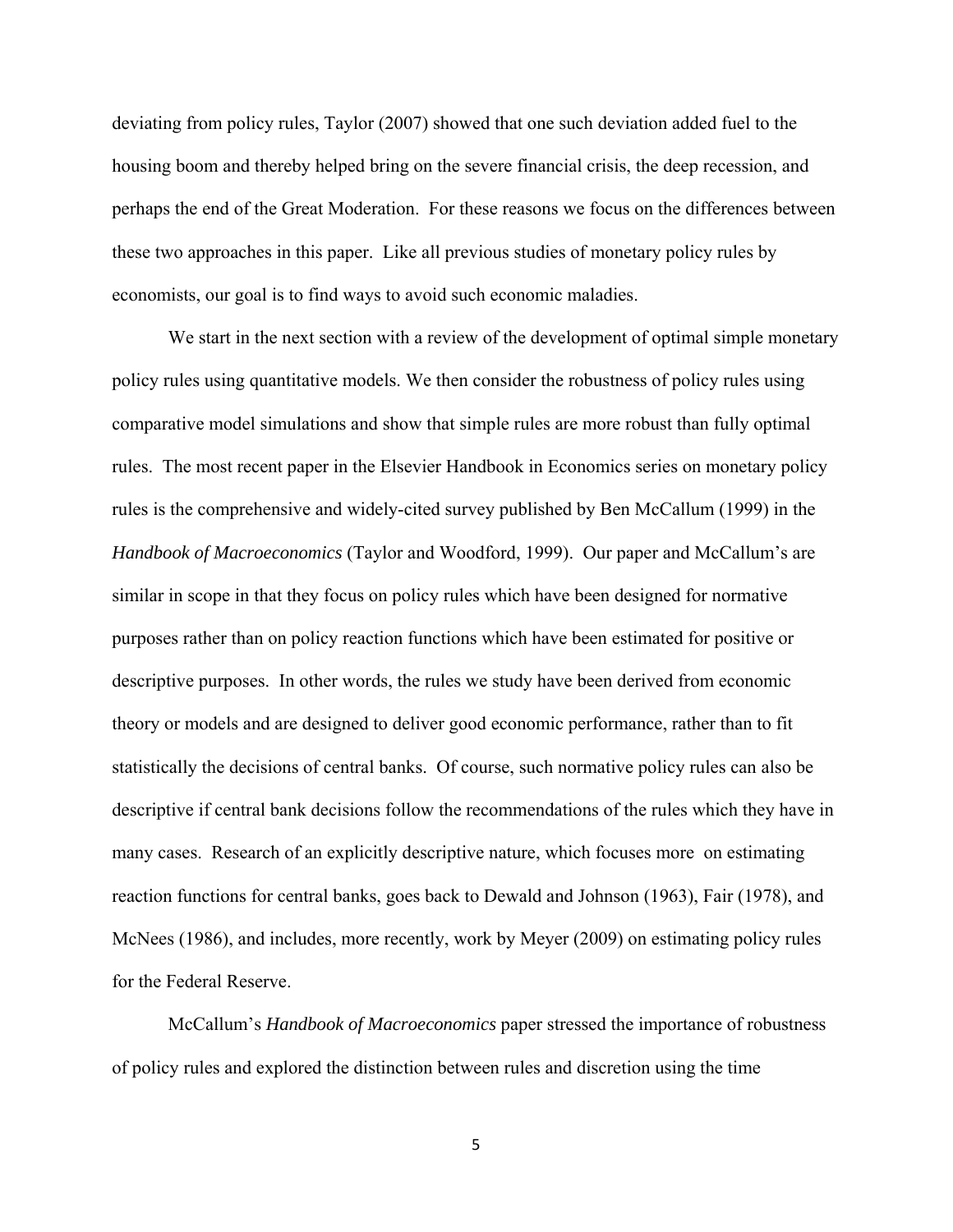inconsistency principles. His survey also clarified important theoretical issues such as uniqueness and determinacy and he reviewed research on alternative targets and instruments, including both money supply and interest rate instruments. Like McCallum we focus on the robustness of policy rules. We focus on policy rules where the interest rate rather than the money supply is the policy instrument, and we place more emphasis on the historical performance of policy rules reflecting the experience of the dozen years since McCallum wrote. We also examine issues that have been major topics of research in academic and policy circles since then, including policy inertia, learning, and measurement errors. We also delve into the issues that arose in the recent financial crisis including the zero lower bound on interest rates and dealing with asset price bubbles. In this sense, our paper is complementary to McCallum's useful *Handbook of Macroeconomics* paper on monetary policy rules.

#### **2. Using Models to Evaluate Simple Policy Rules**

 The starting point for our review of monetary policy rules is the research that began in the mid 1970s, took off in the 1980s and 1990s, and is still expanding. As mentioned above, this research is conceptually different from previous work by economists in that it is based on quantitative macroeconomic models with rational expectations and frictions/rigidities, usually in wage and price setting.

 We focus on the research based on such models because it seems to have led to an explosion of practical as well as academic interest in policy rules. As evidence consider, Don Patinkin's (1956) *Money, Interest, and Prices,* which was the textbook in monetary theory in many graduate school in the early 1970s. It has very few references to monetary policy rules. In contrast, the modern day equivalent, Michael Woodford's (2003) book, *Interest and Prices*, is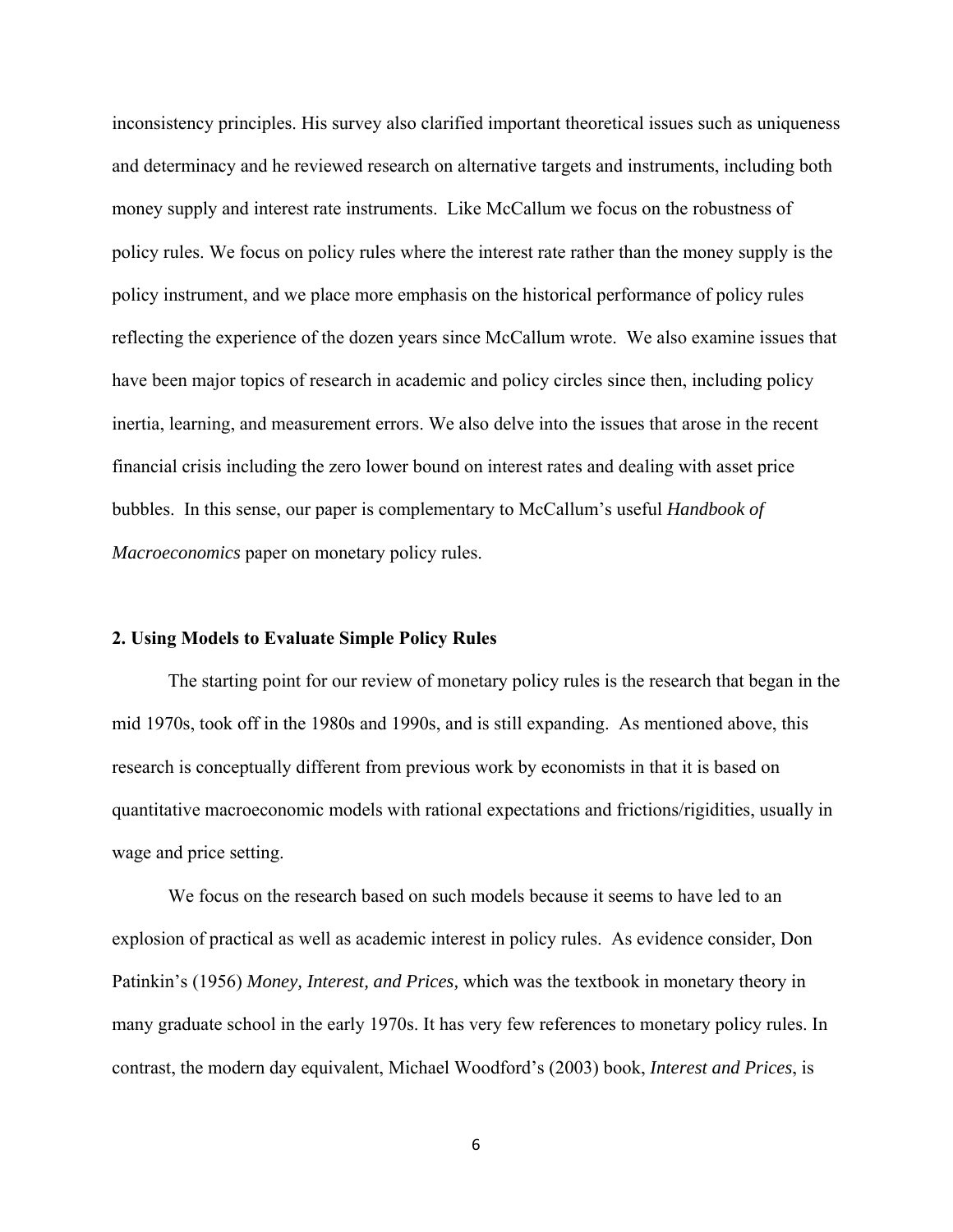packed with discussions about monetary policy rules. In the meantime, thousands of papers have been written on monetary policy rules since the mid 1970s. The staffs of central banks around the world regularly use policy rules in their research and policy evaluation (see for example, Orphanides, 2008) as do practitioners in the financial markets.

 Such models were originally designed to answer questions about policy rules. The rational expectations assumption brought attention to the importance of consistency over time and to predictability, whether about inflation or policy rule responses, and to a host of policy issues including how to affect long term interest rates and what to do about asset bubbles. The price and wage rigidity assumption gave a role for monetary policy that was not evident in pure rational expectations models without price or wage rigidities; the monetary policy rule mattered in these models even if everyone knew what it was.

 The list of such models is now way too long to even tabulate, let alone discuss, in this review paper, but they include the rational expectations models in the Bryant, Hooper, Mann (1993) volume, the Taylor (1999a) volume, the Woodford (2003) volume, and many more models now in the growing database maintained by Volker Wieland (see Taylor and Wieland, 2009). Many of these models go under the name "new Keynesian" or "new neoclassical synthesis" or sometimes "dynamic stochastic general equilibrium." Some are estimated and others are calibrated. Some are based on explicit utility maximization foundations, others more ad hoc. Some are illustrative three-equation models, which consist of an IS or Euler equation, a staggered price setting equation, and a monetary policy rule. Others consist of more than 100 equations and include term structure equations, exchange rates and other asset prices.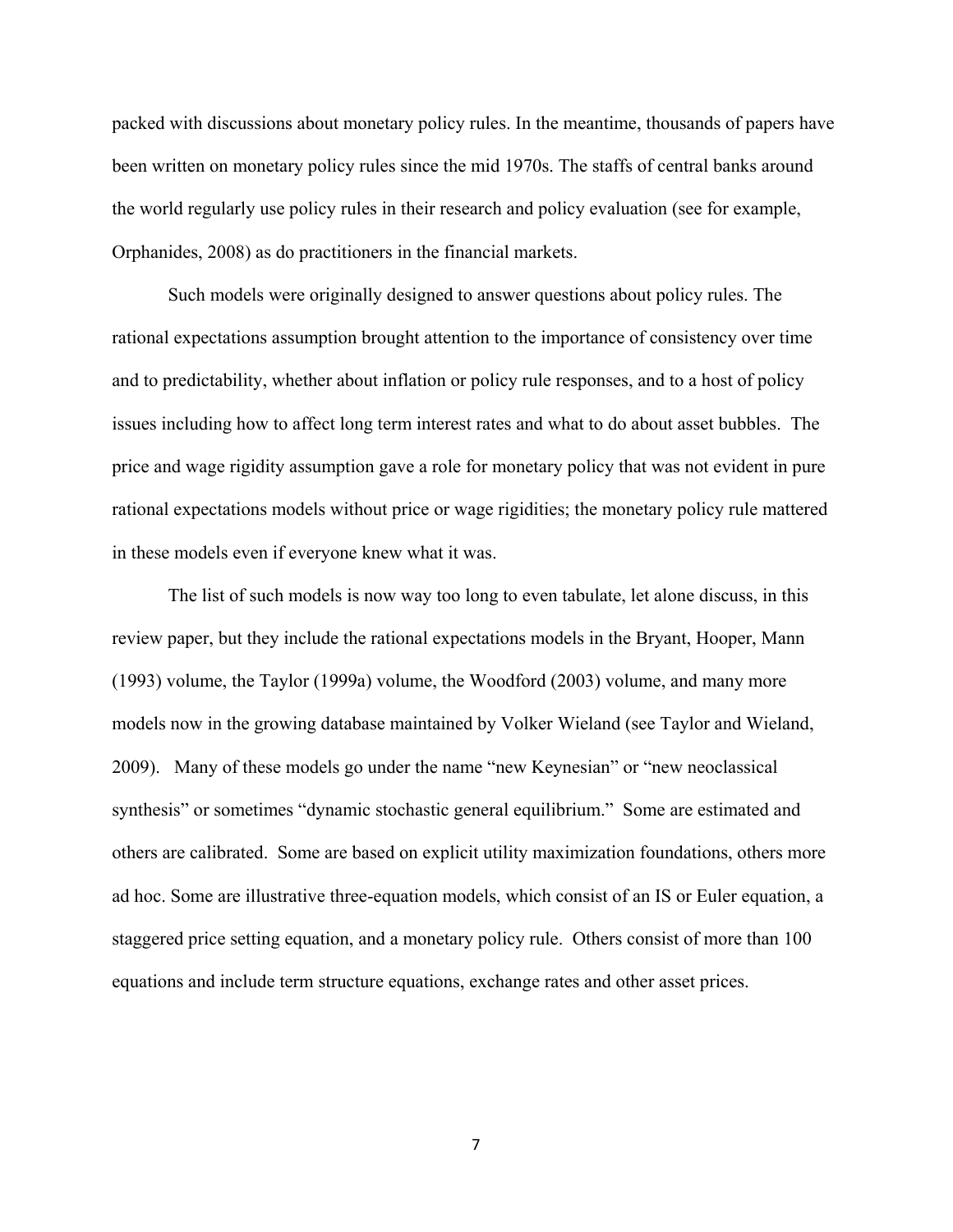# *Dynamic Stochastic Simulations of Simple Policy Rules*

 The general way that policy rule research originally began in these models was to experiment with different policy rules, trying them out in the model economies, and seeing how economic performance was affected The criteria for performance was usually the size of the deviations of inflation or real GDP or unemployment from some target or natural values. At a basic level a monetary policy rule is a contingency plan that lays out how monetary policy decisions should be made. For research with models, the rules have to be written down mathematically. Policy researchers would try out policy rules with different functional forms, different instruments, and different variables for the instrument to respond to. They would then search for the ones that worked well when simulating the model stochastically with a series of realistic shocks. To find better rules, researchers searched over a range of possible functional forms or parameters looking for policy rules that improved economic performance. In simple models, such as Taylor (1979), optimization methods could be used to assist in the search.

 A concrete example of this approach to simulating alternative policy rules was the model comparison project started in the 1980s at the Brookings Institution and organized by Ralph Bryant and others. After the model comparison project had gone on for several years, several participants decided it would be useful to try out monetary policy rules in these models. The important book by Bryant, Hooper and Mann (1993) was one output of the resulting policy rules part of the model comparison project. It brought together many rational expectations models, including the multicountry model later published in Taylor (1993b).

 No one clear "best" policy rule emerged from this work and, indeed, the contributions to the Bryant, Hooper, and Mann (1993) volume did not recommend any single policy rule. See Henderson and McKibbin (1993) for analysis of the types of rules in this volume. Indeed, as is so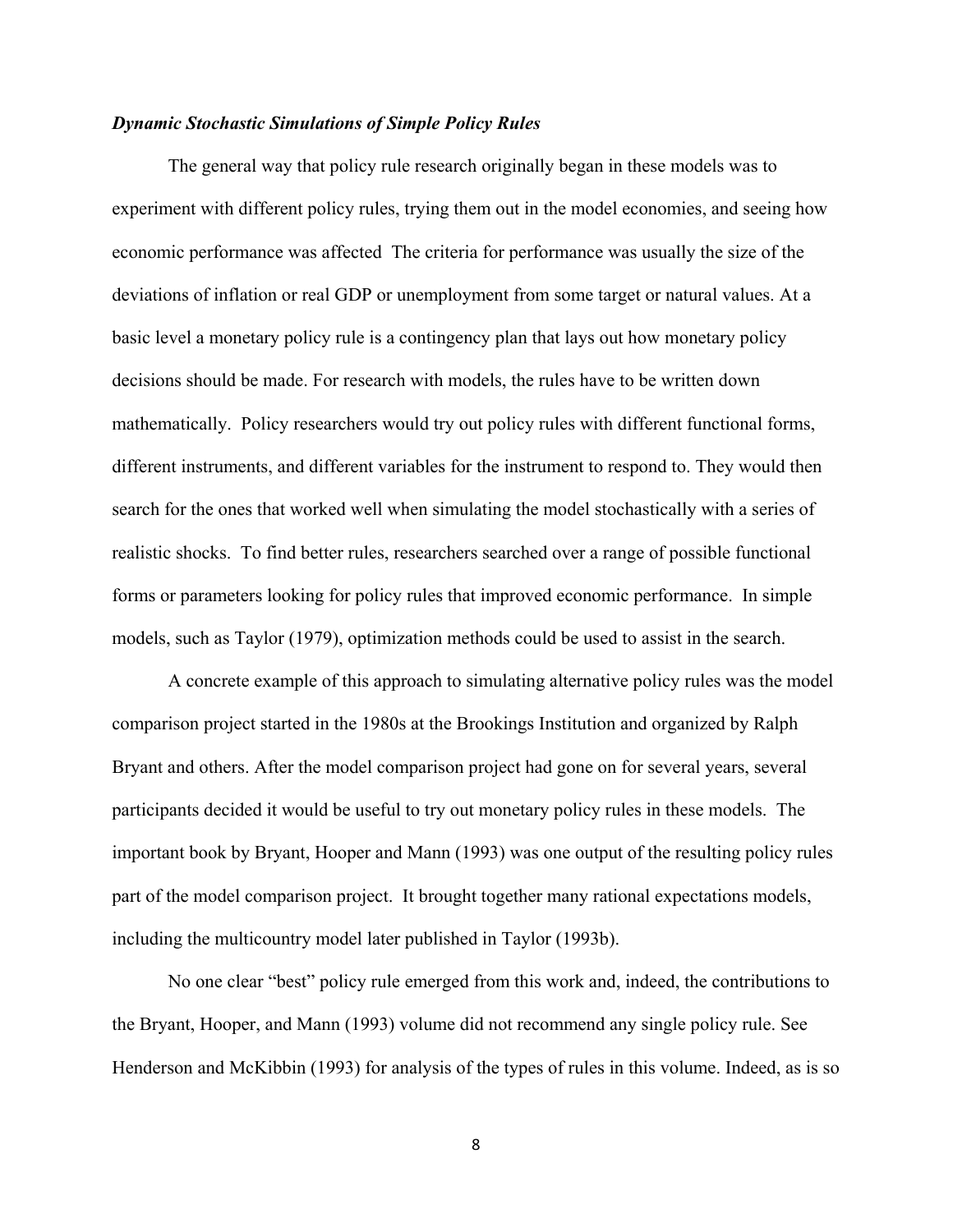often the case in economic research, critics complained about apparent disagreement about what was the best monetary policy rule. Nevertheless, if one looked carefully through the simulation results from the different models, one could see that the better policy rules had three general characteristics: (1) an interest rate instrument performed better than a money supply instrument, (2) interest rate rules that reacted to both inflation and real output worked better than rules which focused on either one, and (3) interest rate rules which reacted to the exchange rate were inferior to those that did not.

One specific rule that was derived from this type of simulation research with monetary models is the Taylor Rule. . The Taylor Rule says that the short-term interest rate,  $i_t$ , should be set according to the formula:

$$
i_t = r^* + \pi_t + 0.5 (\pi_t - \pi^*) + 0.5 y_t, \tag{1}
$$

where  $r^*$  denotes the equilibrium real interest rate,  $\pi_t$  denotes the inflation rate in period  $t$ ,  $\pi^*$  is the desired long-run, or "target," inflation rate, and **y** denotes the output gap(the percent deviation of real GDP from its potential level). Taylor (1993a) set the equilibrium interest rate *r\** equal to 2 and the target inflation rate **π\*** equal to 2**.** Thus, rearranging terms, the Taylor Rule says that the short term interest rate should equal one-and-a-half times the inflation rate plus onehalf times the output gap plus one. Taylor focused on quarterly observations and suggested measuring the inflation rate as a moving average of inflation over four quarters. Simulations suggested that response coefficients on inflation and the output gap in the neighborhood of  $\frac{1}{2}$ would work well. Note that when the economy is in steady state with the inflation rate equaling its target and the output gap equaling zero, the real interest rate (the nominal rate minus the expected inflation rate) equals the equilibrium real interest rate.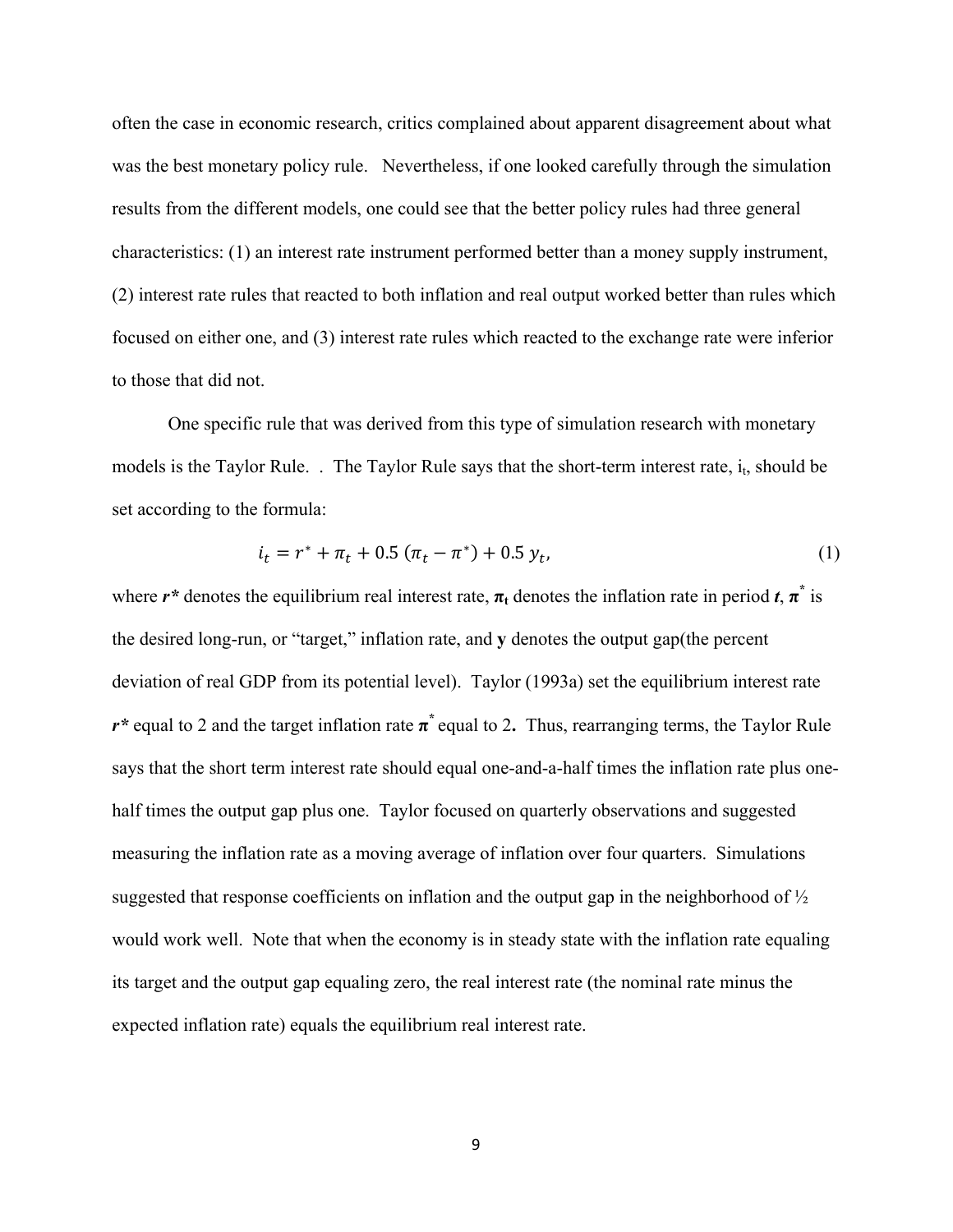This rule embodies two important characteristics of monetary policy rules that are effective at stabilizing inflation and the output gap in model simulations. First, it dictates that the nominal interest rate react by more than one-for-one to movements in the inflation rate. This characteristic has been termed the Taylor principle (Woodford 2001). In most existing macroeconomic models, this condition (or some close variant of it) must be met for a unique stable rational expectations to exist (see Woodford, 2003, for a complete discussion). The basic logic behind this principle is clear: when inflation rises, monetary policy needs to raise the real interest rate in order to slow the economy and reduce inflationary pressures. The second important characteristic is that monetary policy "leans against the wind," that is, it reacts by increasing the interest rate by a particular amount when real GDP rises above potential GDP and by decreasing the interest rate by the same amount when real GDP falls below potential GDP. In this way, monetary policy speeds the economy's progress back to the target rate of inflation and the potential level of output.

#### *Optimal Simple Rules*

 Much of the more recent research on monetary policy rules has tended to follow a similar approach except that the models have been formalized to include more explicit microfoundations and the quantitative evaluation methodology has focused on specific issues related to the optimal specification and parameterization of simple policy rules like the Taylor Rule. To review this research, it is useful to consider the following quadratic central bank loss function:

$$
L = E\left\{ (\pi - \pi^*)^2 + \lambda y^2 + v(i - i^*)^2 \right\}
$$
 (2)

where *E* denotes the mathematical unconditional expectation and  $\lambda$ ,  $\nu \ge 0$  are parameters describing the central bank's preferences. The first two terms represent the welfare costs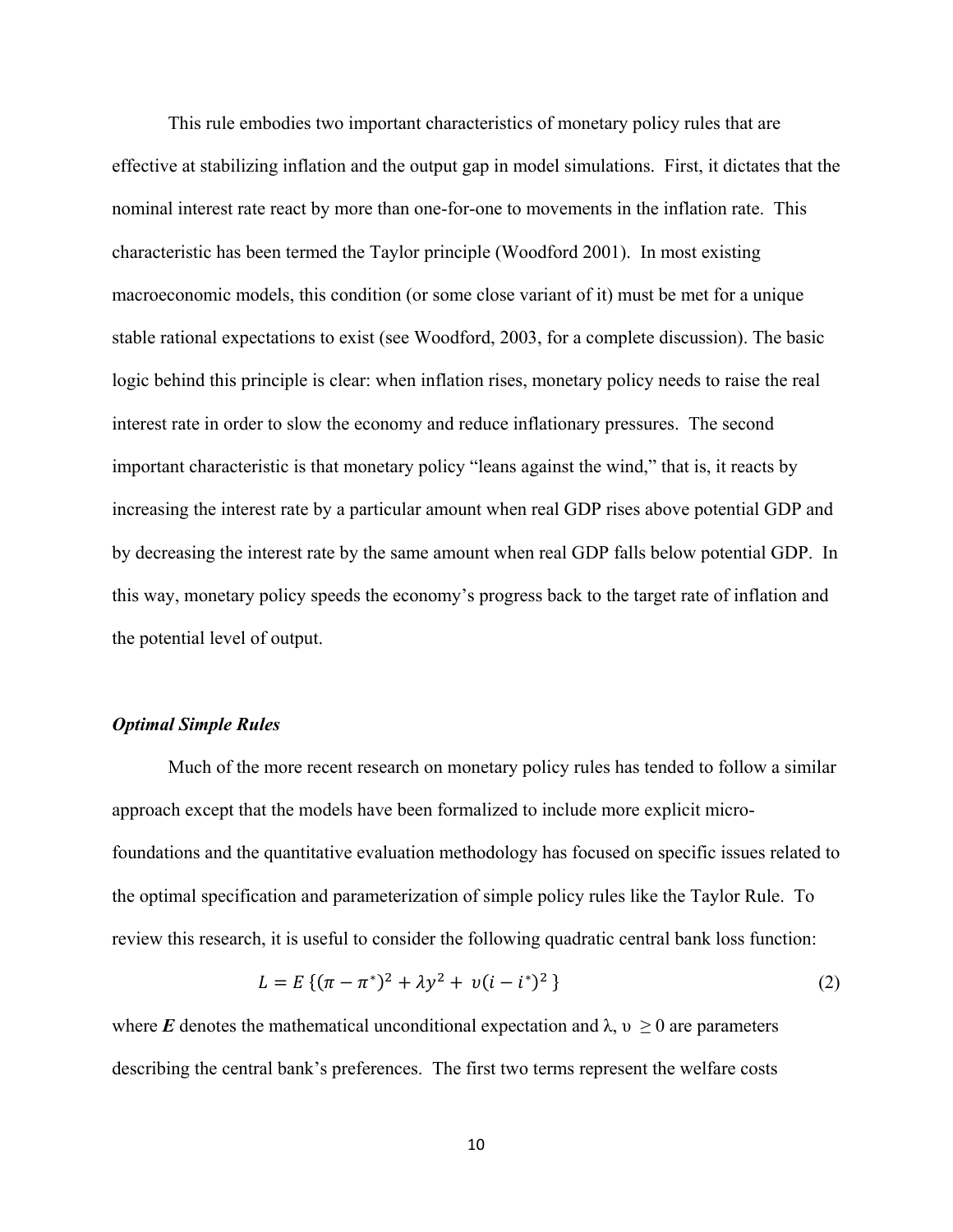associated from nominal and real fluctuations from desired levels. The third term stands in for the welfare costs associated with large swings in interest rates (and presumably other asset prices). The quadratic terms, especially those involving inflation and output, represent the common sense view that business cycle fluctuations and high or variable inflation and interest rates are undesirable, but these can also be derived as approximations of welfare functions of representative agents. In some studies these costs are modeled explicitly.<sup>1</sup>

The central bank's problem is to choose the parameters of a policy rule to minimize the expected central bank loss subject to the constraints imposed by the model and where the monetary policy instrument—generally assumed to be the short-term interest rate in recent research—follows the stipulated policy rule. Williams (2003) describes numerical methods used to compute the model-generated unconditional moments and optimized parameter values of the policy rule in the context of a linear rational expectations model. Early research--see, for example the contributions in Taylor (1999a) and Fuhrer (1997)--focused on rules of a form that generalized the original Taylor Rule<sup>2</sup>:

$$
i_t = E_t \{(1 - \rho)(r^* + \pi_{t+j}) + \rho i_{t-1} + \alpha (\pi_{t+j} - \pi^*) + \beta y_{t+k}\}.
$$
 (3)

This rule incorporates inertia in the behavior of the interest rate through a positive value of the parameter **ρ**. It also allows for the possibility that policy responds to expected future (or lagged) values of inflation and the output gap.

A useful way to portray macroeconomic performance under alternative specifications of the policy rule is the policy frontier, which describes the best achievable combinations of

 $1$  See Woodford (2003) for a discussion of the relationship between the central bank loss function and the the welfare function of households. See Rudebusch (2006) for analyses of this topic of interest rate variability in the central bank's loss function. In the policy evaluation literature, the loss is frequently specified in terms of the squared first-difference of the interest rate, rather than in terms of the squared difference between the interest rate and the natural rate of interest.

 $2 \text{ An alternative approach is followed by Fair and However (1996), who do not use unconditional moments to }$ evaluate policies, but instead compute the optimal policy setting of based on counterfactual simulations of the U.S. economy during the postwar period. .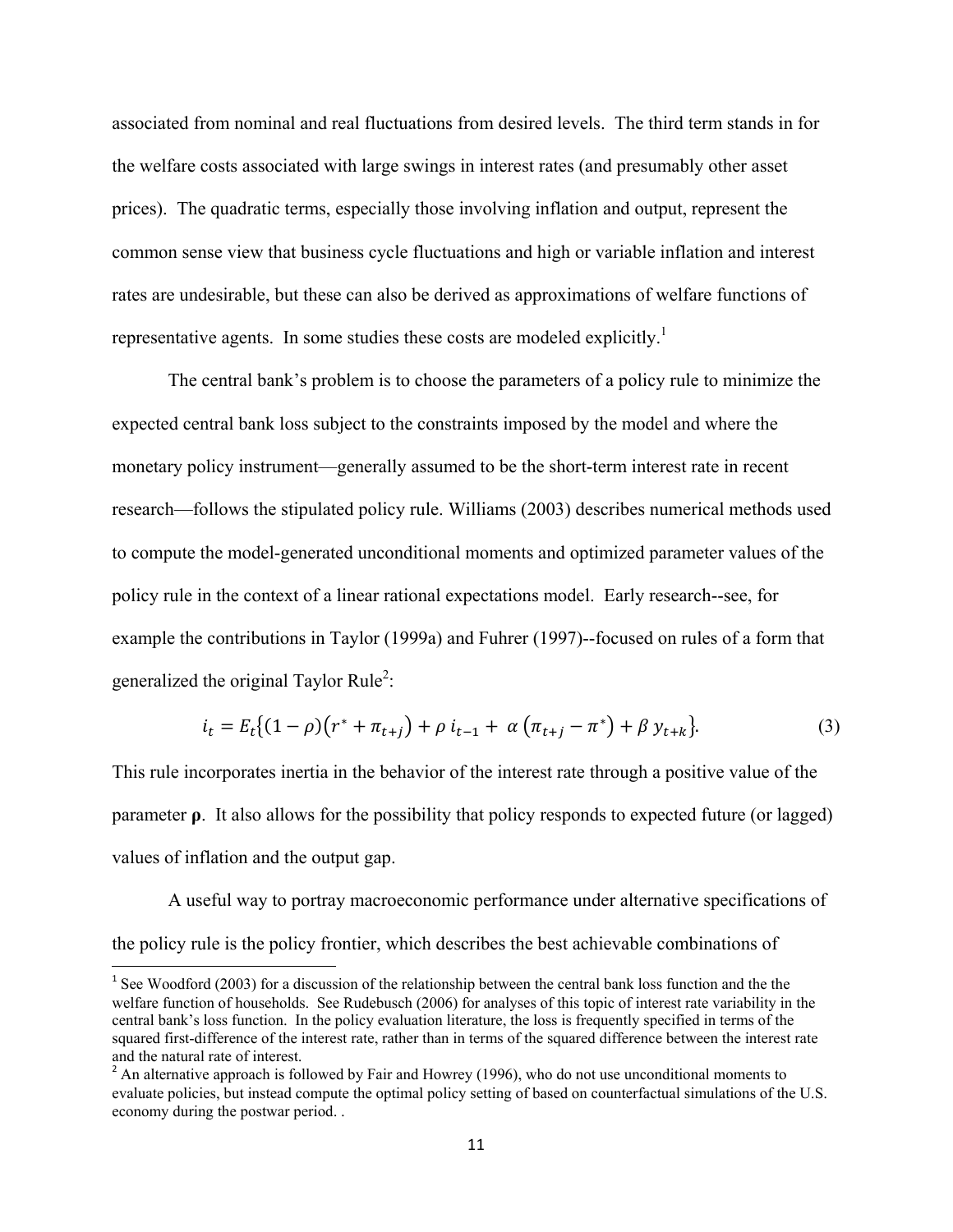variability in the objective variables obtainable in a class of policy rule. In the case of two objectives of inflation and the output gap that was originally studied by Taylor (1979), this can be represented by a two-dimensional curve plotting the unconditional variances (or standard deviations) of these variables. In the case of three objective variables, the frontier is a threedimensional surface, which can be difficult to see clearly on the printed page. The solid line in Figure 1 plots a cross section of the policy frontier, corresponding to a fixed variance of the interest rate, for a particular specification of the policy rule.<sup>3</sup> The optimal parameters of the policy rules that underlie these frontiers depend on the relative weights placed on the stabilization of the variables in the central bank loss. These are constructed using the Federal Reserve Board's FRB/US large-scale rational expectations model (Williams, 2003).

 One key issue for simple policy rules is the appropriate measure of inflation to include in the rule. In many models (see, for example, Levin, Wieland, and Williams, 1999, 2003), simple rules that respond to smoothed inflation rates such as the one-year rate typically perform better than those that respond to the one-quarter inflation rate, even though the objective is to stabilize the one-quarter rate. In the FRB/US model, the rule that responds to the three-year average inflation rate performs the best and it is this specification that is used in the results reported for FRB/US in this paper. Evidently, rules that respond to a smoothed measure of inflation avoid sharp swings in interest rates in response to transitory swings in the inflation rate.

Indeed, the simple policy rules that respond to the percent difference between the price level and a deterministic trend performs nearly as well as those that respond to the difference between the inflation rate and its target rate (see Svensson 1999 or further discussion on this topic). In the case of a price level target, the policy rule is specified as:

<sup>&</sup>lt;sup>3</sup> The variance of the short-term interest rate is set to 16 for the FRB/US results reported in this paper. Note that in this model, the optimal simple rule absent any penalty on interest rate variability yields a variance of the interest rate far in excess of 16.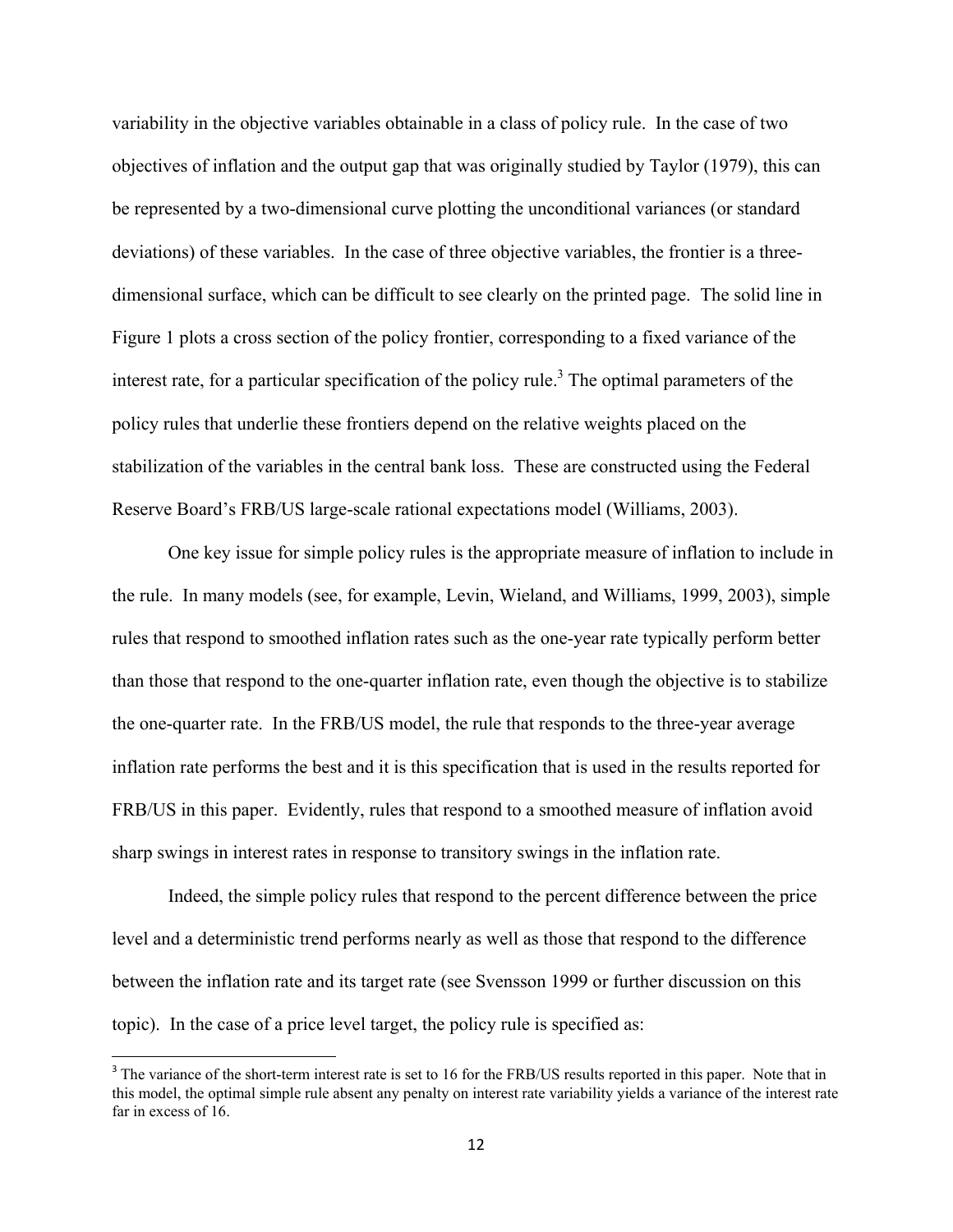$$
i_t = E_t \{(1 - \rho)(r^* + \pi_{t+j}) + \rho i_{t-1} + \alpha (p_t - p^*) + \beta y_{t+k}\}.
$$
\n(4)

where  $p_t$  is the log of the price level and  $p^*$  is the log of the target prices level, which is assumed to increase at a deterministic rate. The policy frontier for this type of price-targeting policy rule is shown in Figure 1. We will return to the topic of rules that respond to price-levels versus inflation later.

 A second key issue regarding the specification of simple rules is to what extent they should respond to *expectations of future* inflation and output gaps. Batini and Haldane (1999) argue that the presence of lags in the monetary transmission mechanism argues for policy to be forward looking. However, Rudebusch and Svensson (1999), Levin, Wieland, and Williams (2003), and Orphanides and Williams (2007a) investigate the optimal choice of lead structure in the policy rule in various models and do not find a significant benefit from responding to expectations out further than one year for inflation or beyond the current quarter for the output gap. Indeed, Levin, Wieland, and Williams (2003) show that rules that respond to inflation forecasts further into the future are prone to generating indeterminacy in rational expectations models.

 A third key issue is policy inertia or "interest rate smoothing." A significant degree of inertia can significantly help improve performance in forward-looking models like FRB/US. Figure 2 compares the policy frontier for the optimized three-parameter rules to that for "level" rules with no inertia ( $\rho = \theta$ ). As seen in the figure, except for the case where the loss puts all the weight on inflation stabilization, the inertial rule performs better than the level rule. In fact, in these types of models the optimal value of  $\rho$  tends to be close to unity and in some models can be greatly in excess of one, as discussed later. As discussed in Levin, Wieland, and Williams (1999) and Woodford (1999, 2003), inertial rules take advantage of the expectations of future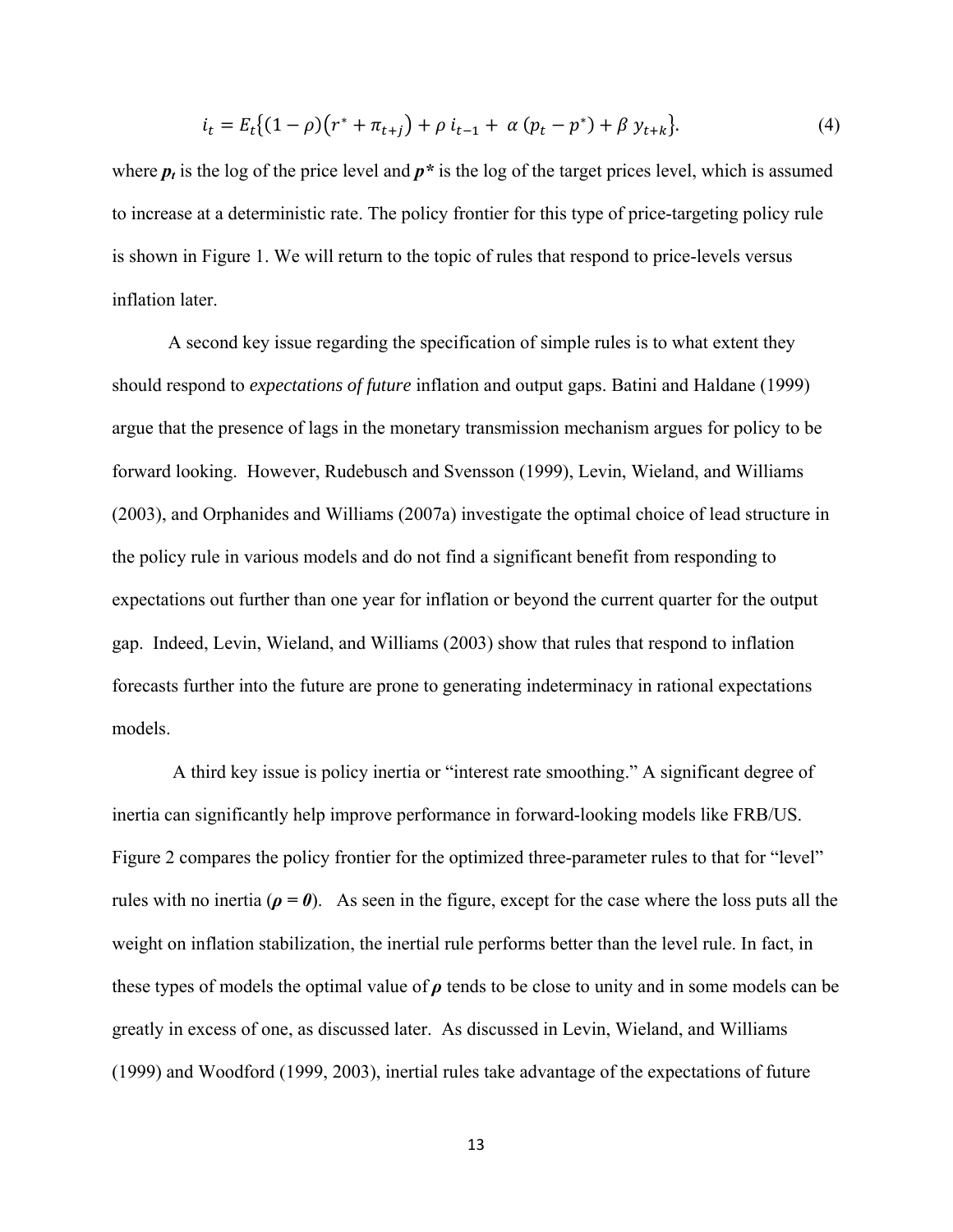policy and economic developments in influencing outcomes. For example, in many forwardlooking models of inflation, a policy rule that generates a sustained small negative output gap has as much effect on current inflation as a policy that generates a short-lived large negative gap. But, the former policy accomplishes this with a small sum of squared output gaps. As discussed later, in purely backward-looking models, however, this channel is entirely absent and highly inertial policies perform poorly.

 The analysis of optimal simple rules described up to this point has abstracted from several important limitations of monetary policy in practice. One issue is the measurement of variables in the policy rule, especially the output gap. The second, which has gained increased attention because of the experiences of Japan since the 1990s and several other major economies starting in 2008, is the presence of the zero lower bound on nominal interest rates. The third is the potential role of other variables in the policy rule, including asset prices. We take up each of these in turn.

#### *Measurement issues and the output gap*

 One practical issue that affects the implementation of monetary policy is the measurement of variables of interest such as the inflation rate and the output gap (Orphanides 2001). Many macroeconomic data series such as GDP and price deflators are subject to measurement errors and revisions. In addition, both the equilibrium real interest rate and the output gap are unobserved variables. Potential errors in measuring the equilibrium real interest rate and the output gap result from estimating latent variables as well as uncertainty regarding the processes determining them (Orphanides and van Norden, 2002, Laubach and Williams 2003, and Edge, Laubach, and Williams, 2010). Similar problems plague estimation of related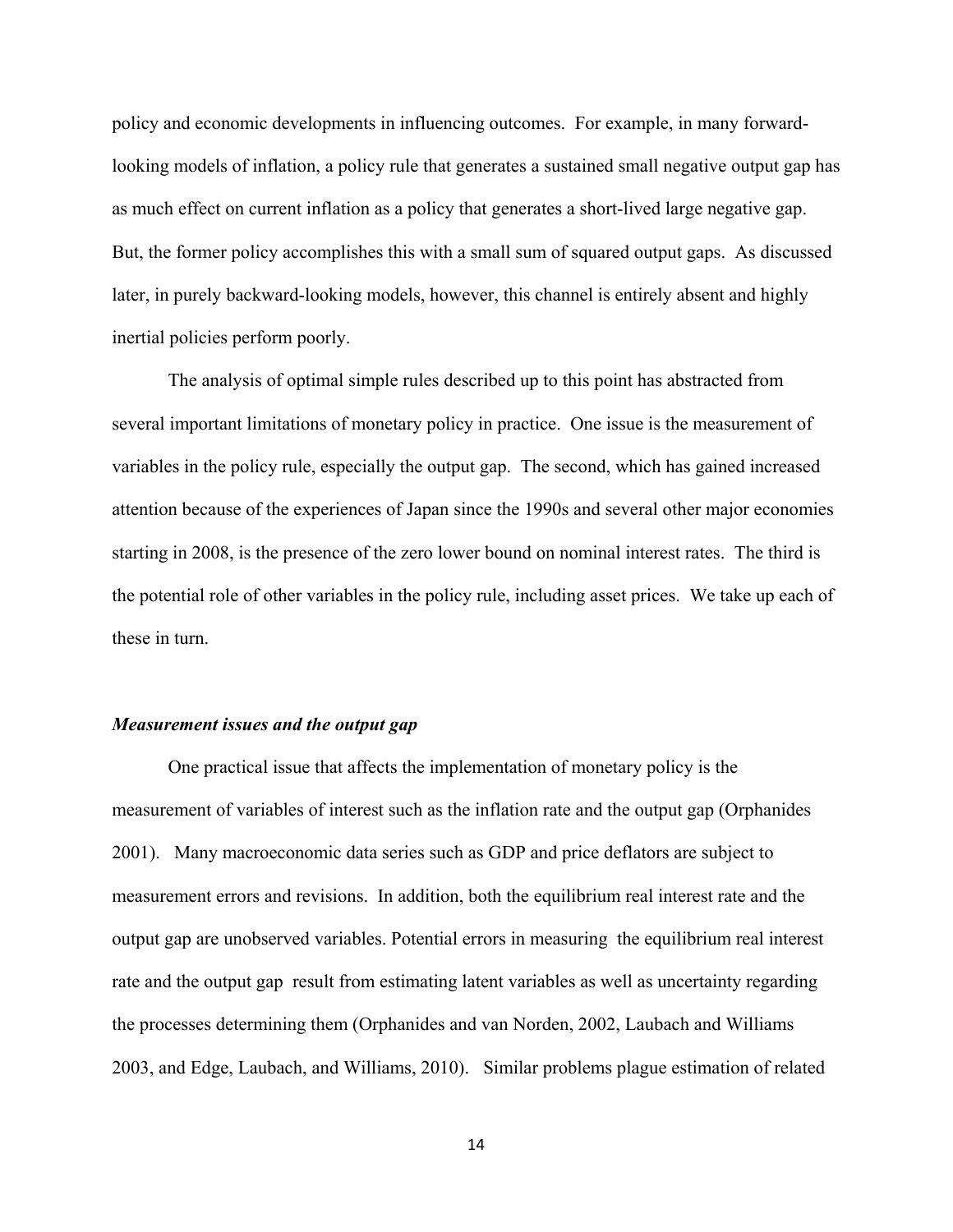metrics such as the unemployment gap (defined to be the difference between the unemployment rate and the natural rate of unemployment) and the capacity utilization gap. Arguably, the late 1960s and1970s were a period when errors in measuring the output and unemployment gap were particularly severe, but difficulties in measuring gaps extend into the present day (Orphanides 2002, Orphanides and Williams, 2010).

A number of papers have examined the implications of errors in the measurement of the output (or unemployment) gap for monetary policy rules, starting with Orphanides (1998), Smets (1999), Orphanides et al (2000), McCallum (2001), and Rudebusch (2001). A general finding in this literature is that the optimal coefficient on the output gap in the policy rule declines in the presence of errors in measuring the output gap. The logic behind this result is straightforward. The response to the mismeasured output gap adds unwanted noise to the setting of policy which can be reduced by lowering the coefficient on the gap in the rule. The optimal response to inflation may rise or fall depending on the model and the weights in the objective function.

In addition to the problem of measurement of the output gap, the equilibrium real interest rate is not a known quantity and may vary over time (Laubach and Williams, 2003). Orphanides and Williams (2002) examine the combined problem of unobservable unemployment gap and equilibrium real interest rate. In their model, the unemployment gap is the measure of economic activity in both the objective function and the policy rule. They consider a more generalized policy rule of the form:

$$
i_t = E_t((1 - \rho)(\hat{r}_t^* + \pi_t) + \rho i_{t-1} + \alpha (\pi_t - \pi^*) + \gamma \hat{u}_t + \delta \Delta u_t). \tag{5}
$$

where  $\hat{r}_t^*$  ( $\hat{u}_t$ ) denotes the central bank's real-time estimate of the equilibrium real interest rate (unemployment gap) in period  $t$ , and  $\Delta u_t$  denotes the first-difference of the unemployment rate.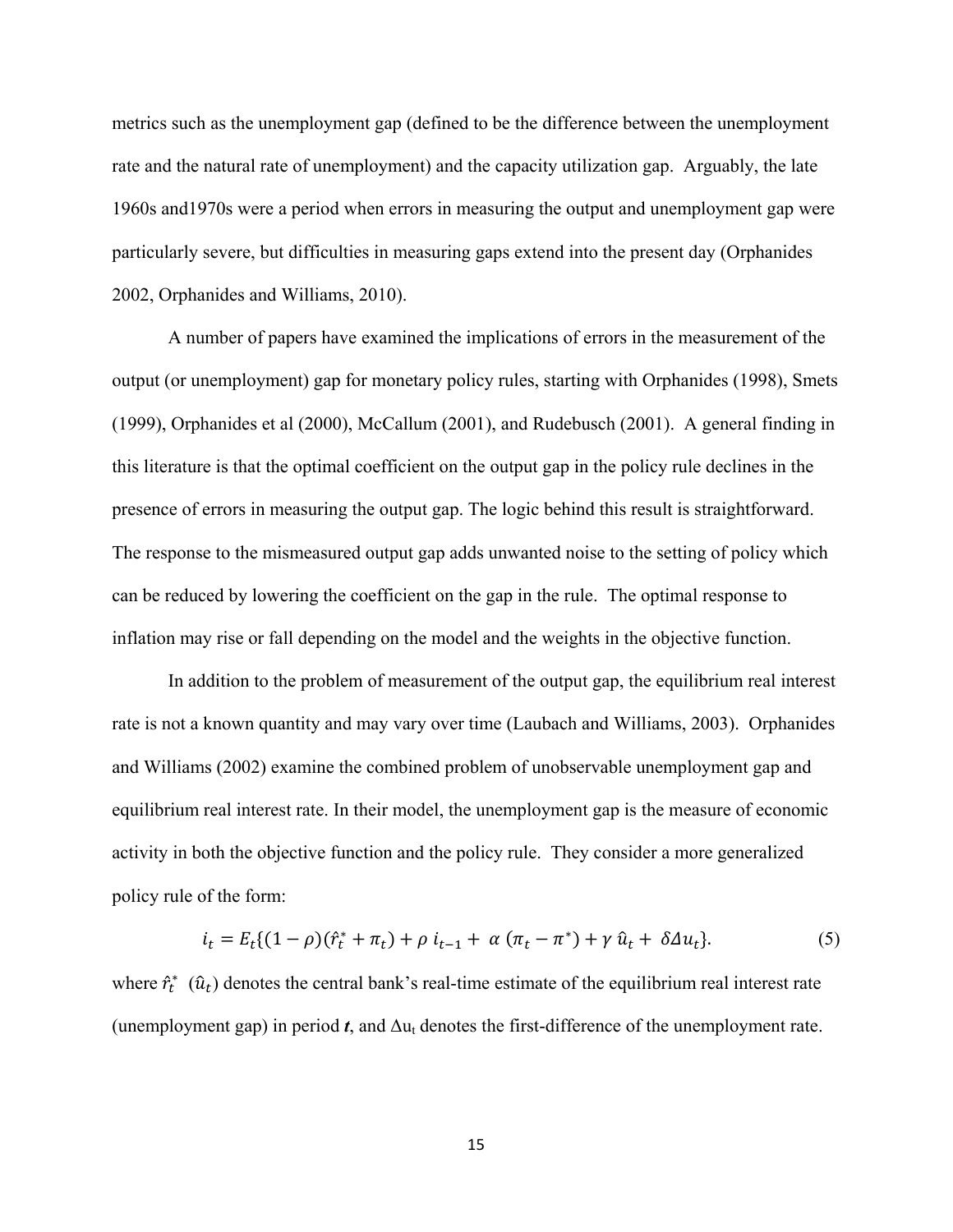The presence of mismeasurement of the natural rate of interest and the natural rate of unemployment tends to move the optimal policy toward greater inertia. Figure 3 shows the optimal coefficients of this policy rule for a particular specification of the central bank loss as the degree of variability in the equilibrium real interest rate and the natural rate of unemployment rises. The case where these variables are constant and known by the central bank is indicated by the value of zero on the horizontal axis. In that case, the optimal policy is characterized by a moderate degree of policy inertia. The case of a moderate degree of variability of these latent variables, consistent with the lower end of the range of estimates of variability, is indicated by the value of 1 on the horizontal axis. Values of 2 and above correspond to cases where these latent variables are subject to more sizable fluctuations, consistent with the upper end of estimates of their variability. In these cases, the central bank's estimates of the equilibrium real interest rate and the natural rate of unemployment are imprecise, and the optimal value of **ρ** rises to near unity. In such cases, the equilibrium real interest rate, which is multiplied by (1-ρ) in the policy rule, plays virtually no role in the setting of policy.

The combination of these two types of mismeasurement also implies that the optimal policy rule respond only modestly to the perceived unemployment gap, but relatively strongly to the change in the unemployment rate. This is shown in the lower two panels of Figure 3. These policy rules that respond more to the change in the unemployment rate use the fact that that the direction of the change in the unemployment rate is generally less subject to mismeasurement than the absolute level of the gap in the model simulations. If these measurement problems are sufficiently severe, it may be optimal to replace entirely the response to the output gap with a response to the change in the gap. In the case where the value of  $\rho$  is unity, such a rule is closely related to a rule that targets the price level, as can be seen by integrating equation (5) in terms of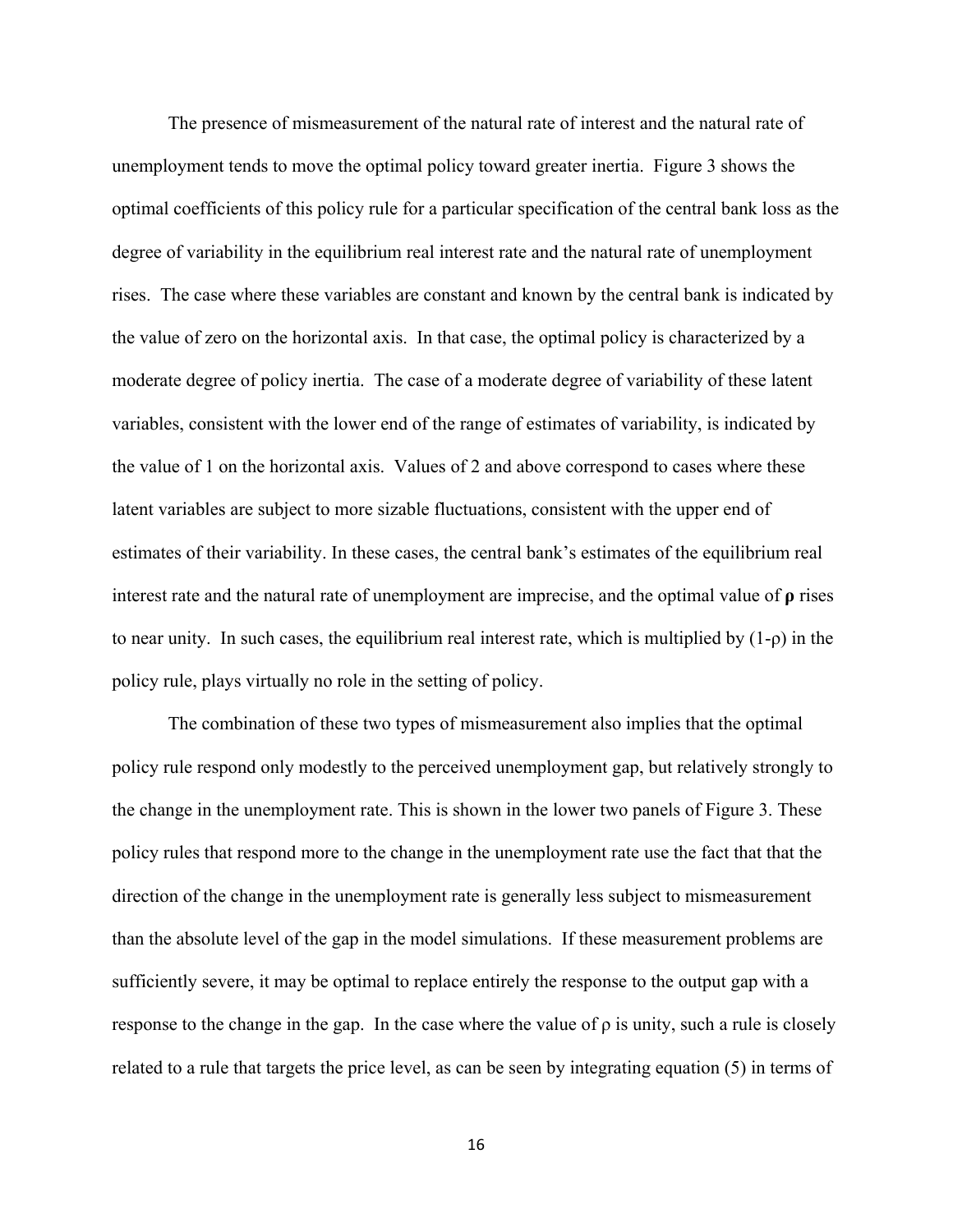levels. See McCallum (2001), Rudebusch (2002), and Orphanides and Williams (2007b) for analysis of the relative merits of gaps and first differences of gaps in policy rules.

#### *The zero lower bound on interest rates*

The discussion of monetary policy rules so far has abstracted from the zero lower bound (ZLB) on nominal interest rates. Because an asset, cash, pays a zero interest rate, it is not possible to for short-term nominal interest rates to fall significantly below zero percent.<sup>4</sup> In several instances—including the Great Depression in the United States, Japan during much of the 1990s and 2000-2006, and several countries during the recession that began in late 2007 —the ZLB has constrained the ability of central banks to lower the interest rate in the face of a weak economy and low inflation. A concern is that the inability to reduce interest rates below zero can impair the effectiveness of monetary policy to stabilize output and inflation (see See Fuhrer and Madigan, 1997, Reifschneider and Williams, 2000, Eggertsson and Woodford , 2003, Coenen , Orphanides, and Wieland, 2004, Williams, 2010, and references therein).

 Research has identified four important implications for monetary policy rules owing to the ZLB. First, the monetary policy rule in equation (3) must be modified to account for the zero lower bound:

$$
i_t = \max\{0, E_t\{(1-\rho)(r^* + \pi_t) + \rho \tilde{i}_{t-1} + \alpha (\pi_t - \pi^*) + \beta y_t\}\}\
$$
(6)

where  $\tilde{\iota}_{t-1}$  denotes the preferred setting of the interest rate in the previous period that would occur absent the ZLB. This distinction between the actual lagged interest rate and the unconstrained rate is crucial for the performance of inertial rules with the ZLB. If the lagged

<sup>&</sup>lt;sup>4</sup> Because cash is not a perfect substitute for bank reserves, the overnight rate can in principle be somewhat below zero, but there is a limit to how negative nominal interest rates can go as long as cash pays zero interest.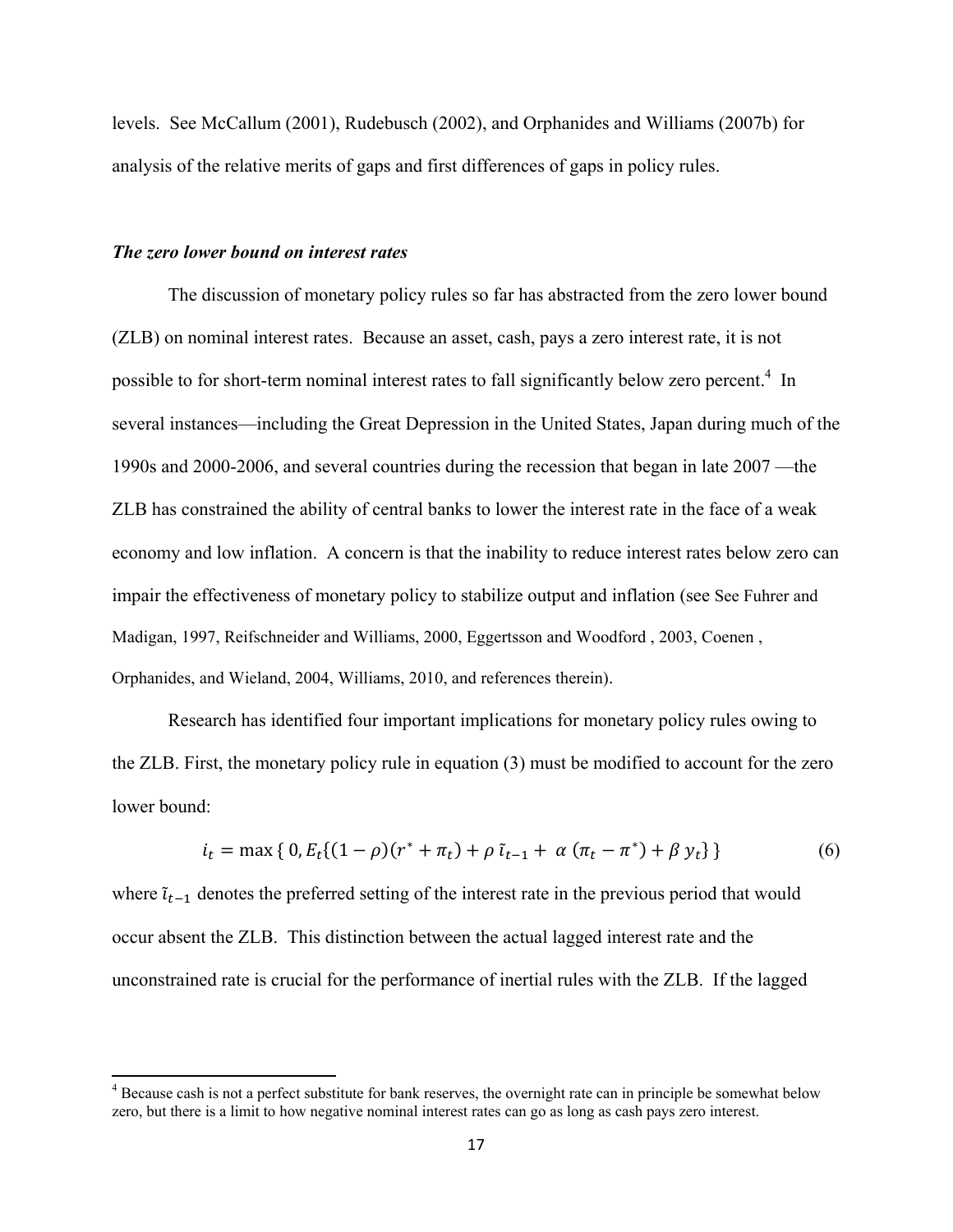interest rate appears in the rule, deviations from the unconstrained policy are carried into the future, exacerbating the effects of the ZLB (Reifschneider and Williams 2000, Williams 2006).

Second, the ZLB can imply the existence of multiple steady states (Reifschneider and Williams 2000, Benhabib, Schmitt-Grohe, and Uribe 2001). For a wide set of macroeconomic models, one steady state is characterized by a rate of inflation equal to the negative of the equilibrium real interest rate, a zero output gap zero, and a zero nominal interest rate. Assuming the target inflation rate exceeds the negative of the equilibrium real interest rate, a second steady state exists. It is characterized by a rate of inflation equal to the central bank's target inflation rate, a zero output gap, and a nominal interest rate equal to the equilibrium real interest rate plus the target inflation rate. In standard models, the steady state associated with the target inflation rate is locally stable in the sense that the economy returns to this steady state following a small disturbance. But, due to the existence of the ZLB, if a large contractionary shock hits the economy, monetary policy alone may not be sufficient to bring the inflation rate back to the target rate. Instead, depending on the nature of the model economy's dynamics, the inflation rate will either converge to the deflationary steady state or will diverge to an infinitely negative inflation rate. Fiscal policy can be used to eliminate the deflationary steady state and assure that the economy returns to the desired steady state inflation rate (Evans, Guse, and Honkapohja,  $2008$ ).<sup>5</sup>

Third, the ZLB has implications for the specification and parameterization of the monetary policy rule. For example, Reifschneider and Williams (2002) find that increasing the response to the output gap helps reduce the effects of the ZLB. Such an aggressive response to output gaps prescribes greater monetary stimulus before and after episodes when the ZLB

 $<sup>5</sup>$  See also Eggertsson and Woodford (2006). In addition to fiscal policy, researchers have examined the use of</sup> alternative monetary policy instruments, such as the quantity of reserves, the exchange rate, and longer-term interest rates. See McCallum (2000), Svensson (2001), and Bernanke and Reinhart (2004) for discussions of these topics.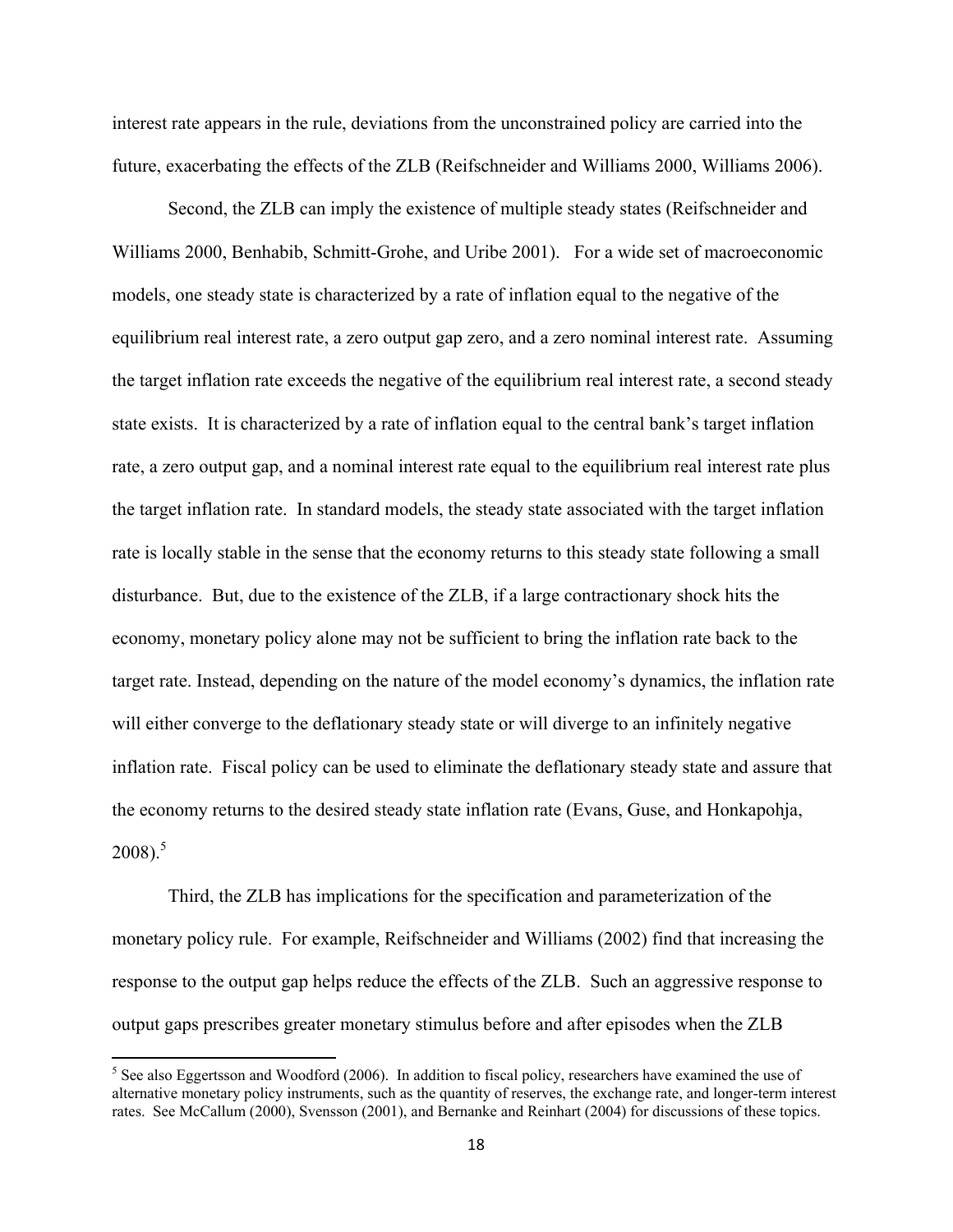constrains policy, which helps lessen the effects when the ZLB constrains policy. However, there are limits to this approach. First, it generally increases the variability of inflation and interest rates, which may be undesirable. In addition, Williams (2010) shows that too large a response to the output gap can be counterproductive. The ZLB creates an asymmetry between the very strong responses to positive output gaps and truncated responses to negative output gaps that increases output gap variability overall.

Given the limitations of the approach of simply responding more strongly to output gaps, Reifschneider and Williams (2000, 2002) argue for modifications to the specification of the policy rule. They consider two alternative specifications of simple policy rules. In one, the policy rule is modified to lower the interest rate more aggressively than otherwise in the vicinity of the ZLB. In particular, they consider a rule where the interest rate is cut to zero if the unconstrained interest rate falls below 1 percent. This asymmetric rule encapsulates the principle of adding as much monetary stimulus as possible near the ZLB in order to offset the effects of constraint on monetary stimulus when the ZLB binds. In the second version of the modified rule, the interest rate is kept below the "notional" interest rate following episodes when the ZLB is a binding constraint on policy. Specifically, the interest rate is kept at zero until the absolute value of the cumulative sum of negative deviations of the actual interest rate from the notional values equals that that occurred during the period that ZLB constrained policy. This approach implies that the rule "makes up" afterwards for lost monetary stimulus resulting from the ZLB.

Both of these approaches work well at mitigating the effects of the ZLB in model simulations when the public is assumed to know the features of the modified policy rule. However, these approaches rely on unusual behavior by the central bank in the vicinity of the ZLB, which may confuse private agents and thereby entail unintended and potentially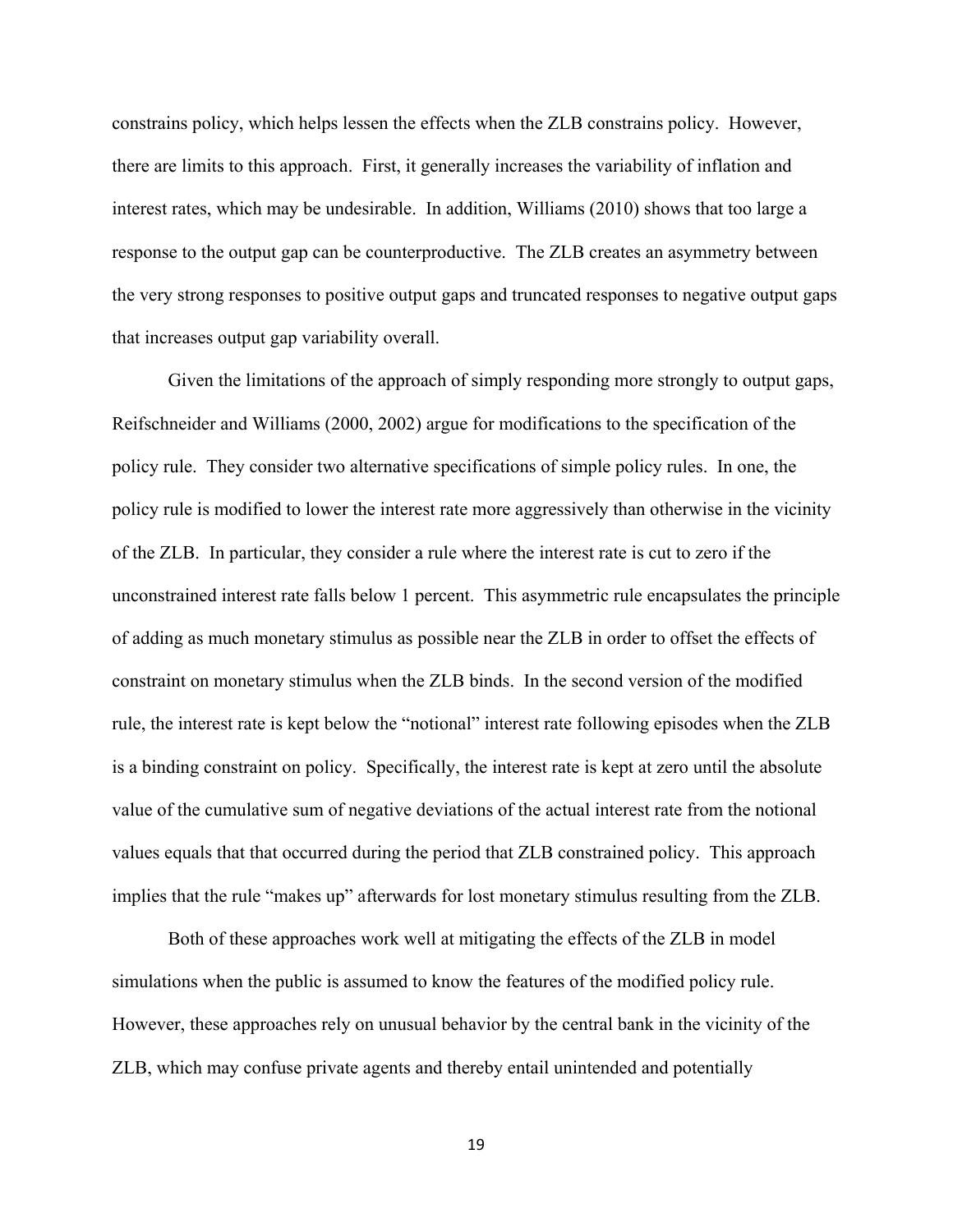undesirable consequences. An alternative approach advocated by Eggertsson and Woodford (2003) is to adopt an explicit price-level target, rather than an inflation target. Reifschneider and Williams (2000) and Williams (2006, 2010) find that such price-level targeting rules are effective at reducing the costs of the ZLB as long as the public understands the policy rule. Such an approach works well because, like the second modified policy rule discussed above, it promises more monetary stimulus and higher inflation in the future than a standard inflationtargeting policy rule. This anticipation of future monetary stimulus boosts economic activity and inflation when the economy is at the ZLB, thereby mitigating its effects. This channel is highly effective in models where expectations of future policy have important effects on current output and inflation. But, as pointed out by Walsh (2009), central bankers have so far been unwilling to embrace this approach in practice.

Finally, the ZLB provides an argument for a higher target inflation rate than otherwise would be the case. The quantitative importance of the ZLB depends on the frequency and degree to which the ZLB constraint is expected to bind, a key determinant of which is the target inflation rate. If the target inflation rate is sufficiently high, the ZLB will rarely impinge on monetary policy and the macroeconomy. As discussed in Williams (2010), the consensus from the literature on the ZLB is that a 2 percent inflation target is sufficient to avoid significant costs in terms of macroeconomic stabilization, based on the historical pattern of disturbances hitting the economy over the past several decades. This figure is close to the inflation targets followed, either explicitly or implicitly, by many central banks today (Kuttner 2004).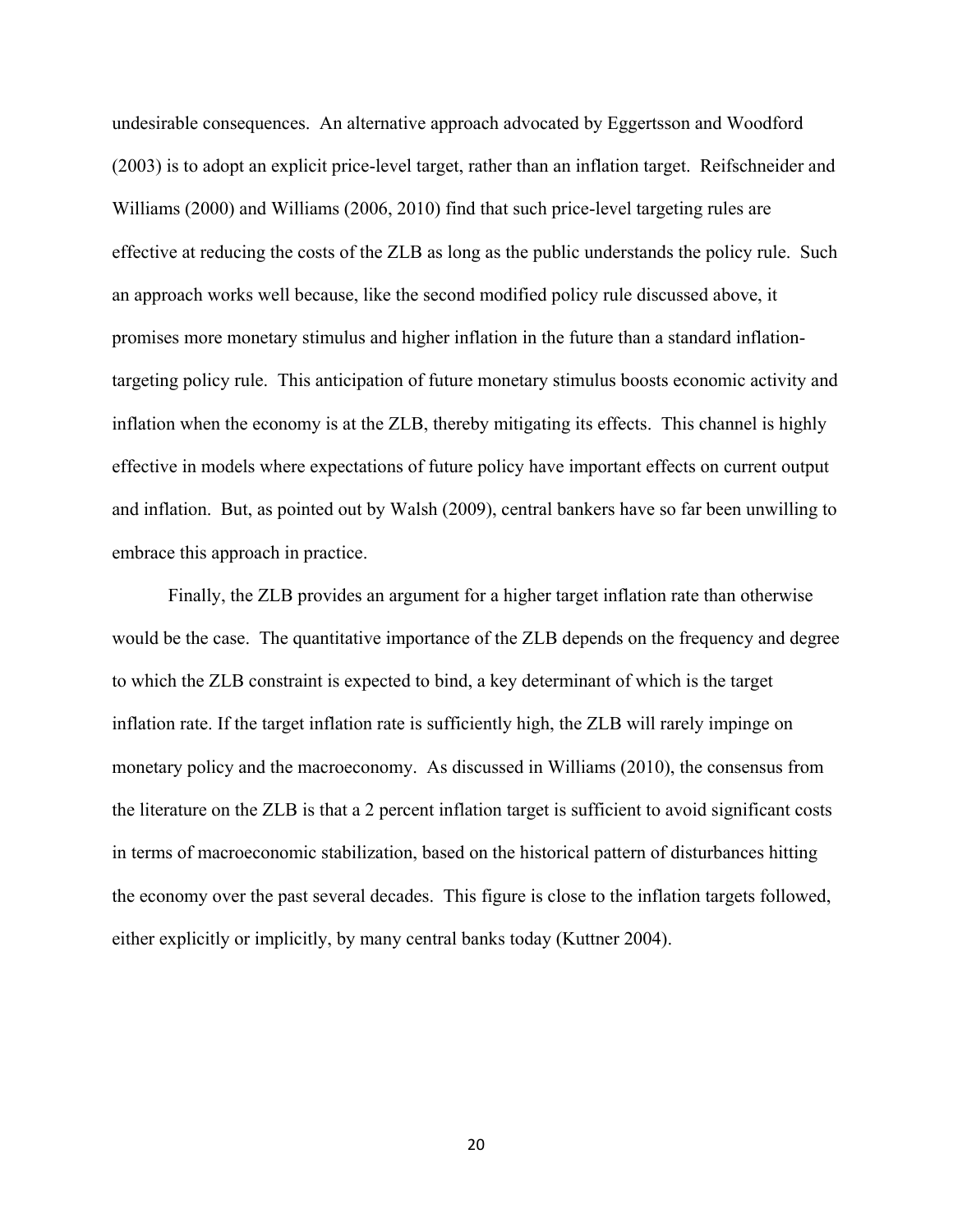# *Responding to other variables*

A frequently-heard criticism of simple monetary policy rules is that they ignore valuable information about the economy. In other words, they are simply too simple for the real-world (Svensson 2003 and Mishkin 2007). However, as shown in Williams (2003), even in large-scale macroeconometric models like FRB/US, adding additional lags or leads of inflation or the output gap to the three-parameter rule of the type discussed above yields trivial gains in terms of macroeconomic stabilization. The same is true for other empirical macro models (Rudebusch and Svensson 1999, Levin and Williams 2003, Levin, Wieland, and Williams 1999). Similar results are found using micro-founded DSGE models where the central bank aims to maximize household welfare (Levin, Onatski, Williams, and Williams, 2005, Edge, Laubach, and Williams, 2010).

 One specific issue that has attracted a great deal of attention is adding various asset prices, such as the exchange rate or equity prices, to the policy rule (see Clarida, Gali, and Gertler, 2001, Bernanke and Gertler, 1999, and Woodford, 2003, for discussions and references). Research has shown that he magnitude of the benefits from responding to asset prices is generally found to be small in existing estimated models. For example, the FRB/US model includes a wide variety of asset prices which may deviate from fundamentals. Nonetheless, including asset price movements (or, alternatively, non-fundamental movements in asset prices) to simple policy rules yields negligible benefits in terms of macroeconomic stabilization in this model. One reason for this is that asset price movements unrelated to fundamentals lead to movements in output and inflation in the model. The simple policy rule responds to and offsets these movements in inflation and the output gap. $<sup>6</sup>$  Moreover, in practice it is difficult to</sup>

<sup>&</sup>lt;sup>6</sup> Of course, if the policy objective included the stabilization of asset prices, then the optimal simple rule would need to contain the asset prices as well as the other objective variables.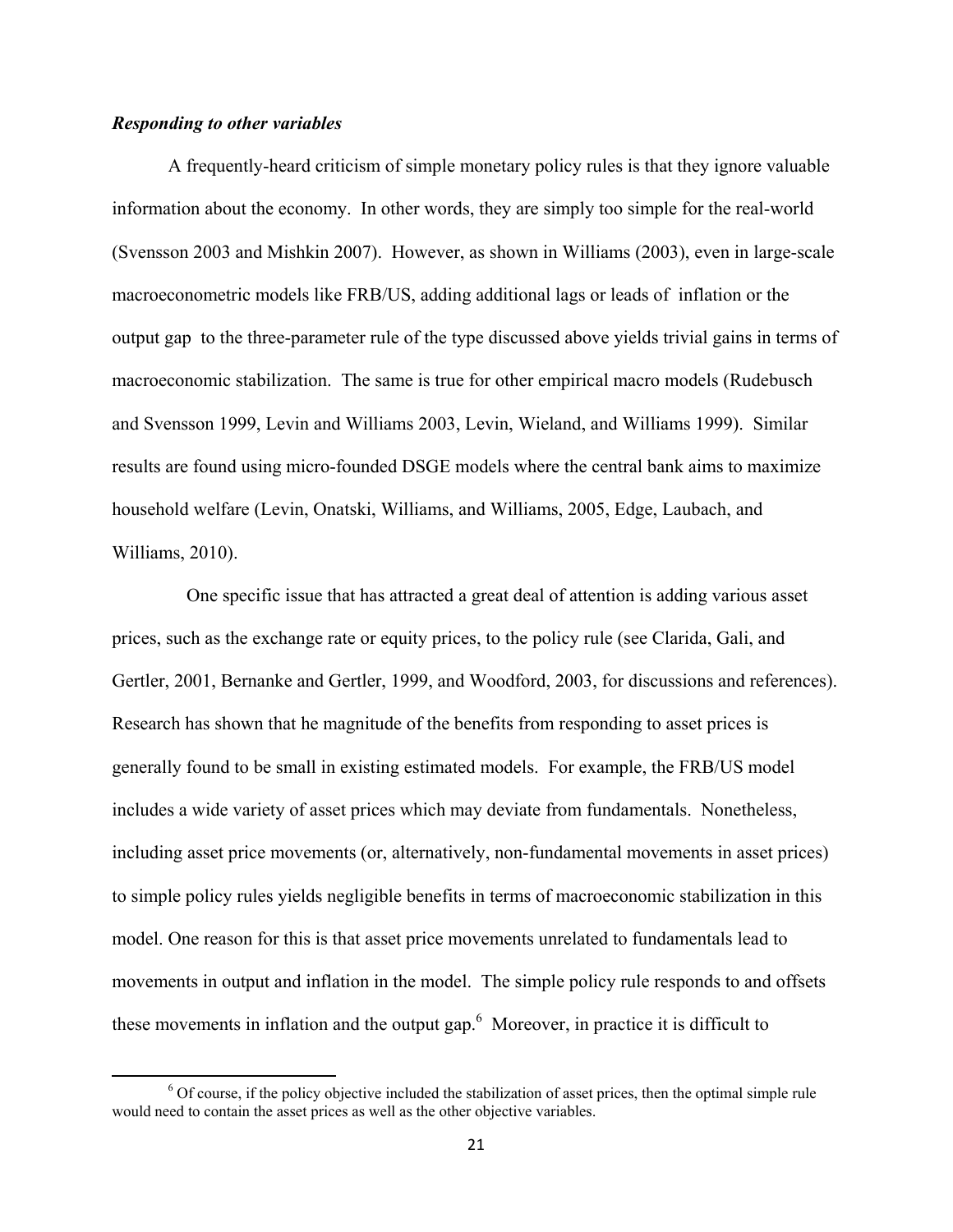accurately measure nonfundamental movements in asset prices, arguing for muted responses to these noisy variables.

#### **3. Robustness of Policy Rules**

Much of the early research focused on the performance of simple policy rules under "ideal" circumstances where the central bank has an excellent knowledge of the economy and expectations are rational. But, it had long been recognized that such assumptions are unlikely to hold in real-world policy applications and that policy prescriptions needed to be robust to uncertainty (McCallum 1988, Taylor 1993b). Research has therefore focused on the issue of designing robust policy rules that perform well in a wide set of economic environments (see, for example, Brock, Durlauf, and West, 2003, 2007, Brock, Durlauf, Nason, and Rondina , 2007, Levin and Williams, 2003, Levin, Wieland, Williams, 1999, 2003, Orphandies and Williams, 2002, 2006, 2007b, 2008, Taylor and Wieland , 2009, and Tetlow, 2006).

Evaluating policy rules in a variety of models has the advantage of helping identify characteristics of policy rules that are robust to model misspecification and those that are not. Early efforts at evaluating robustness took the form of taking evaluating candidate policy rules through a set of models and comparing the results with regard to macroeconomic performance. Later, this approach was formalized as a problem of decision making under uncertainty.

One example of robustness evaluation is the joint effort of several researchers to compare the effects of policy rules in different models, reported in Taylor (1999b). In that project, five different candidate policy rules were checked for robustness across a variety of models. These policy rules were of the form of equation (3); the parameters are reported in Table 1. Note that the interest rate reacts to the lagged interest rate with a coefficient of one in Rules I and II, with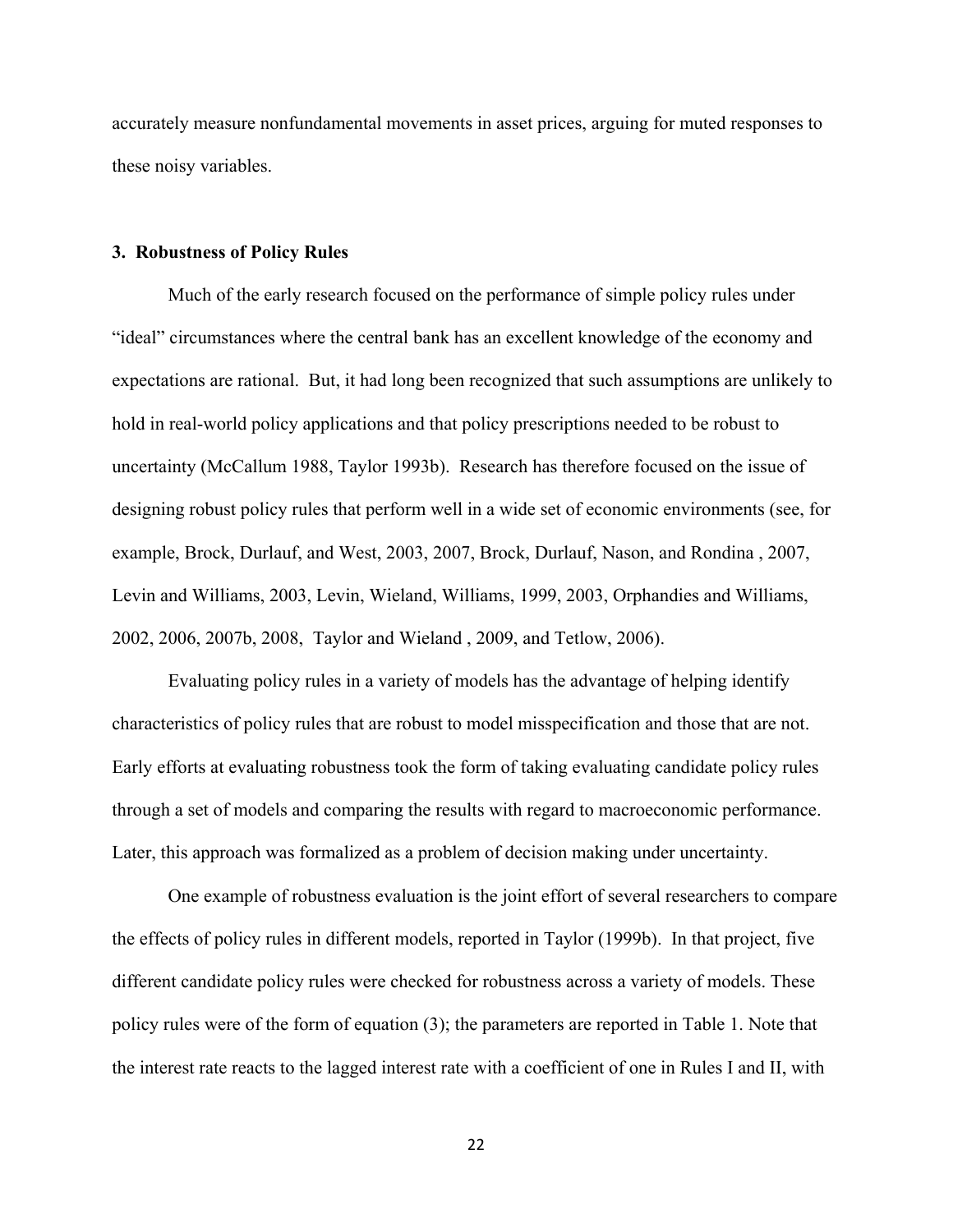Rule I having higher weight on inflation compared to output and Rule II has a smaller weight on inflation compared to output. Thus these two rules have considerable "inertia" in the terminology used above. Rule III is the Taylor Rule. Rule IV has a coefficient of 1.0 rather than 0.5 on real output, which had been suggested by Brayton, Levin, Tryon, and Williams (1997). Rule V is the rule proposed by Rotemberg and Woodford (1999); it places very little weight on real output and incorporates a greater than unity coefficient on the lagged interest rate.

| <b>Policy Rule Coefficients</b> |     |                |     |  |
|---------------------------------|-----|----------------|-----|--|
|                                 | α   |                |     |  |
| Rule I                          | 3.0 | 08             | 10  |  |
| Rule II                         | 12  | 1 <sub>0</sub> | 10  |  |
| Rule III                        | 0.5 | 0.5            | 0.0 |  |
| Rule IV                         | 0.5 | 10             | 0.0 |  |
| Rule V                          | 1.5 | .06            | 13  |  |
|                                 |     |                |     |  |

| ınıo<br>o<br>и |  |
|----------------|--|
|                |  |
|                |  |

In this exercise, nine models were considered (see Taylor 1999b). For each of the models, the standard deviations of the inflation rate, of real output, and of the interest rate were computed. Taylor (1999b) reports that the sum of the ranks of the three rules shows that Rule I is most robust if inflation fluctuations are the sole measure of performance; it ranks first in terms of inflation variability for all but one model for which there is a clear ordering. For output, Rule II has the best sum of the ranks, which reflects its relatively high response to output. However, regardless of the objective function weights, Rule V has the worst sum of the ranks of these three policy rules, ranking first for only one model (the Rotemberg-Woodford model) in the case of output. Comparing rules I, II, III with Rules III and IV) shows that the lagged interest rate rules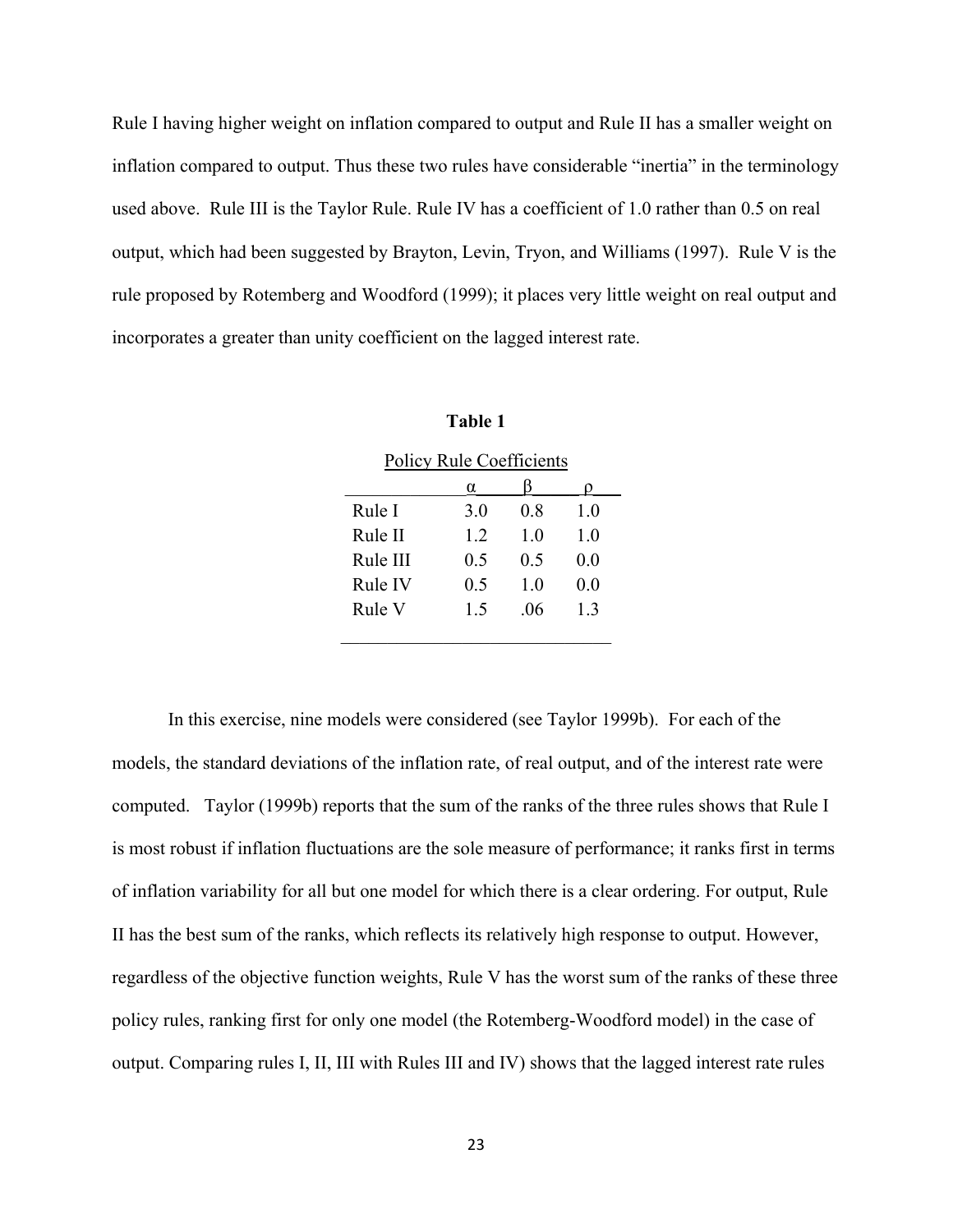do not dominate rules without a lagged interest rate. Indeed, for a number of models the rules with lagged interest rates are unstable or have extraordinarily large variances.

 This type of exercise has been expanded to include other models and to formally search for the "best" simple rule evaluated over a set of models. One issue that this literature has faced is the characterization of the problem of optimal policy under uncertainty. Different approaches have been used, including Bayesian, minimax, and minimax regret (see Brock, Durlauf, and West, 2003, and Kuester and Wieland, 2010, for detailed discussions).

The Bayesian approach assumes that the existence of well-defined probabilities,  $p_i$ , for each model *j* in a set of *n* models The choice of the optimal rule under uncertainty then is the choice of the parameters of the rule that minimizes the expected loss over the set of models. In particular, denote the central bank loss generated in model *j* by *Lj*. The Bayesian central bank's expected loss,  $L^B$ , is given by:

$$
L^B = \sum_{j=1}^n L_j p_j. \tag{7}
$$

This formulation treats the probabilities as constant; see Brock, Durlauf, and West 2003 for the description of the expected loss in a dynamic context where the probabilities are updated each period.

Levin and Williams (2003) apply this methodology to a set of three models taken from Woodford (2003), Fuhrer (2000), and Rudebusch and Svensson (1999). They place equal probabilities on these three models. They find that the Bayesian optimal simple three-parameter rule is characterized by a moderate degree of policy inertia, with *ρ* no greater than 0.7. In the two forward-looking models, the optimal response to the lagged interest rate is much higher than 0.7. In contrast, in the backward-looking Rudebusch-Svensson model, the optimal policy is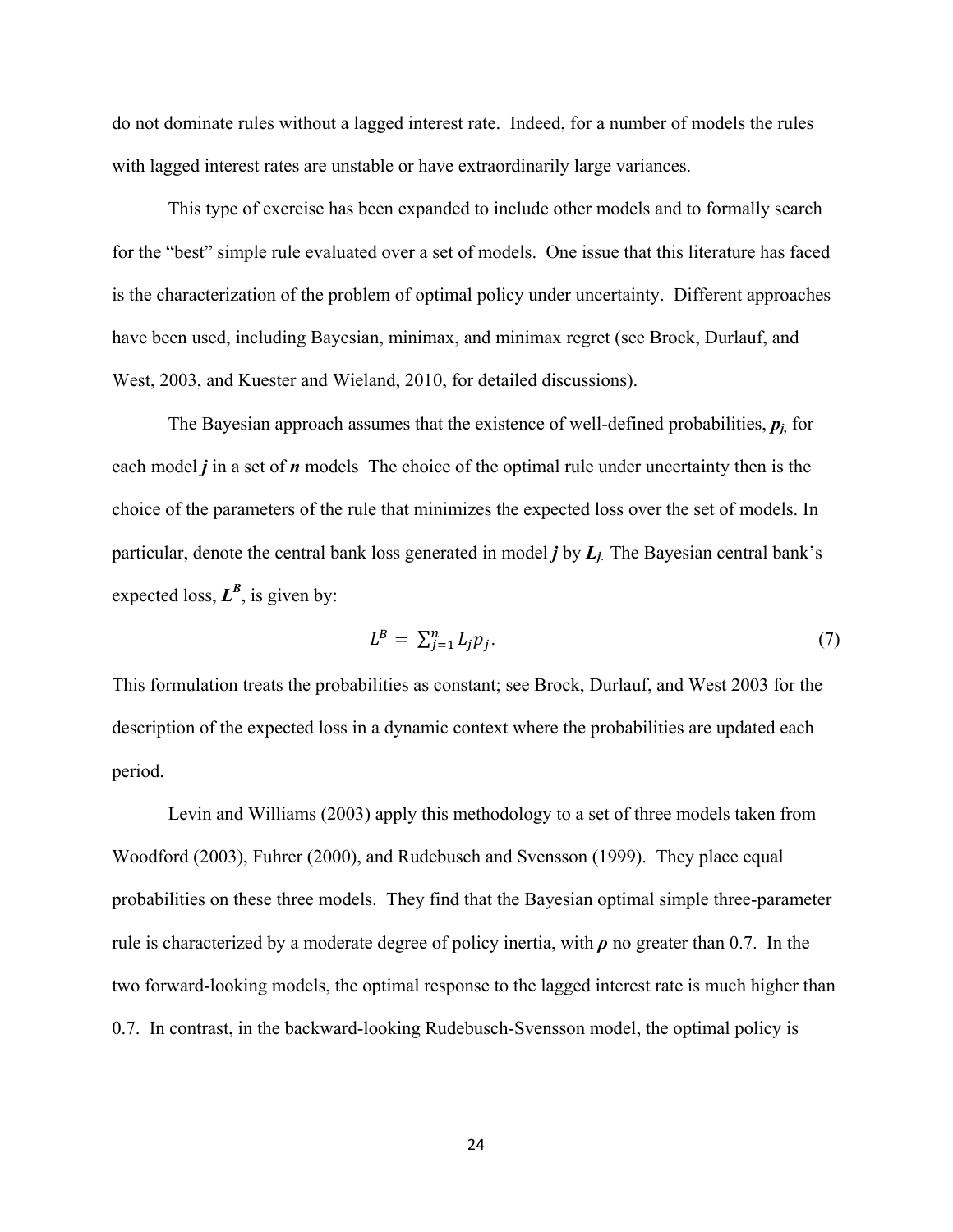characterized by very little inertia. In fact, in that model, highly inertial policies can lead to explosive behavior.

The robustness of simple rules to alternative parameterizations can be illustrated using the concept of fault tolerance (Levin and Williams 2003). Figure 5 plots percent the deviations of the central bank loss relative to the fully optimal policies for the three models studied by Levin and Williams for variations in the three parameters of the policy rule. This figure shows results for the case of  $\lambda = \theta$ . The upper panel shows how the central bank loss changes in the three models as the value of ρ ranges from 0 to 1.5. In constructing these curves, the other two parameters of the policy rule are held constant at their respective optimal values. The middle and bottom panels show the results when the coefficient on inflation and the output gap, respectively, are varied. In cases where the curves are relatively flat, the policy is said to be fault tolerant, meaning that model misspecification does not lead to a large increase in loss relative to what could be achieved. If the curve is steep, the policy is said to be fault intolerant. Robust policies are those that lie in the fault tolerant regions of the set of models under consideration.

As seen in the figure, inertial policies lead to very large increases in the central bank loss in the Rudebusch-Svensson model. And highly inertial policies with values of *ρ* greater than one are damaging in the Fuhrer model as well. The reason for this result in the Rudebusch-Svensson models is that monetary policy effects grow slowly over time and there is no feedback of these future effects of policy back onto the current economy. A highly inertial policy will be behind the curve in shifting the stance of policy, amplifying fluctuations and potentially leading to explosive oscillations. In forward-looking models, in contrast, expected future policy actions help stabilize the current economy, which reduces the need for large movements in interest rates.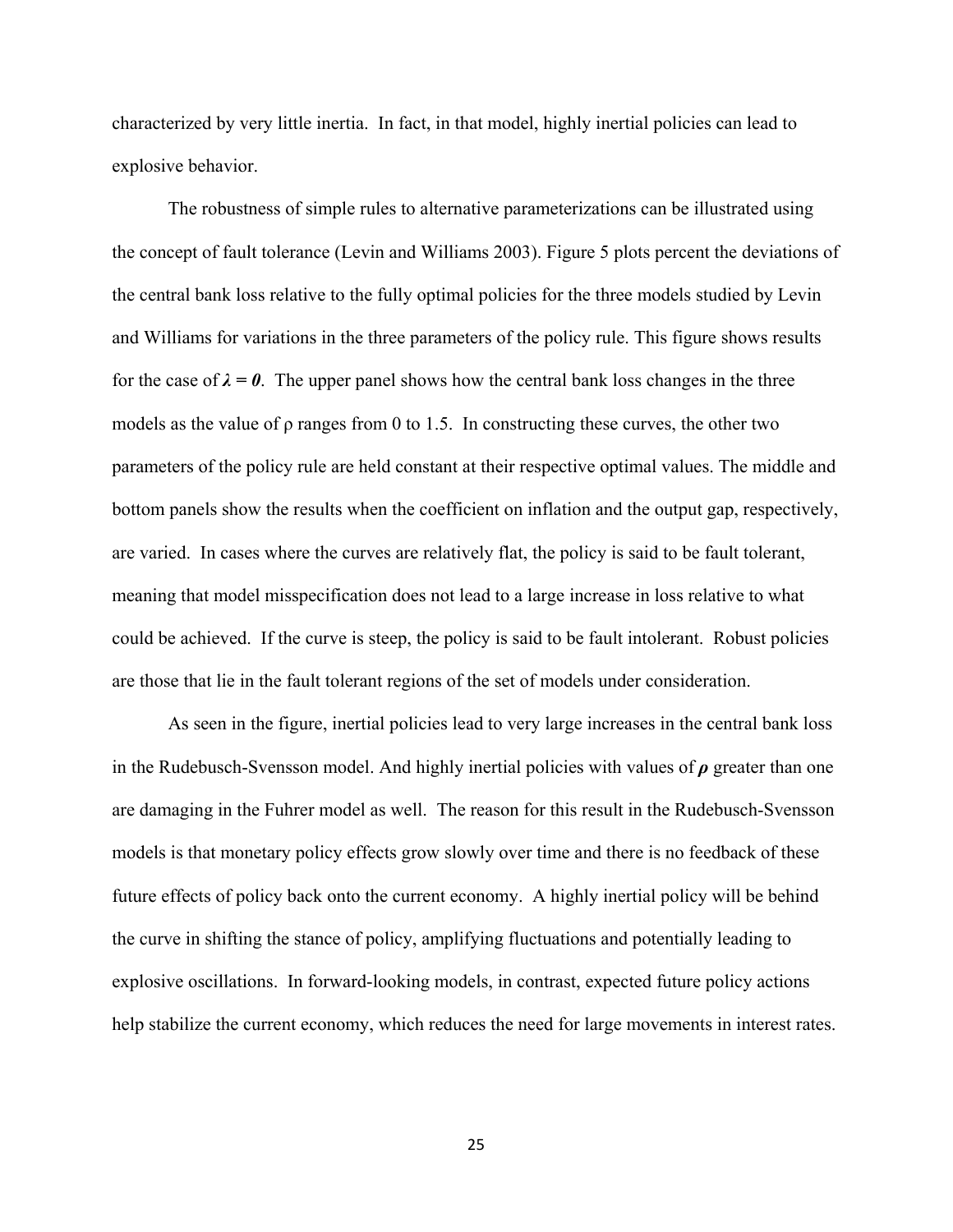Nonetheless, excessive policy inertia with  $\rho > 1$  is undesirable in forward-looking models with strong real and nominal frictions such as the Fuhrer model and FRB/US.

The choice of the responses to inflation and the output gap can be quite different when viewed from the perspective of robustness across models rather than optimality in a single model. For example, in the case shown here, macroeconomic performance in the Fuhrer model suffers when the response to inflation is too great. The case of the optimal response to the output illuminates the tension between optimal and robust policies. In two of the models, the optimal response is near zero. However, such a response is highly costly in the third (Rudebusch-Svensson) model. Similarly, the relatively large response to the output gap called for by the Rudebusch-Svensson model performs poorly in the other two models. Evidently, the robust policy differs significantly from each optimal policy by having a modest response to the output gap that is suboptimal in each model, but highly costly in none.

 Orphanides and Williams (2006) conduct a robustness analysis, where the uncertainty is over the way that agents form expectations and the magnitude of fluctuations in the equilibrium real interest rate and the natural rate of unemployment. Figure 6 plots the fault tolerances for three models that they study. For this exercise, the coefficient on the lagged interest rate was set to zero. In one model, labeled "perfect knowledge," private agents possess rational expectations and the equilibrium real interest rate and the natural rate of unemployment are constant and known. The second model, labeled 'learning," replaces the assumption of rational expectations with the assumption that private agents form expectations using an estimated forecasting model. The third model, labeled "learning + natural rate misperceptions," adds uncertainty about the equilibrium real interest rate and the natural rate of unemployment to the model with learning.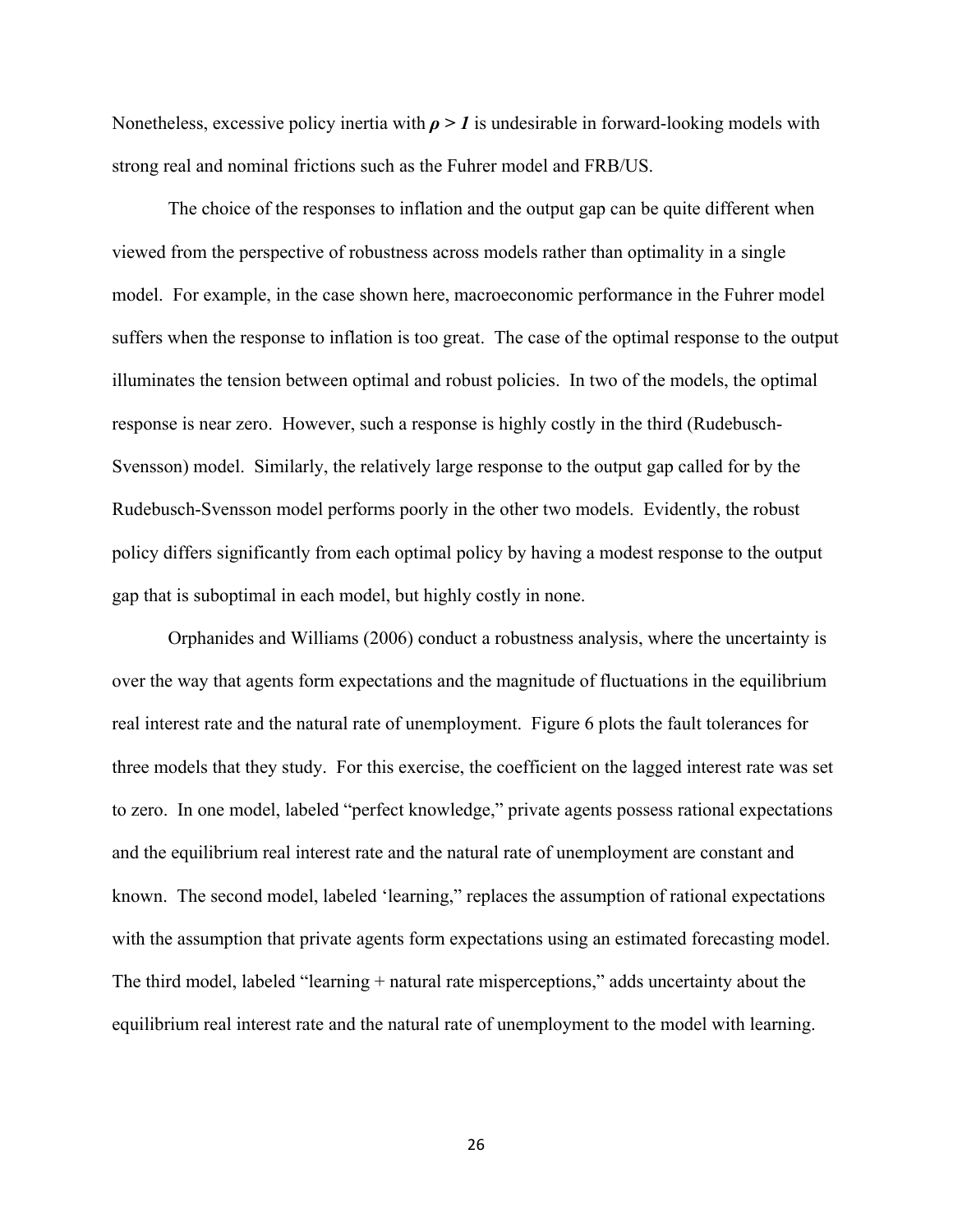The optimal policy in the "perfect knowledge" model performs poorly in the models with learning and natural rate misperceptions. In particular, as seen in the upper panel of the figure, the "perfect knowledge" model prescribes a modest response to inflation in the policy rule. Such a policy is highly problematic in the other models with learning because it allows inflation expectations to drift over time. The optimal policies in the models with learning feature much stronger responses to inflation and thereby tighter control of inflation expectations. Such policies engender relatively small cost in performance in the "perfect knowledge" model and represent a robust strategy for this set of models.

 As mentioned above, the Bayesian approach to policy rule evaluation under model uncertainty requires one to specify probabilities on the various models. In practice, this may be difficult or impossible to do. In such cases, alternative approaches are minimiax and minimax regret. The minimiax criterion,  $L^M$ , is given by:

$$
L^M = \max \{ L_1, L_2, \dots, L_n \}.
$$
 (8)

Levin and Williams (2003) and Kuester and Wieland (2010) analyze the properties of minimax simple rules. One problem with this approach is that it can be very sensitive to outlier models. Hybrid approaches such as that of Kuester and Wieland (2010) and ambiguity aversion described by Brock, Durlauf, and West (2003) allow one to combine the Bayesian approach with robustness to "worst-case" models. This is done less formally by examining the performance of the candidate policy not only in terms of the average performance across the models, but also in each individual model.

A recurring result in the literature is that optimal Bayesian policy rules entail relatively small stabilization costs, relative to the optimal policy, in nearly all the models in the set (see Levin and Williams, 2003, Levin, Wieland, Williams, 1999, 2003, Orphandies and Williams,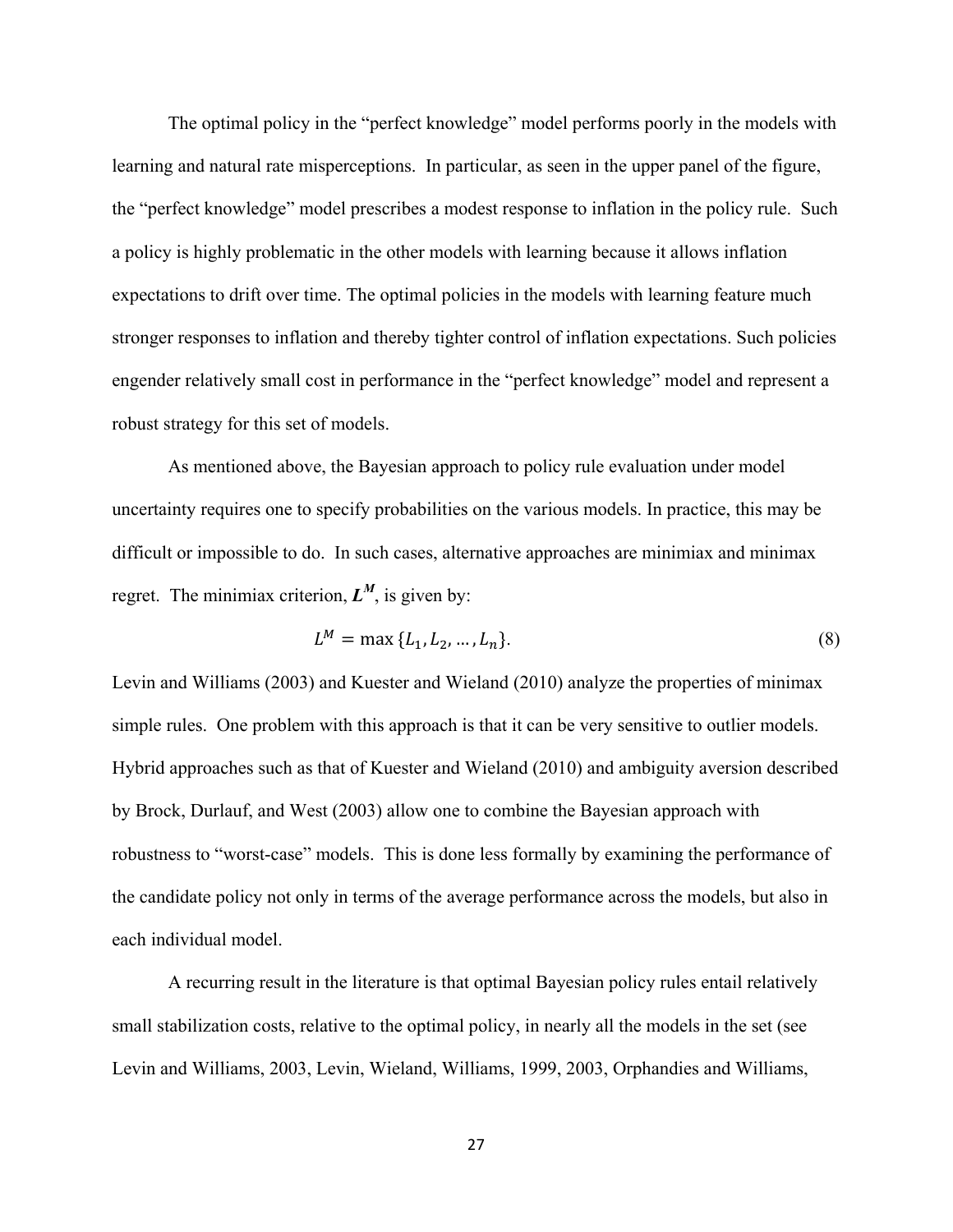2002, 2008, and references therein). That is, the cost of robustness to model uncertainty tends to be relatively small, while the benefits can be very large.

#### **4. Optimal Policy vs. Simple Rules**

 An alternative approach to that of simple monetary policy rules is that of optimal policy (Giannoni and Woodford, 2005, Svensson, 2010, Woodford, 2010). The optimal policy approach treats the monetary policy problem as a standard intertemporal optimization problem, which yields optimalilty conditions in terms of first-order conditions and Lagrange multipliers. As discussed in Giannoni and Woodford (2005), the optimal policy can be formulated as a single equation in terms of leads and lags of the objective variables (inflation rate, output gap, etc.). A key theoretical advantage of the optimal policy approach is that it, unlike simple monetary policy rules, takes into account all relevant information for monetary policy.

The value of this informational advantage has been found to be surprisingly small in model simulations, even when the central bank is assumed to have perfect knowledge of the model. Of course, in small enough models, the optimal policy may be equivalent to a simple policy rule, as in Ball (1999). But, in larger models, this is no longer the case. Williams (2003), using the large-scale Federal Reserve Board FRB/US model, finds that a simple three-parameter monetary policy rule yields outcomes in terms of the weighted sum of variances of the inflation rate and the output gap that are remarkably close to those obtained under the fully optimal policy. This result is illustrated in Figure 4, which shows the policy frontiers from the FRB/US model between the fully optimal policy and the three-parameter rule. For a policymaker who cares equally about inflation and the output gap ( $\lambda = 1$ ), the standard deviations of both the inflation rate and the output gap are less than 0.1 percentage point apart between the frontiers.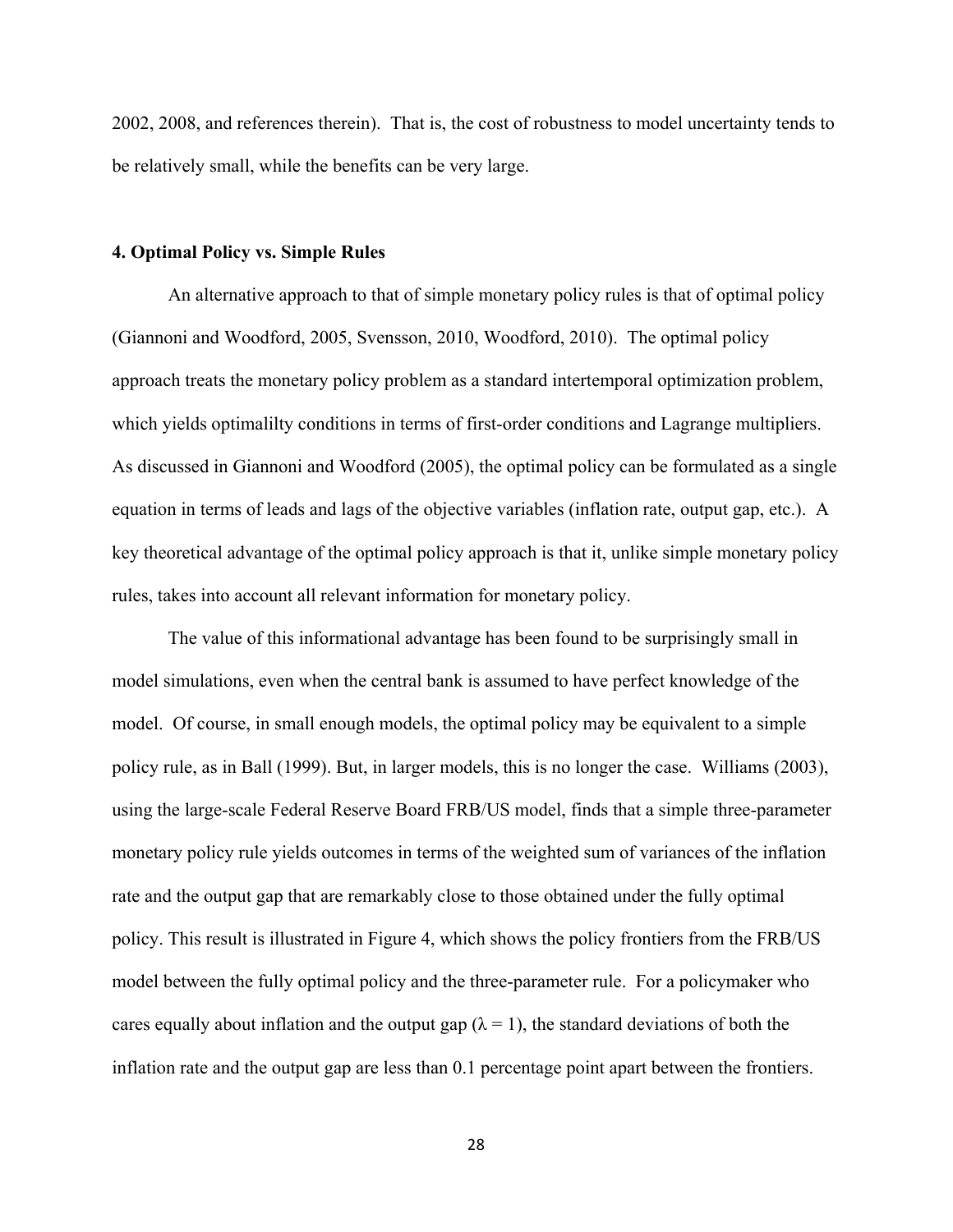Similar results are obtained for a wide variety of estimated macroeconomic models (Rudebusch and Svensson, 1999, Levin and Williams, 2003, Levin, Onatski, Williams, and Williams, 2005, Schmitt-Grohe and Uribe, 2006, Edge, Laubach, and Williams 2010). Giononni and Woodford (2005) provide the theoretical basis for why simple rules perform so well. They show that the fully optimal policy can be described as a relationship between leads and lags of the variables in the loss function. Evidently, simple rules of the type studied in the literature capture the key aspects of this relationship between the objective variables.

One potential shortcoming of the optimal control approach is that it ignores uncertainty about the specification of the model (see McCallum and Nelson 2005 for a discussion). Although in principle one can incorporate various types of uncertainty to the analysis of optimal policy, in practice computational feasibility limits what can be done. As a result, existing optimal control policy analysis is typically done using a single reference model, which is assumed to be true.

Levin and Williams (2003) and Orphanides and Williams (2008) find that optimal policies can perform very poorly if the central bank's reference model is misspecified, while simple robust rules perform well in a wide variety of models, as discussed above. This research provides examples where optimal polices can be overly fine tuned to the particular assumptions of the model. If those assumptions prove to be correct, all is well. But, if the assumptions turn out to be false, the costs can be high. In contrast, simple monetary policy rules are designed to take account of only the most basic principle of monetary policy of leaning against the wind of inflation and output movements. Because they are not fine tuned to specific assumptions, they are more robust to mistaken assumptions. Figure 7, taken from Orphanides and Williams (2008), illustrates this point. The optimal control policy derived under the assumption of rational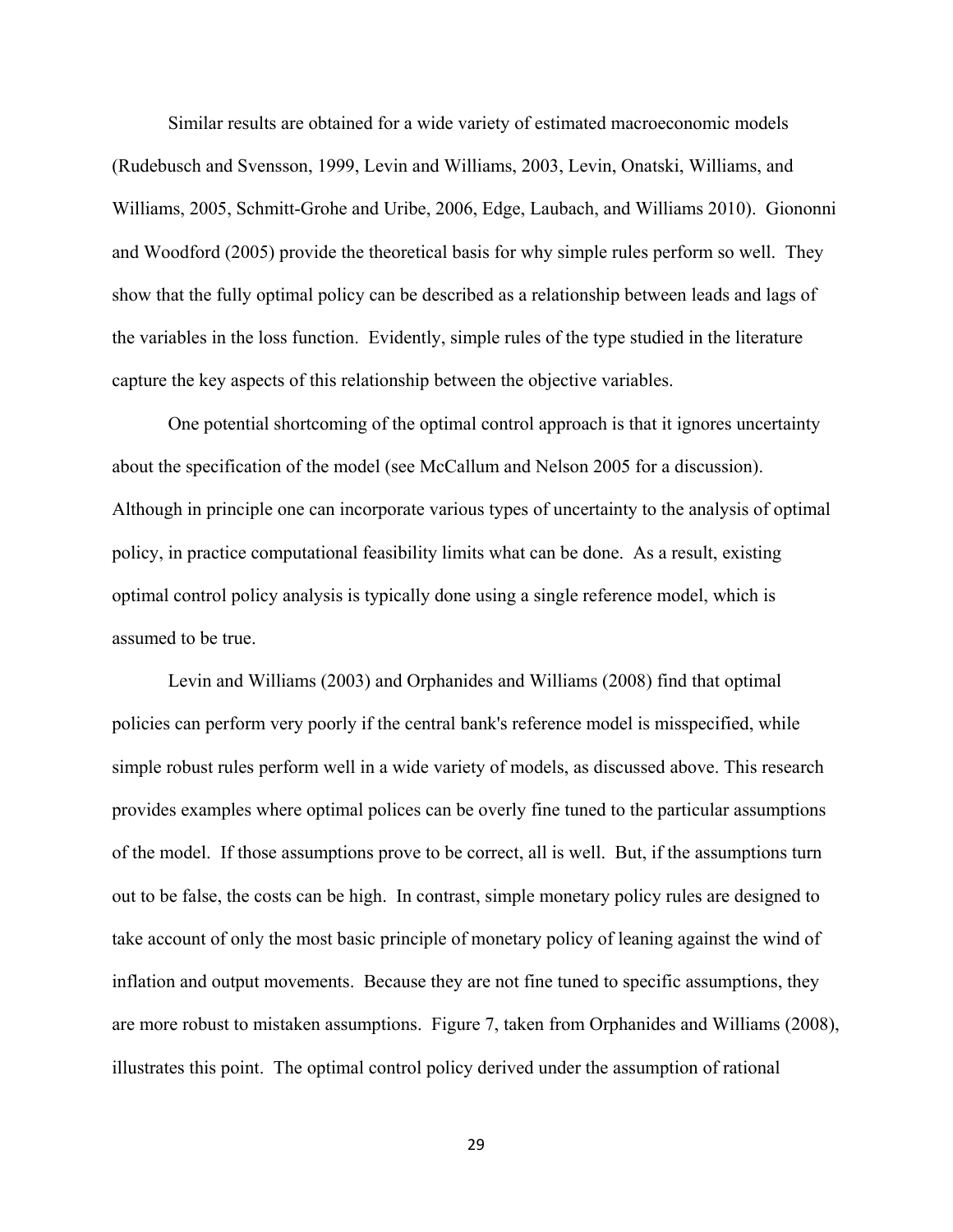expectations performs slightly better than the two simple rules if the model where expectations are in fact rational. But, in the alternative models where agents form expectations using estimated forecasting models, indexed by the learning parameter  $\kappa$ , the performance of the optimal control policy deteriorates sharply while that of the simple rules holds up well.

One potential solution to this lack of robustness is to design optimal control rules that are more robust to model misspecification. One such approach is to use robust control techniques (Hansen and Sargent 2007). A n alternative approach is to bias the objective function so that the optimal control policy is more robust to model uncertainty. The results for such a "modified optimal policy" is shown in Figure 5. In this case, the modification is to reduce the weights placed on stabilizing unemployment and interest rates in the objective function when computing the optimal policy (see Orphanides and Williams 2008 for a discussion). Interestingly, although this policy is more robust than the standard optimal policy, overall it doesn't do as well as the optimal simple inertial rule, as seen in the figure.

A final issue with optimal policies is that they tend to be very complicated and potentially difficult to communicate to the public, relative to simple rules. In an environment where the public lacks a perfect understanding of the policy strategy, this complexity may make it harder for private agents to learn, creating confusion and expectational errors, as discussed by Orphanides and Williams (2008).

These robustness studies characterize optimal policy in terms of an optimal feedback rule—a function relating policy instruments to lagged policy instruments and other observable variables in such a way that the objective function is maximized for a particular model. This optimal feedback rule is then compared with simple (not fully optimal) rules by simulating the rules in different models. There are a variety of ways other than feedback rules to characterize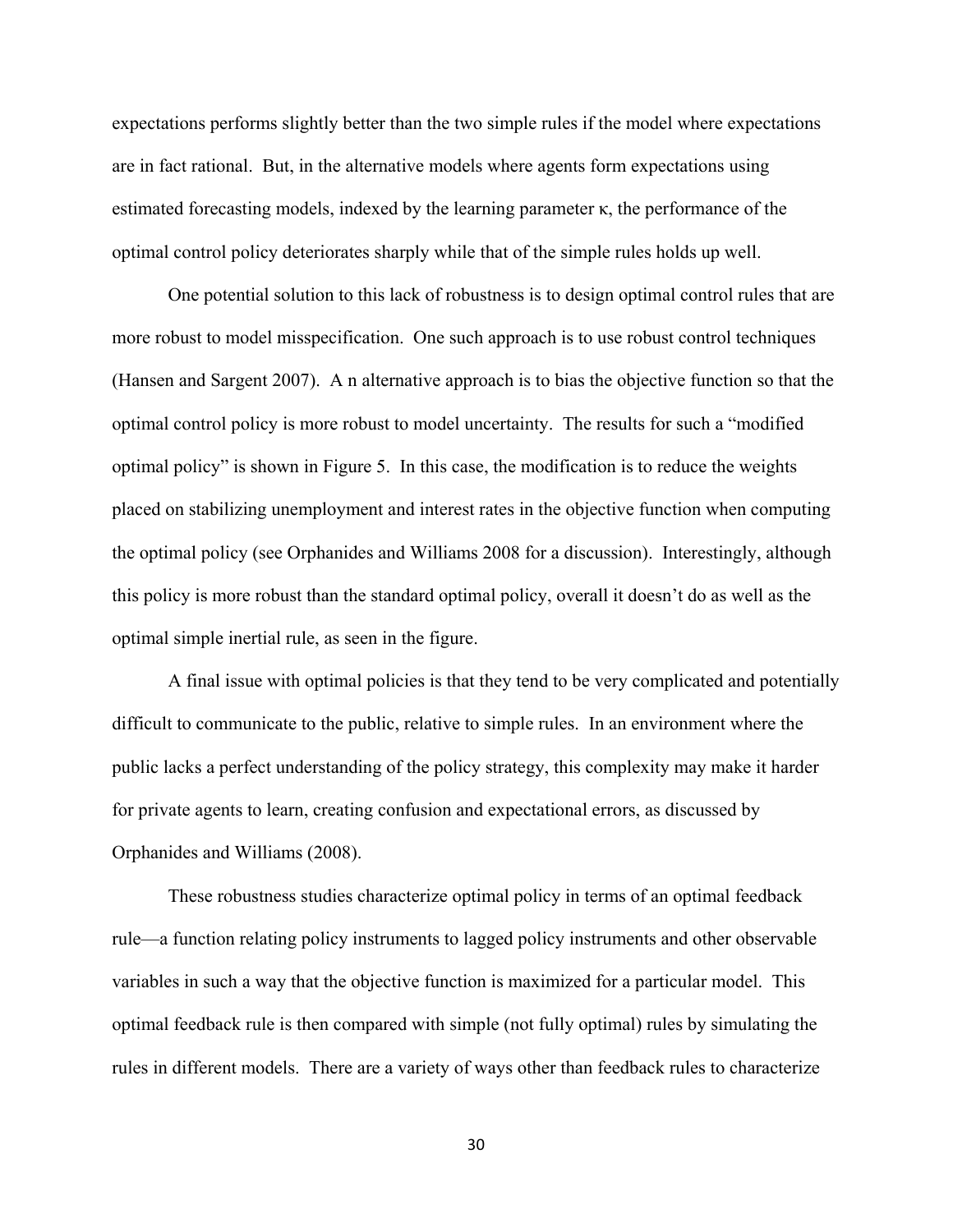optimal policy. For example, as mentioned above the policy instruments could depend on forecasts of future variables, as discussed by Giannoni and Woodford (2005). In general there are countless ways of representing optimal policy in a given model. When simulating how optimal policy works in a different model, the results could depend on which of these representations of optimal policy one uses An open question, therefore, is whether one characterization of optimal policy might be more robust than those studied so far.

# **5. Learning from Experience Before, During and After the Great Moderation**

 Another approach to learn about the usefulness of simple policy rules is look at actual macroeconomic performance when policy operates, or does not operate, close to such rules. The Great Moderation period is good for this purpose because economic performance was unusually favorable during that period, either compared to the period before or, so far at least, the period after.

By all accounts the Great Moderation in the United States began in the early 1980s. In particular, it is reasonable to date the beginning of the Great Moderation with the first month of the expansion following the 1981-82 recession (November 1982) and to date its end at the beginning of the 2007-09 recession (December 2007). Not only did inflation and interest rates and their volatilities diminish compared with the experience of the 1970s, but the volatility of real GDP reached lows never seen before. Economic expansions became longer and stronger while recessions became shorter and shallower. No matter what metric you use—the variance of real GDP growth, the variance of the real GDP gap, the average length of expansions, the frequency of recessions, or the duration of recessions—there was a huge improvement in economic performance. There was also an improvement in price stability with the inflation rate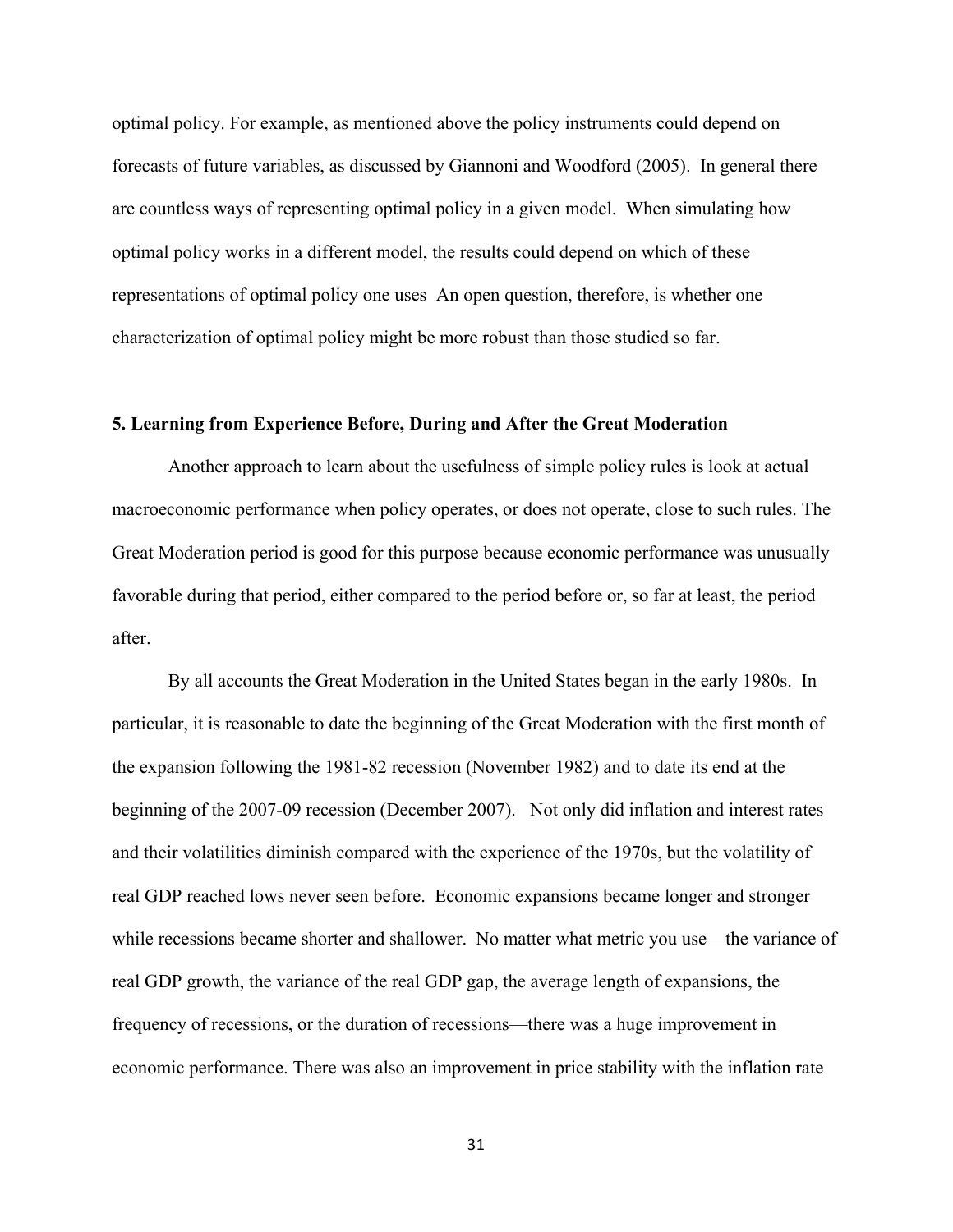much lower and less volatile than the period from the late 1960s to the early 1980s. This same type of improved macroeconomic performance also occurred in other developed countries and most developing countries (Cecchetti, Flores-Lagunes, and Krause, 2006).

 Is there evidence that policy adhered more to simple policy rules during the Great Moderation? Yes. Indeed the evidence shows that not only the Fed, but also many other central banks became markedly more responsive and systematic in adjusting to developments in the economy when changing their policy interest rate. This is a policy regime change in the econometric sense: one can observe it by estimating, during different time periods, the coefficients of the central bank's policy rule which describes of how the central bank sets its interest rate in response to inflation and real GDP.

 A number of researchers used this technique to detect a regime shift, including Judd and Rudebusch (1998), Clarida, Gali, and Gertler (2000), Woodford (2003), and Stock and Watson (2002). Such studies have shown that the Fed's interest rate moves were less responsive to changes in inflation and to real GDP in the period before the 1980s. After the mid 1980s, the reaction coefficients increased significantly. The reaction coefficient to inflation nearly doubled. The estimated reaction of the interest rate to a one percentage point increase in inflation rose from about three-quarters to about one-and-a-half. The reaction to real output also rose. In general the coefficients are much closer to the parameters of a policy rule like the Taylor rule in the post mid-1980s period than they were before. Similar results are found over longer sample periods for the United States. The implied reaction coefficients were also low in the highly volatile pre-World War II period (Romer and Romer 2002).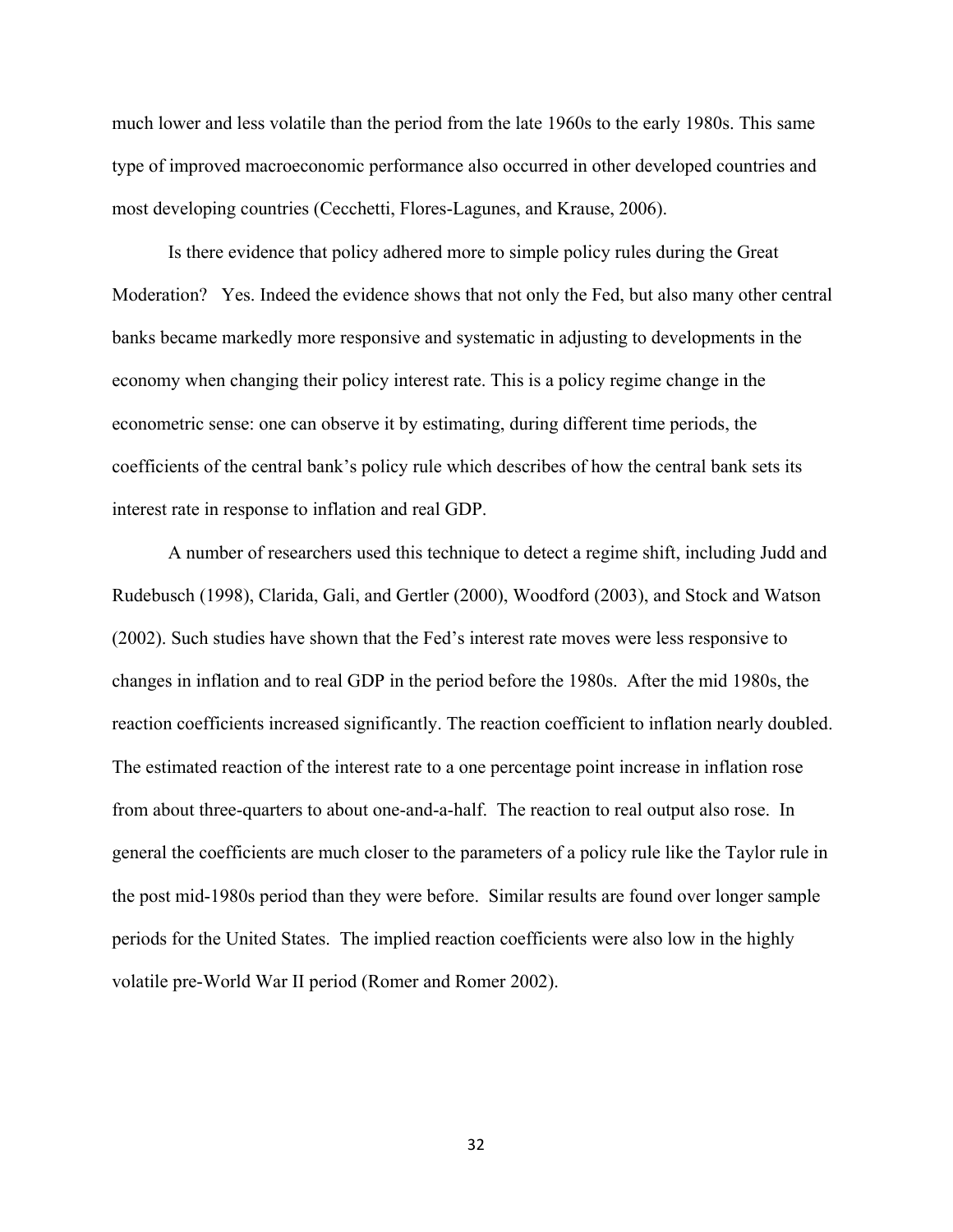Cecchetti *et al* (2007) and others have shown that this same type of shift occurred in other countries. They pinpoint the regime shift as having occurred for a number of countries in the early 1980s by showing that deviations from a Taylor rule began to diminish around that time.

 While this research establishes that the Great Moderation and the change in policy rules began about the same time, it does not prove they are connected. Formal statistical techniques or macroeconomic model simulation can help assess causality. Stock and Watson (2002) used a statistical time-series decomposition technique to assess the causality. They found that the change in monetary policy had an effect on performance, though they also found that other factors—mainly a reduction in other sources of shocks to the economy (inventories, supply factors)—were responsible for a larger part of the reduction in volatility. They showed that the shift in the monetary policy rule led to a more efficient point on the output-inflation variance tradeoff. Similarly, Cecchetti, Flores-Lagunes, and Krause (2006) used a more structural model and empirically studied many different countries. For 20 of the 21countries which had experienced a moderation in the variance of inflation and output, they found that better monetary policy accounted for over 80 percent of the moderation.

 Some additional evidence comes from establishing a connection between the research on policy rules and the decisions of policy makers. Asso, Kahn, and Leeson (2007) have documented a large number of references to policy rules and related developments in the transcripts of the FOMC in the 1990s. Meyer (2004) makes it clear that there was a framework underlying the policy based on such considerations. If you compare Meyer's (2004) account with Maisel's (1973), you see a very clear difference in the policy framework.

 So far we have considered evidence in favor of a shift in the policy rule and improved economic performance during the Great Moderation. Is it possible that the end of the Great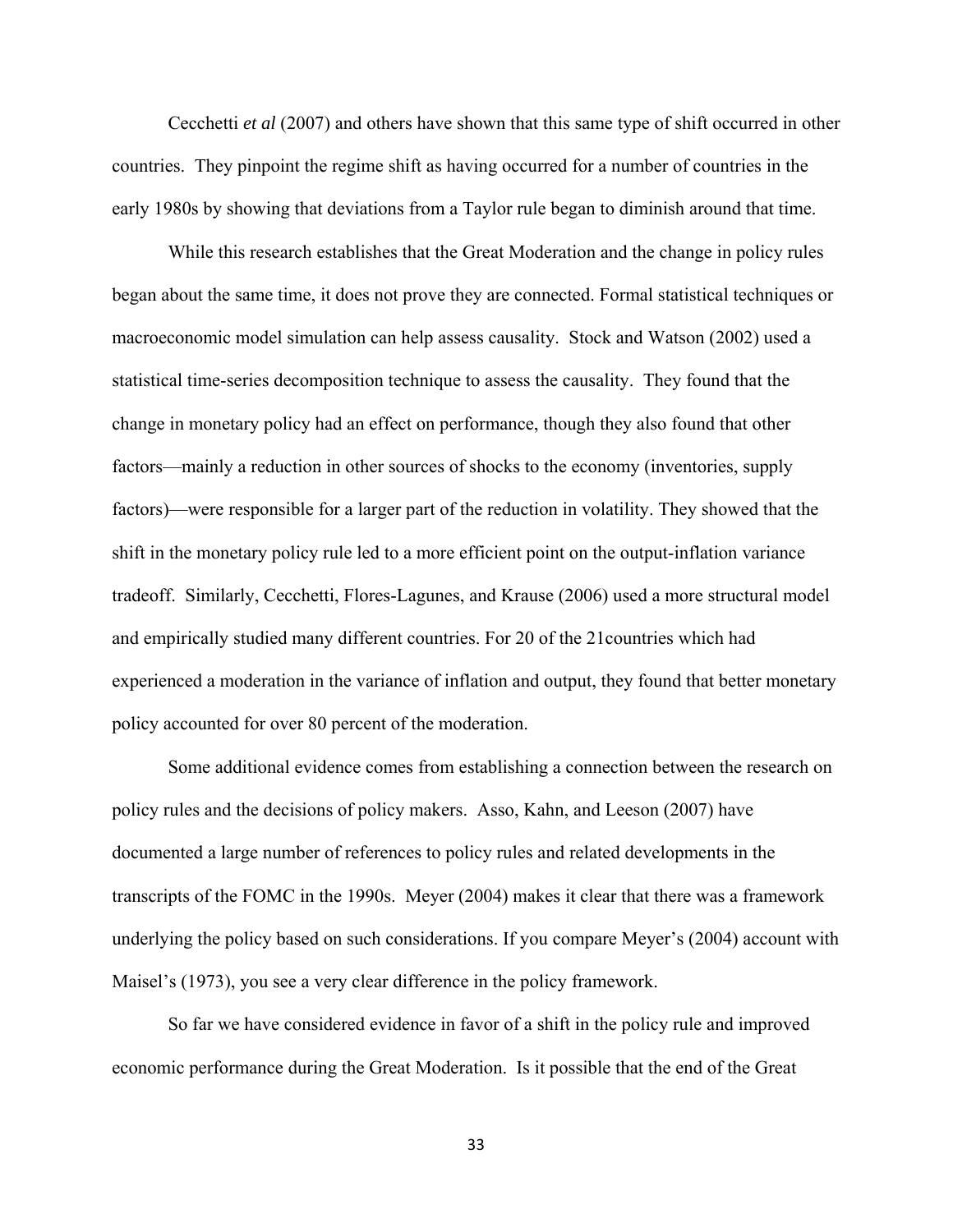Moderations was due to another monetary policy shift? In thinking about this question, it is important to recall that the Great Moderation was already nearly 15 years old before economists started noticing it, documenting it, determining the date of its beginning, and trying to determine whether or not it was due to monetary policy. It will probably take as long to draw definitive conclusions about the end of the Great Moderation, and after all we hope that Great Moderation II will start soon. Nevertheless, Taylor (2007) provides evidence that in 2003-2005, policy deviated from the policy rule that worked well during the Great Moderation.

# *Rules as Measures of Accountability*

 This review of historical performance distinguishes periods when policy is close to a policy rule and when it is not. In other words, it focuses on whether or not there is a deviation from a policy rule. In a sense, such deviations from policy rules—at least large persistent deviations—can serve as measures of accountability for monetary policy makers. Congressional or parliamentary committees sometimes use such measures when questioning central bankers, and public debates over monetary policy decisions are frequently about whether policy is deviating from a policy rule or not.

 It is important to point out that using policy rules in this way, while quite natural, was not emphasized in the many of the original proposals for interest rate rules, such as the one in Taylor (1993a). Rather the policy recommendation was that the rule should be used as an aid for making decisions in a more predictable, rule-like, manner: Accordingly, the Federal Reserve staff would show to the FOMC the paths of the federal funds rate under the Taylor rule and other policy rules, and the FOMC would then use the information in making the decision about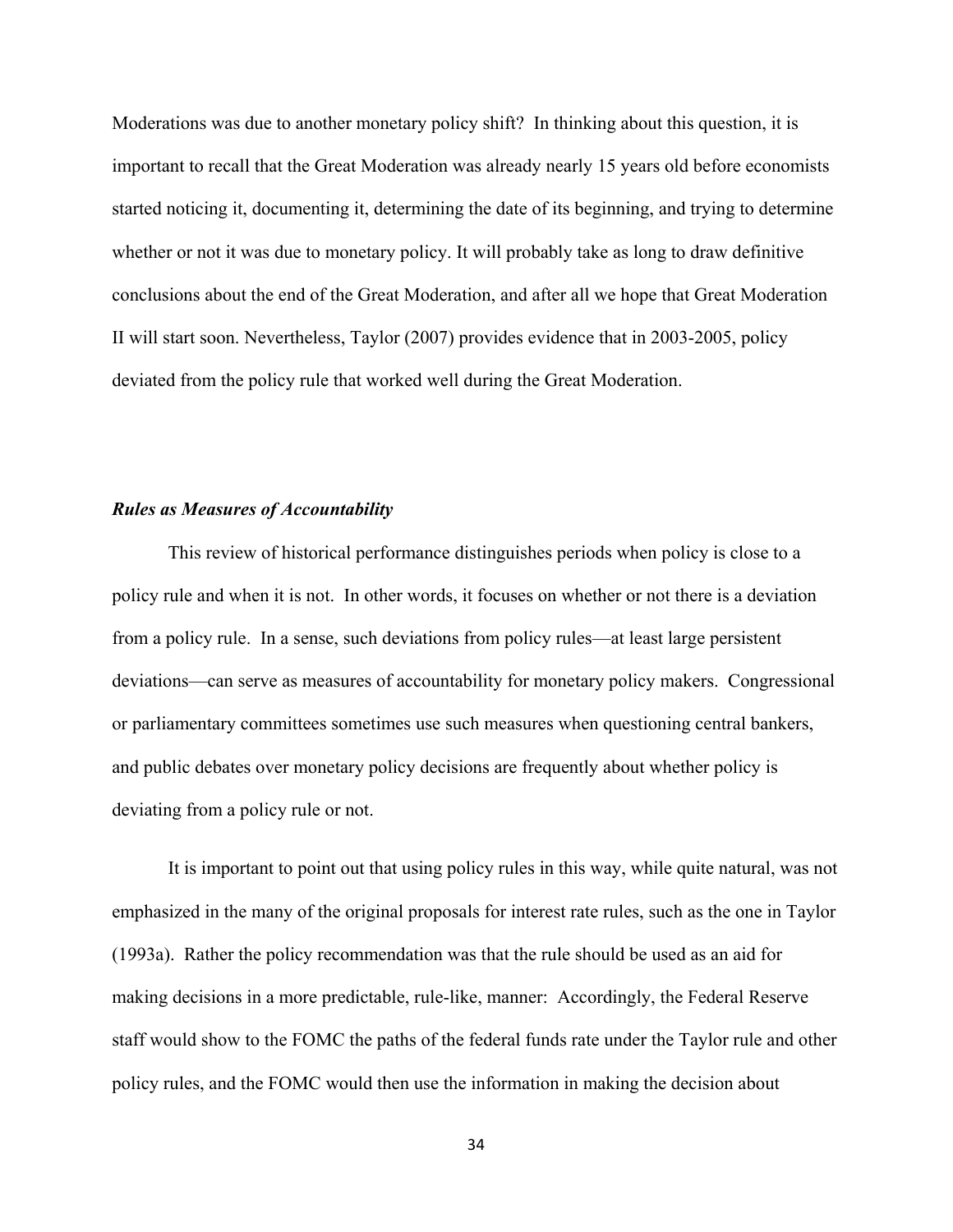whether or not to change the interest rate. Policy rules would thus inform policy decisions; it would serve as a rough benchmark for making decisions not a mechanical formula. As Kohn (2007) has described in his analysis of the 2002-2004 period and the response to Taylor (2007), this is how policy rules came to be used at the FOMC.

 The rationale for using deviations from policy rules as measures of accountability came later and is based on historical and international experience over the past two decades. Historical work has shown that there were big deviations from policy rules at the times that performance was less than satisfactory. A question is whether in the future policy rules will be used more often in this more specific way as a measure of accountability rather than as simply a guide or aid for policy decisions. If rules become more commonly used for accountability, then policy makers will have to explain the reasons for the deviations from the rules and be held accountable for them. As stated by Levin and Taylor (2009) "on occasion, of course, policymakers might find compelling reasons to deviate from the prescriptions of any simple rule, but in those circumstances, transparency and credibility might well call for clear communication about the rationale for that policy strategy."

#### **Conclusion**

Research on rules for monetary policy rules over the past two decades has made important progress in understanding the properties of simple policy rules and their robustness to model misspecification. Simple normative rules to guide central bank decisions for the interest rate first emerged from research on simulations of empirical monetary models with rational expectations and sticky prices in the 1970s and 1980s; this research built on work going back to Smith, Ricardo, Fisher, Wicksell, and Friedman in the sense that the research objective was to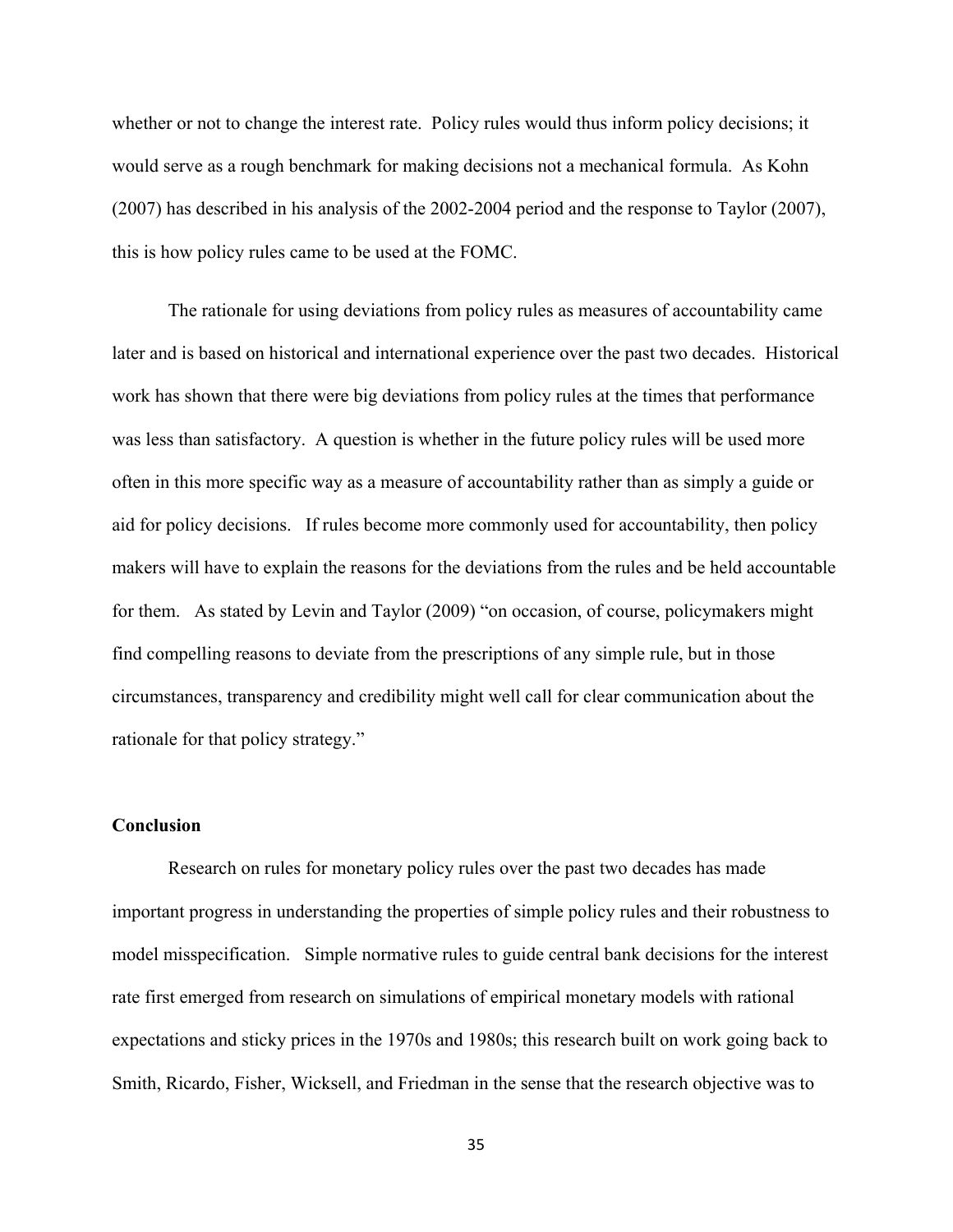find a monetary policy which both cushioned the economy to shocks and did not cause its own shocks.

Over the past two decades, research on policy rules has shown that simple rules have important robustness advantages over fully optimal or more complex rules in that they work well in a variety of models. Experience has shown that simple rules also have worked well in the real world. Progress has also been made in understanding how to adjust simple rules to deal with measurement error, expectations, learning, and the lower bound on interest rates. That said, the search for better and more robust policy rules is never done and further research is needed that incorporates a wider set of models and economic environments, especially models that take account international linkages of monetary policy and economies. In addition, many of the studies of robustness have looked at only a handful of models in isolation from all the other potential models. A desirable goal is to include large numbers of alternative models in one study. Another goal of future research should bean a better understanding of the implications of deviations from policy rules due to discretionary policy actions.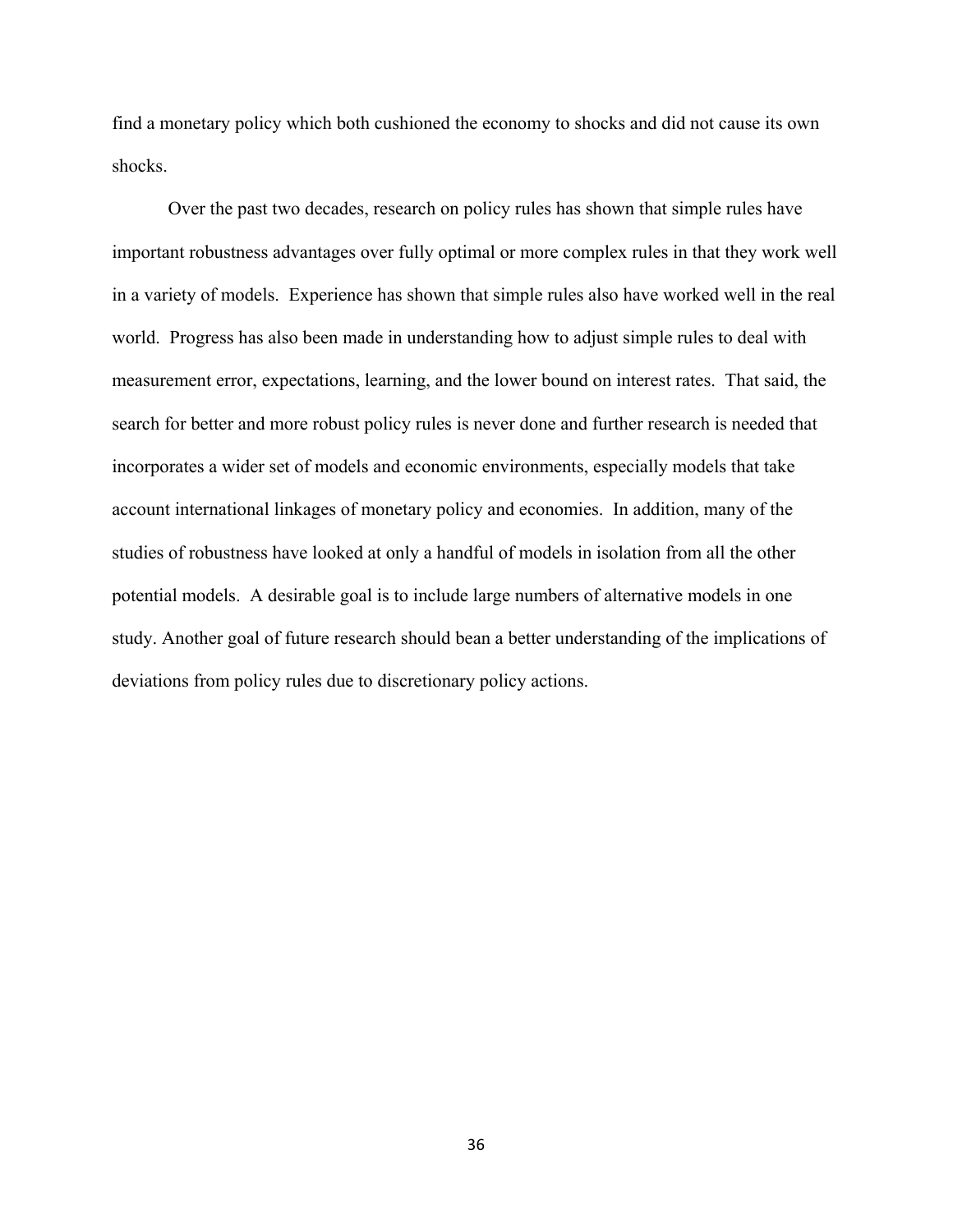# **References**

- Asso, Francesco, George Kahn, and Robert Leeson (2007) "Monetary Policy Rules: from Adam Smith to John Taylor," presented at Federal Reserve Bank of Dallas Conference, October 2007 http://dallasfed.org/news/research/2007/07taylor\_leeson.pdf
- Ball, Lawrence (1999) "Efficient Rules for Monetary Policy," *International Finance*, Vol. 2, No. 1, 63-83.
- Batini, Nicoletta and Andrew Haldane (1999). "Forward-Looking Rules for Monetary Policy," in John B. Taylor, ed., *Monetary Policy Rules*, Chicago: University of Chicago Press, 157– 92.
- Benhabib, Jess, Stephanie Schmitt-Grohe, and Matin Uribe (2001), "The Perils of Taylor Rules," *Journal of Economic Theory*, 96(1-2), January, 40-69.
- Bernanke, Ben, and Mark Gertler (1999), Monetary Policy and Asset Price Volatility," *Federal Reserve Bank of Kansas City Economic Review*, Fourth quarter, 18-51.
- Bernanke, Ben S., and Vincent R. Reinhart (2004), "Conducting Monetary Policy at Very Low Short-Term Interest Rates," *American Economic Review, Papers and Proceedings*, 94(2), 85-90.
- Brayton, Flint, Andrew Levin, Ralph Tryon, and John C. Williams (1997), "The Evolution of Macro Models at the Federal Reserve Board," *Carnegie-Rochseter Conference Series on Public Policy*, December, 47, 43-81.
- Brock, William A., Steven N. Durlauf, James Nason, and Giacomo Rondina (2007)," *Journal of Monetary Economics,* 54(5), 1372-1396.
- Brock, William A., Steven N. Durlauf, and Kenneth D. West (2003), "Policy Analysis in Uncertain Economic Environments," *Brookings Papers on Economic Activity*, 1, 235- 322.
- Brock, William A., Steven D. Durlauf, and Kenneth D. West (2007), "Model Uncertainty and Policy Evaluation: Some Theory and Empirics," *Journal of Econometrics*, 136, 2, 629- 664.
- Bryant, Ralph, Peter Hooper and Catherine Mann (1993), *Evaluating Policy Regimes: New Empirical Research in Empirical Macroeconomics*, Brookings Institution, Washington, D.C.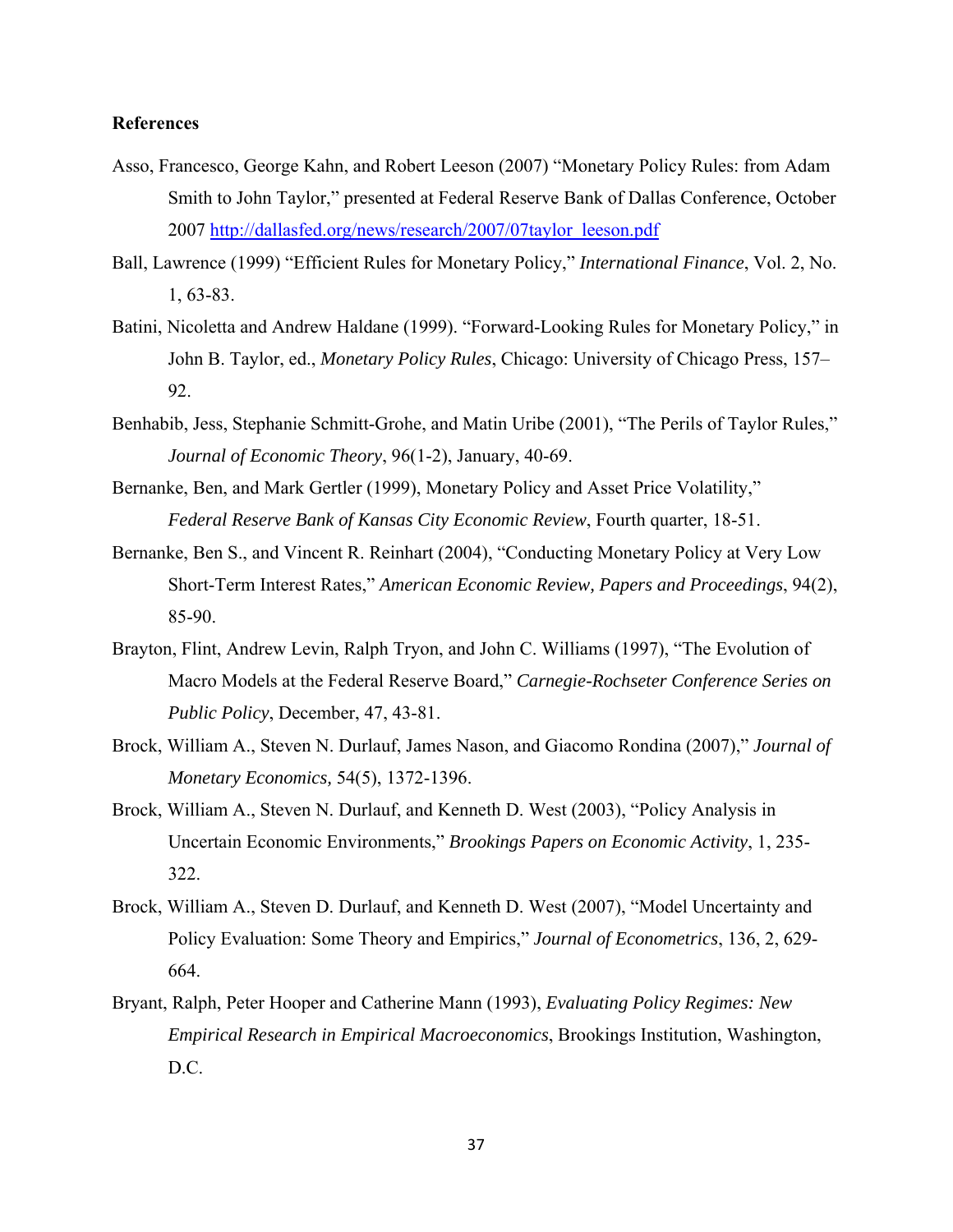- Cecchetti, Stephen G., Alfonso Flores-Lagunes, and Stefan Krause (2006) "Has Monetary Policy Become More Efficient? A Cross-country Analysis" *Economic Journal*, *Vol. 116, No. 115, pp. 408-433.*
- Cecchetti, Stephen G., Peter Hooper, Bruce C. Kasman, Kermit L. Schoenholtz, and Mark W. Watson (2007), "Understanding the Evolving Inflation Process," presented at the U.S. Monetary Policy Forum 2007.
- Clarida, Richard, Jordi Gali, and Mark Gertler (2000), "Monetary Policy Rules and Macroeconomic Stability: Evidence and Some Theory," *Quarterly Journal of Economics* (February), 115, 1, 147-180.
- Clarida, Richard, Jordi Gali, and Mark Gertler (2001), "Optimal Monetary Policy in Open Versus Closed Economics: An Integrated Approach," *American Economic Review Papers and Proceedings*, 91, May, 248-252.
- Coenen , Guenter, Athansios Orphanides, and Volker Wieland (2004), "Price Stability and Monetary Policy Effectiveness when Nominal Interest Rates are Bounded at Zero," *Advances in Macroeconomics*, 4(1).
- Dewald, William G., and Harry G. Johnson (1963), ``An Objective Analysis of the Objectives of American Monetary Policy, 1952-61,'' in Banking and Monetary Studies, edited by Deane Carson, 171-189. Homewood, Illinois: Richard D. Irvin.
- Edge, Rochelle M., Thomas Laubach, and John C. Williams (2010), "Welfare-Maximizing Monetary Policy under Parameter Uncertainty," *Journal of Applied Econometrics*, 25, January/February, 129-143.
- Eggertsson, Gauti B., and Michael Woodford (2003), "The Zero Interest-Rate Bound and Optimal Monetary Policy," *Brookings Papers on Economic Activity*, 1, 139-211.
- Eggertsson, Gauti B., and Michael Woodford (2006), ``Optimal Monetary and Fiscal Policy in a Liquidity Trap," *NBER International Seminar on Macroeconomics 2004*, Richard H. Clarida, Jeffrey Frankel, Francesco Giavazzi and Kenneth D. West, eds., Cambridge, MA.: MIT Press, 75-131.
- Evans, George W., Eran Guse, and Seppo Honkapohja (2008), "Liquidity Traps, Learning and Stagnation," *European Economic Review*, 52, 1438 – 1463.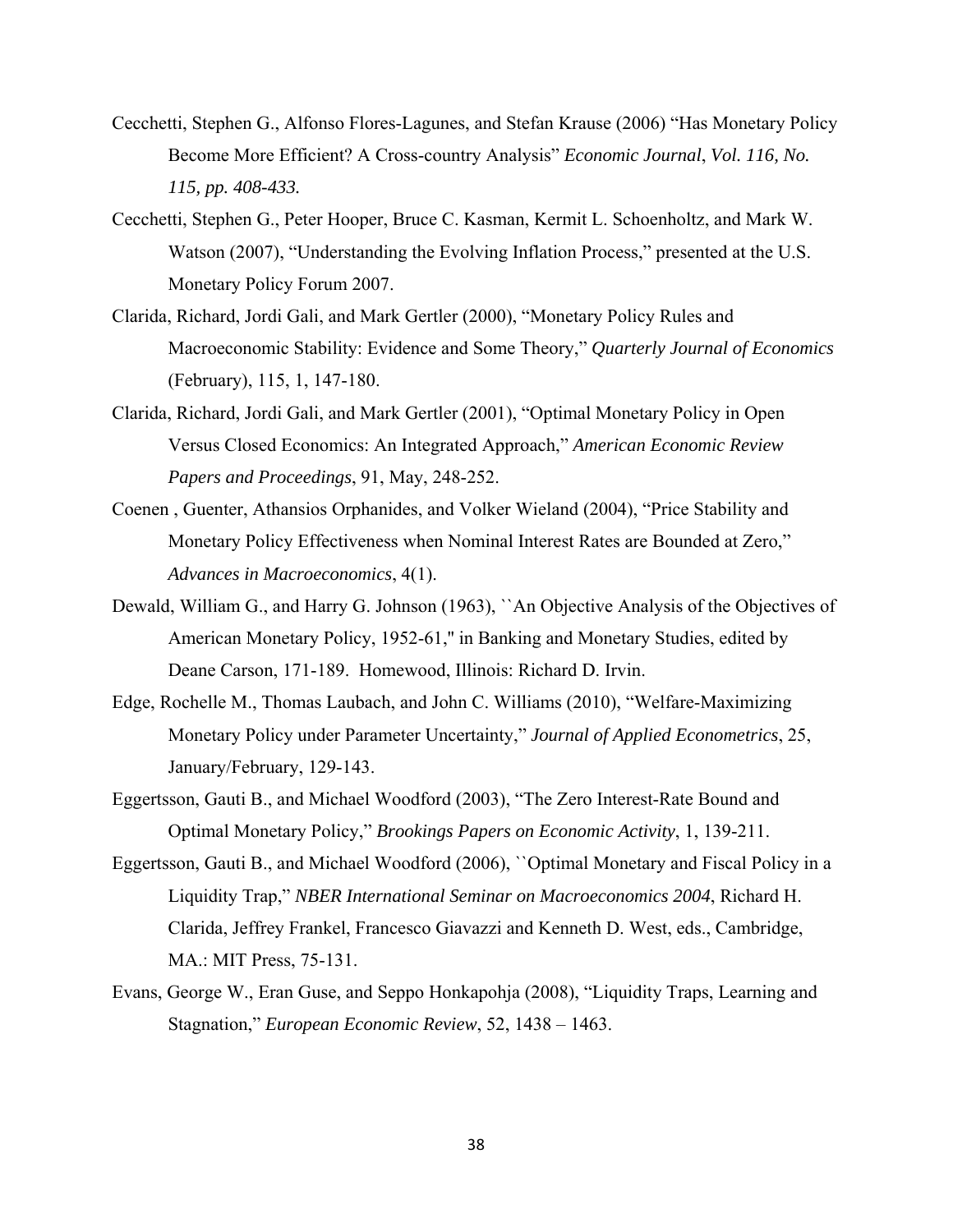- Fair, Ray C. (1978), "The Sensitivity of Fiscal Policy Effects to Assumptions about the Behavior of the Federal Reserve,"' *Econometrica*, 46, 1165-1179.
- Fair, Ray C. and Howrey, E. Philip (1996), "Evaluating Alternative Monetary Policy Rules," *Journal of Monetary Economics*, 38(2), 173--193.
- Fuhrer, Jeffrey C. (1997), Inflation/Output Variance Trade-offs and Optimal Monetary Policy.'' *Journal of Money, Credit and Banking*, May, 29(2), 214-234.
- Fuhrer, Jeffrey C. (2000), "Habit Formation in Consumption and Its Implications for Monetary-Policy Models," *American Economic Review*, June, 90(3), 367-90.
- Fuhrer, Jeffrey C., and Brian Madigan (1997), "Monetary Policy when Interest Rates are Bounded at Zero," Review *of Economics and Statistics*, 79, November, 573-85.
- Giannoni, Marc P. and Michael Woodford (2005), "Optimal Inflation Targeting Rules,'' In: Bernanke, B.S., Woodford, M. (Eds.), *The Inflation Targeting Debate*, Chicago: University of Chicago Press, 93—162.
- Hansen, Lars Peter, and Thomas J. Sargent (2007), *Robustness*, Princeton University Press .
- Henderson, Dale W., and Warwick J. McKibbin (1993), "An Assessment of Some Basic Monetary Policy Regime Pairs: Analytical and Simulation Results from Simple Multi-Region Macroeconomic Models," in R. Bryant, P. Hooper, and C. Mann (eds), Evaluating Policy Regimes: New Research in Empirical Macroeconomics, Brookings Institution, Washington, D.C., 45–218.
- Judd, John, and Glenn D. Rudebusch (1998), "Taylor's Rule and the Fed: 1970-1997," Federal Reserve Bank of San Francisco *Economic Review* 3, pp. 1-16.
- Kohn, Donald (2007), "John Taylor Rules," paper presented at a conference at the Federal Reserve Bank of Dallas, October, 2007.
- Kuester, Keith, and Volker Wieland (2010), "Insurance Policies for Monetary Policy in the Euro Area," *Journal of the European Economic Association*.
- Kuttner, Kenneth N. (2004), "A Snapshot of Inflation Targeting in its Adolescence," in Christopher Kent and Simon Guttmann (ed.), *The Future of Inflation Targeting*, Sydney, Australia: Reserve Bank of Australia, November, 6-42.
- Kydland, Finn E., and Edward C. Prescott (1977), "Rules Rather Than Discretion: The Inconsistency of Optimal Plans," *Journal of Political Economy*, 85(3), 473–491.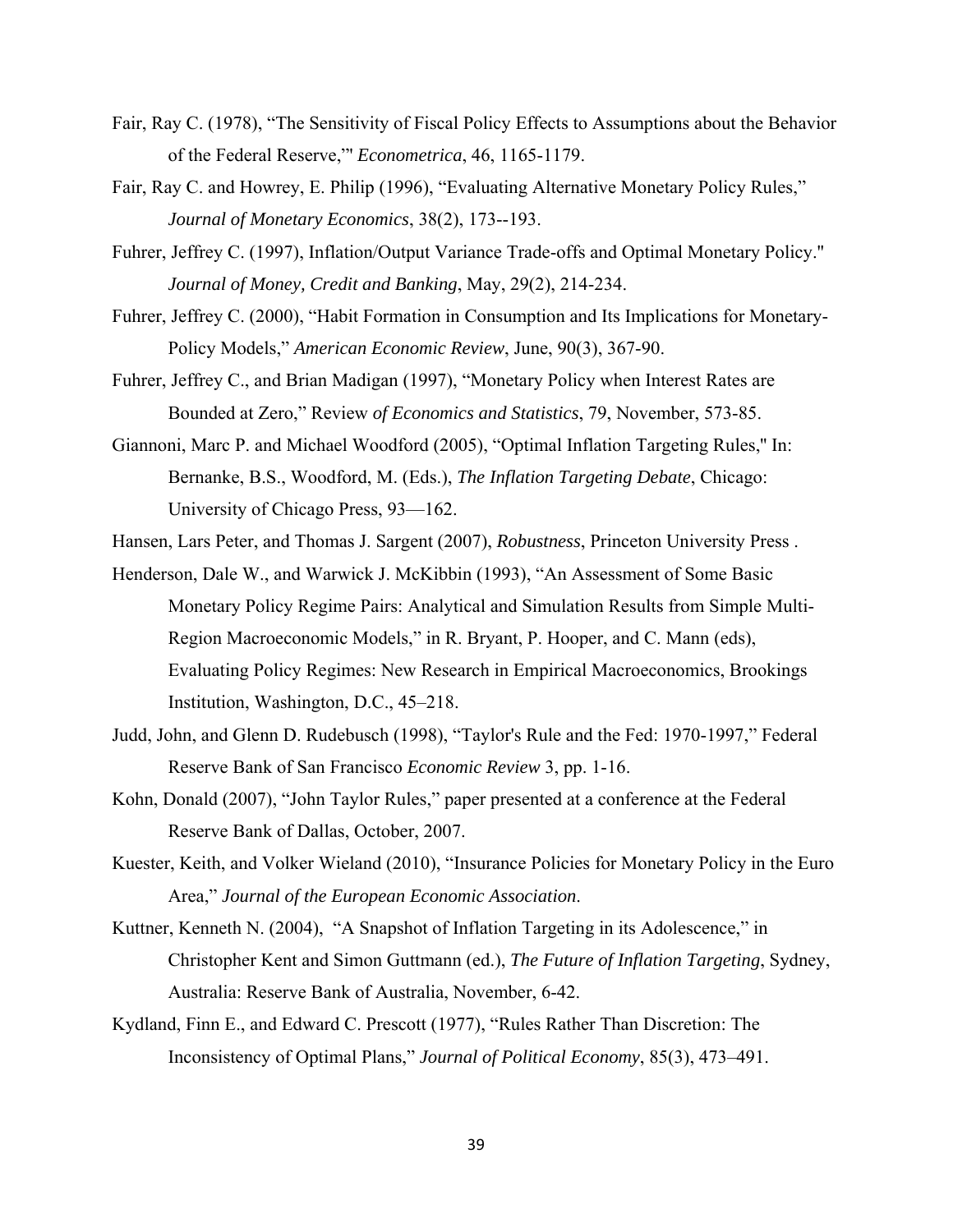- Laubach, Thomas and John C. Williams (2003), "Measuring the Natural Rate of Interest," *Review of Economics and Statistics*, 85(4), November, 1063-1070.
- Levin, Andrew T., Alexei Onatski, John C. Williams, and Noah Williams (2005), "Monetary Policy Under Uncertainty in Micro-Founded Macroeconometric Models," *NBER Macroeconomics Annual* 2005, 229-289.
- Levin, Andrew T., and John B. Taylor (2009), "Falling Behind the Curve: A Positive Analysis of Stop-Start Monetary Policies and the Great Inflation," NBER Working Paper.
- Levin, Andrew T., Volker Wieland, and John C. Williams (1999), "Robustness of Simple Monetary Policy Rules under Model Uncertainty." In *Monetary Policy Rules*, John B. Taylor (Ed), pp. 263-299. Chicago: Chicago University Press.
- Levin, Andrew T., Volker Wieland, and John C. Williams (2003), "The performance of forecastbased policy rules under model uncertainty," *American Economic Review*, 93 (3), 622– 645.
- Levin, Andrew T., and John C. Williams (2003), "Robust Monetary Policy with Competing Reference Models," *Journal of Monetary Economics*, 50, 945--975.
- Lucas, Robert E., Jr. (1976), "Econometric Policy Evaluation: A Critique," *Carnegie Rochester Conference Series on Public Policy*, 1, 19-46.
- Maisel, Sherman J. (1973), *Managing the Dollar*, W.W. Norton, New York.
- McCallum, Bennett T. (1988), "Robustness Properties of a Rule for Monetary Policy," *Carnegie-Rochester Conference Series on Public Policy*, Autumn, 29, 173--203.
- McCallum, Bennett T. (1999) "Issues in the Design of Monetary Policy Rules," Handbook of Macroeconomics, John B. Taylor and Michael Woodford (eds).
- McCallum, Bennett T. (2000), "Theoretical Analysis Regarding a Zero Lower Bound on Nominal Interest Rates," *Journal of Money, Credit and Banking*, 32(4), November.
- McCallum, Bennett T. (2001), "Should Monetary Policy Respond Strongly to Output Gaps?'' *American Economic Review Papers and Proceedings*, 91(2), May, 258-62.
- McCallum, Bennett T., and Edward Nelson (2005), "Targeting versus Instrument Rules for Monetary Policy," *Federal Reserve Bank of St. Louis Review*, September/October, 87(5), 597-611.
- McNees, Stephen K. (1986), "Modeling the Fed: A Forward-Looking Monetary Policy Reaction Function," *New England Economic Review*, November/December, 3-8.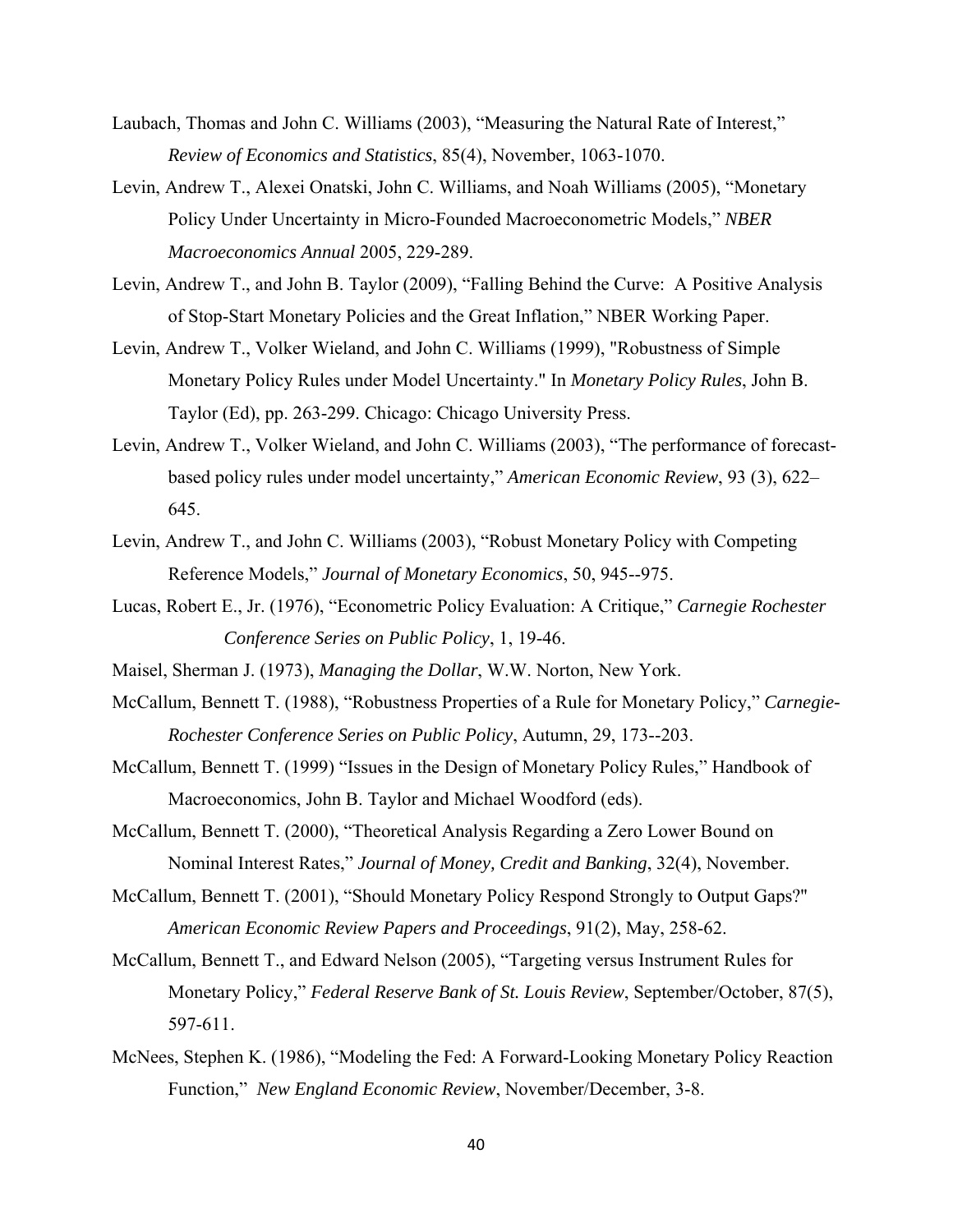Meyer, Laurence (2004), *A Term at the Fed: An Insider's View*, HarperCollins, New York.

- Meyer, Laurence (2009), "Dueling Taylor Rules," unpublished paper, August.
- Mishkin, Frederick (2007), "Housing and the Monetary Policy Transmission Mechanism," Federal Reserve Bank of Kansas City, Jackson Hole Conference.
- Orphanides, Athanasios (1998), "Monetary Policy Evaluation with Noisy Information," Board of Governors of the Federal Reserve System, FEDS 1998-50, October.
- Orphanides, Athanasios (2001), "Monetary Policy Rules Based on Real-Time Data," *American Economic Review*, 91(4), September, 964-985.
- Orphanides, Athanasios (2002), "Monetary Policy Rules and the Great Inflation", *American Economic Review, Papers and Proceedings*, 92(2), 115-120, May.
- Orphanides, Athanasios (2008), "Taylor rules," in S.N. Durlauf and L. E. Blume (eds) *The New Palgrave*, Second Edition, New York: Palgrave Macmillian.
- Orphanides, Athanasios, Richard D. Porter, David Reifschneider, Robert Tetlow, and Frederico Finan (2000), "Errors in the Measurement of the Output Gap and the Design of Monetary Policy," *Journal of Economics and Business*, 52(1-2), 117–41.
- Orphanides, Athanasios and Simon van Norden (2002), "The Unreliability of Output Gap Estimates in Real Time," *Review of Economics and Statistics*, 84(4), 569-583, November.
- Orphanides, Athanasios and John C. Williams (2002). "Robust Monetary Policy Rules with Unknown Natural Rates." *Brookings Papers on Economic Activity*, 2:2002, 63-118.
- Orphanides, Athanasios and John C. Williams (2006), "Monetary Policy with Imperfect Knowledge*," Journal of the European Economic Association*, 4(2-3), 366-375.
- Orphanides, Athanasios and John C. Williams (2007a), "Inflation Targeting under Imperfect Knowledge," in Frederic Mishkin and Klaus Schmidt-Hebbel (ed.) *Monetary Policy under Inflation Targeting*, Central Bank of Chile.
- Orphanides, Athanasios and John C. Williams (2007b), "Robust Monetary Policy with Imperfect Knowledge," *Journal of Monetary Economics* 54, August, 1406-1435.
- Orphanides, Athanasios and John C. Williams (2008) "Learning, Expectations Formation, and the Pitfalls of Optimal Control Monetary Policy," *Journal of Monetary Economics*, Vol. 55S, pp. S80-S96, October.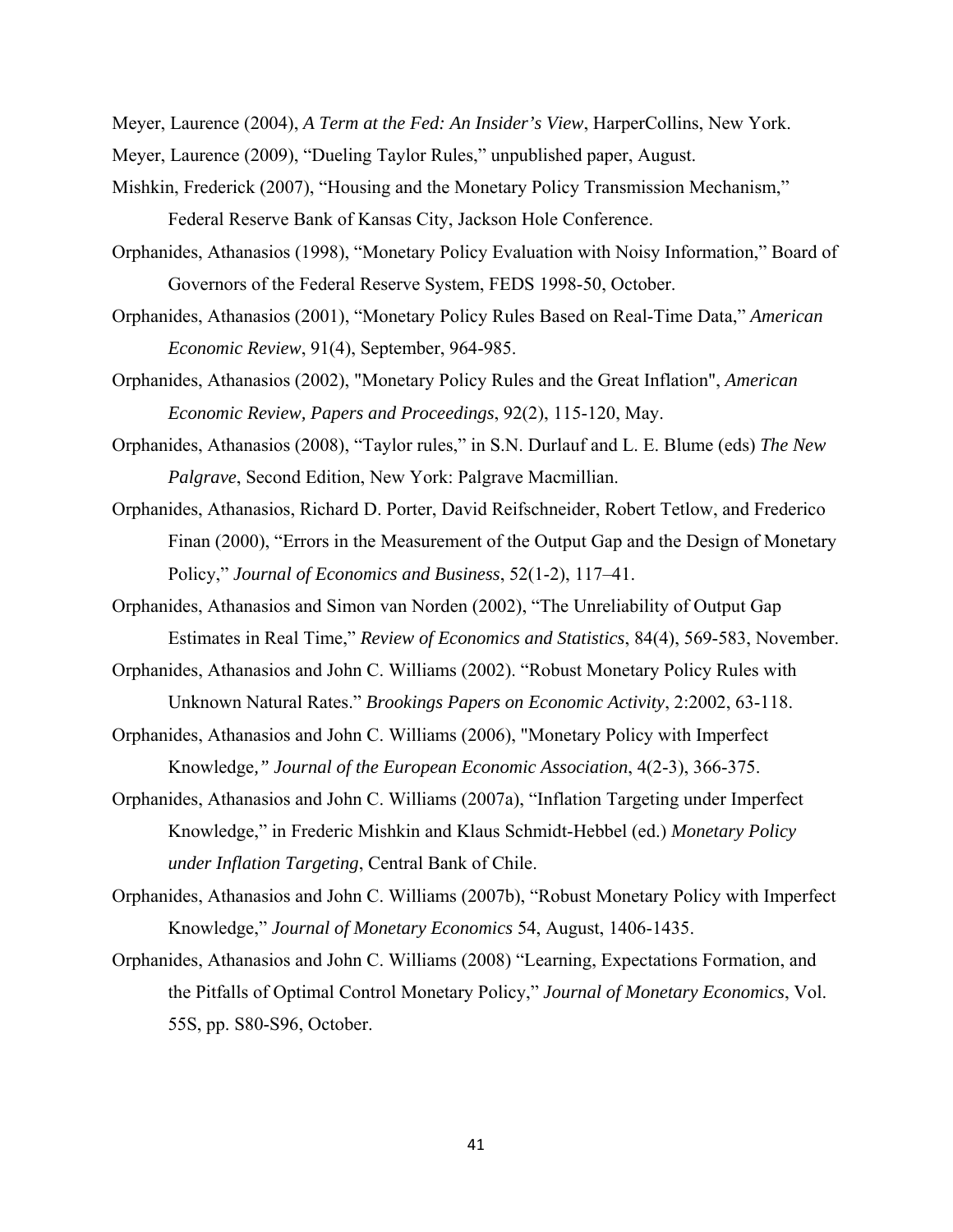- Orphanides, Athanasios, and John C. Williams (2010), "Monetary Policy Mistakes and the Evolution of Inflation Expectations," Federal Reserve Bank of San Francisco Working Paper, April.
- Patinkin, Don (1956), Money, Interest *and Prices: An Integration of Monetary and Value Theory*, Evanston: Row, Peterson.
- Reifschneider, David L. and John C. Williams (2000), "Three Lessons for Monetary Policy in a Low Inflation Era," *Journal of Money, Credit and Banking*, 32(4), November, 936-966.
- Reifschneider, David L. and John C. Williams (2002), "FOMC Briefing," Board of Governors of the Federal Reserve System, January.
- Romer, Christina D., and David H. Romer (2002), "A Rehabilitation of Monetary Policy in The 1950's," *American Economic Review*, 92(2), May, 121-127.
- Rotemberg, Julio and Michael Woodford (1997), "An Optimization-Based Econometric Framework for the Evaluation of Monetary Policy," *NBER Macroeconomics Annual*, Ben S. Bernanke and Julio Rotemberg (Eds.) pp. 297 – 361.
- Rotemberg, Julio J. and Woodford, Michael (1999), ``Interest-Rate Rules in an Estimated Sticky Price Model.'' in John B. Taylor, ed., *Monetary Policy Rules,* Chicago: University of Chicago Press, 57-119.
- Rudebusch, Glenn D. (2001), "Is the Fed Too Timid? Monetary Policy in an Uncertain World," *Review of Economics and Statistics*, 83, May, pp. 203-217.
- Rudebusch, Glenn D. (2002), "Assessing Nominal Income Rules for Monetary Policy with Model and Data Uncertainty," *The Economic Journal,* 112, 402-432.
- Rudebusch, Glenn D. (2006), "Monetary Policy Inertia: Fact or Fiction?" *International Journal of Central Banking*, 2(4), December, 85-135.
- Rudebusch, Glenn D. and Svensson, Lars E. O. (1999). "Policy Rules for Inflation Targeting," in John B. Taylor, ed., *Monetary Policy Rules*, Chicago: University of Chicago Press, 203-53.
- Schmitt-Grohe, Stephanie and Martin Uribe (2007), "Optimal Simple and Implementable Monetary and Fiscal Rules," *Journal of Monetary Economics*, 54 (6), September, 1702- 1725.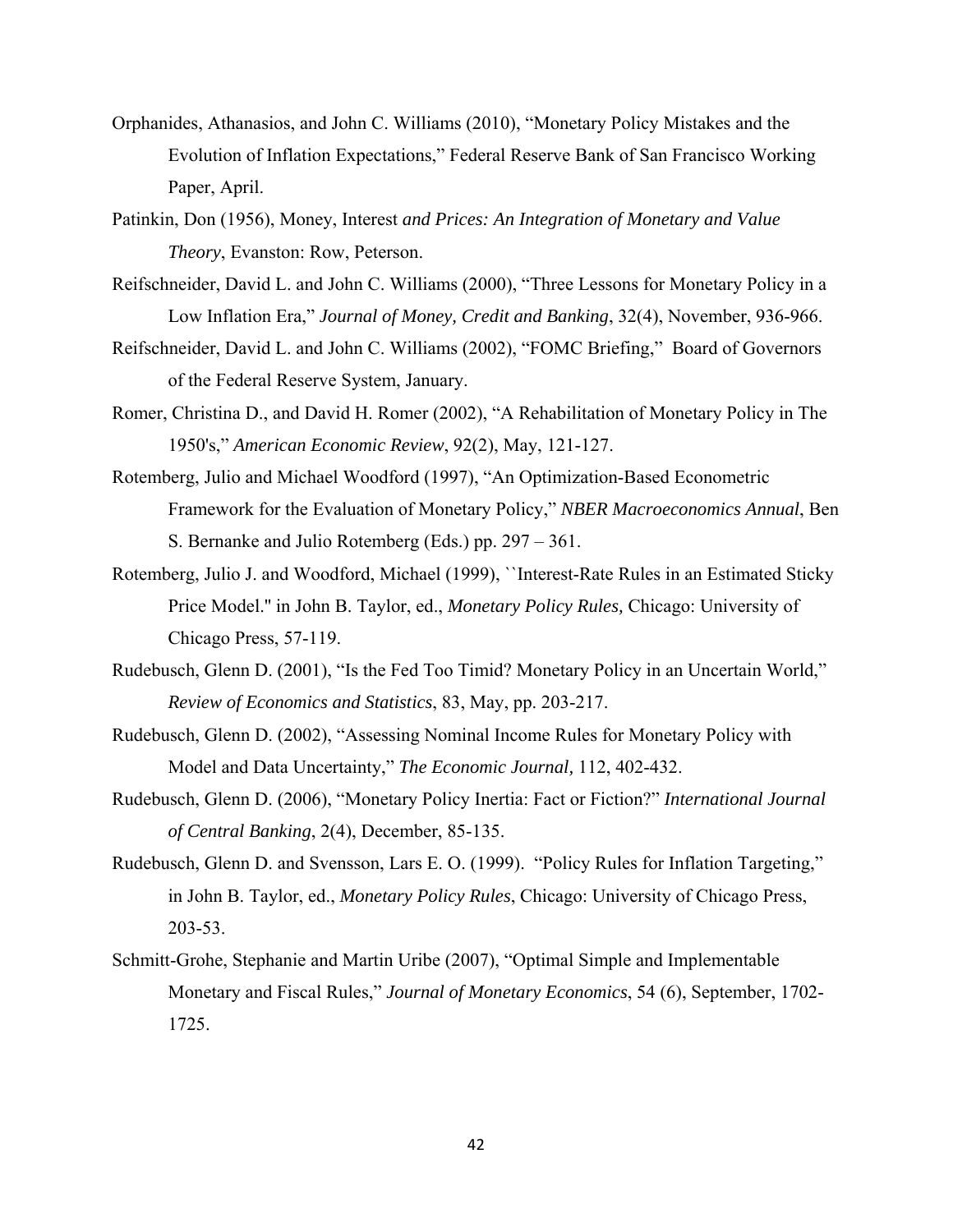- Smets, Frank (1999), "Output Gap Uncertainty: Does it matter for the Taylor Rule?" in: Benjamin Hunt and Adrian Orr, eds., *Monetary Policy under Uncertainty*, Wellington, New Zealand: Reserve Bank of New Zealand, 10--29.
- Stock, James and Mark Watson (2002), "Has the Business Cycle Changed," in *Monetary Policy and Uncertainty: Adapting to a Changing Economy*, Jackson Hole Conference, Federal Reserve Bank of Kansas City, pp 9-56.
- Svensson, Lars E. O. (1999), "Price-Level Targeting vs. Inflation Targeting: A Free Lunch?'' *Journal of Money, Credit and Banking*, 31, 277-295.
- Svensson, Lars E.O. (2001), "The Zero Bound in an Open Economy: A Foolproof Way of Escaping from a Liquidity Trap," Monetary and Economic Studies, 19(S-1), February, 277-312.
- Svensson, Lars E.O. (2003), "What Is Wrong with Taylor Rules? Using Judgment in Monetary Policy through Targeting Rules," January, *Journal of Economic Literature*, 41, 426-477.
- Svensson, Lars E.O. (2010), "Inflation Targeting," prepared for *Handbook of Monetary Economics*.
- Taylor, John B. (1979), "Estimation and Control of a Macroeconomic Model with Rational Expectations," *Econometrica*, 47, September 1979.
- Taylor, John B (1993a). "Discretion versus Policy Rules in Practice," *Carnegie Rochester Conference Series on Public Policy*, 39, 195-214.
- Taylor, John B (1993b), *Macroeconomic Policy in a World Economy: From Econometric Design to Practical Operation*, W.W. Norton, New York.
- Taylor, John B. (1999a), *Monetary Policy Rules,* (Editor), University of Chicago Press.
- Taylor, John B (1999b), "The Robustness and Efficiency of Monetary Policy Rules as Guidelines for Interest Rate Setting by the European Central Bank," *Journal of Monetary Economics*, June, 43(3), 655-79.
- Taylor, John B. (2007), ``Housing and Monetary Policy,'' In: Housing, Housing Finance, and Monetary Policy, Kansas City, MO: Federal Reserve Bank of Kansas City, 463-476.
- Taylor, John B., and Volker Wieland (2009), "Surprising Comparative Properties of Monetary Models: Results from a New Data Base," NBER Working Papers 14849, National Bureau of Economic Research.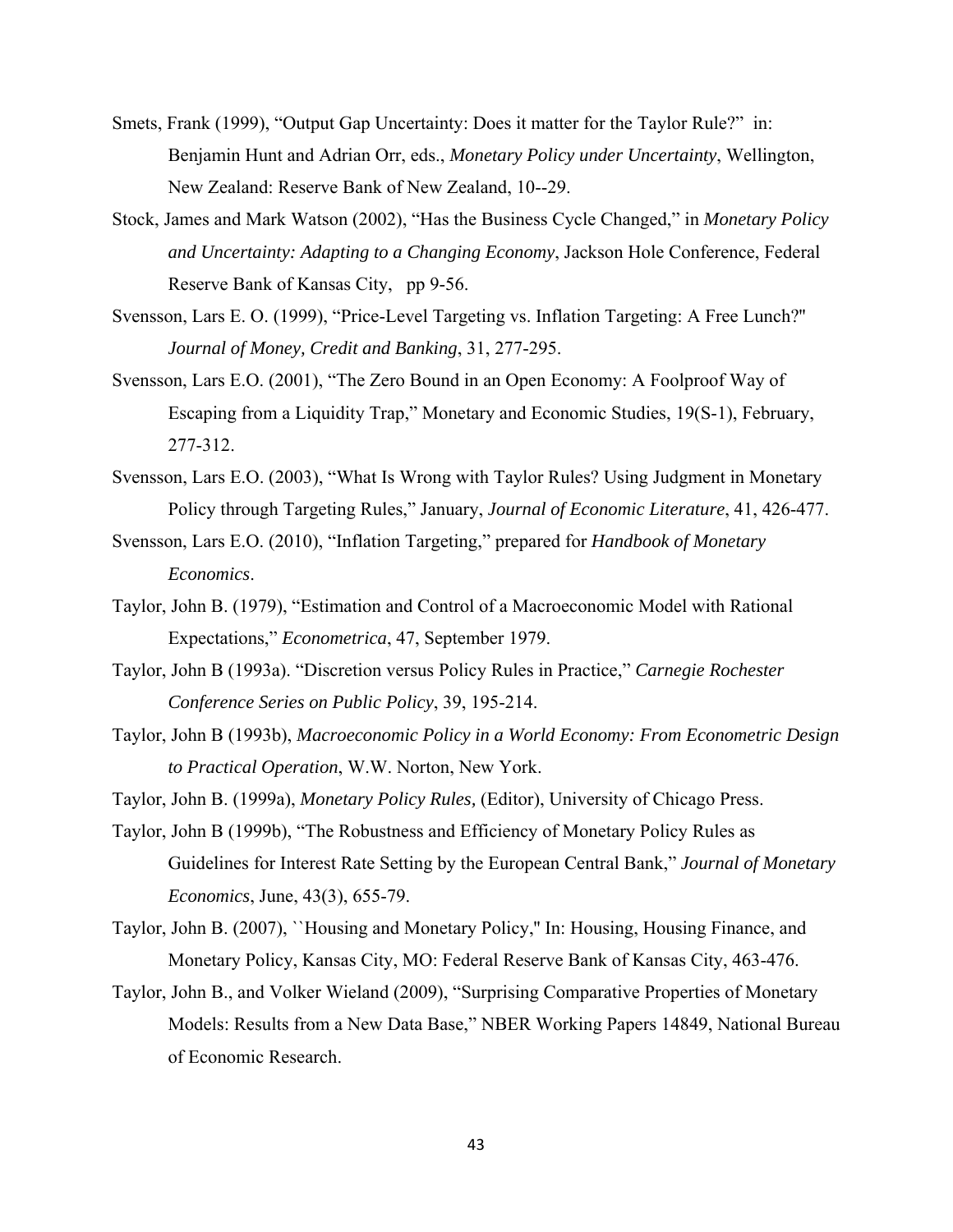- Taylor, John B., and Michael Woodford (Editors), (1999), *Handbook of Macroeconomics*, Elsevier.
- Tetlow, Robert J. (2006), "Real-time Model Uncertainty in the United States: 'Robust' policies put to the test," mimeo, Federal Reserve Board, May 22.
- Walsh, Carl E. (2009), "Using monetary policy to stabilize economic activity," Federal Reserve Bank of Kansas City, Jackson Hole Conference.
- Williams, John C. (2003), "Simple Rules for Monetary Policy," *Federal Reserve Bank of San Francisco Economic Review*, 2003.
- Williams, John C. (2006), "Monetary Policy in a Low Inflation Economy with Learning," in: *Monetary Policy in an Environment of Low Inflation; Proceedings of the Bank of Korea International Conference 2006*, Seoul: Bank of Korea, 199-228.
- Williams, John C. (2010), "Heeding Daedalus: Optimal Inflation and the Zero Lower Bound," *Brookings Papers on Economic Activity 2009*, 1-37.
- Woodford, Michael (1999), "Optimal Monetary Policy Inertia," *Manchester School*, Supplement, 67, 1-35.
- Woodford, Michael (2001), "The Taylor Rule and Optimal Monetary Policy," *American Economic Review, Papers and Proceedings,* Vol. 91, No. 2, 232-7.
- Woodford, Michael (2003), *Interest and Prices,* Princeton, NJ: Princeton University Press.
- Woodford, Michael (2010), "Optimal Monetary Stabilization Policy," prepared for *Handbook of Monetary Economics*.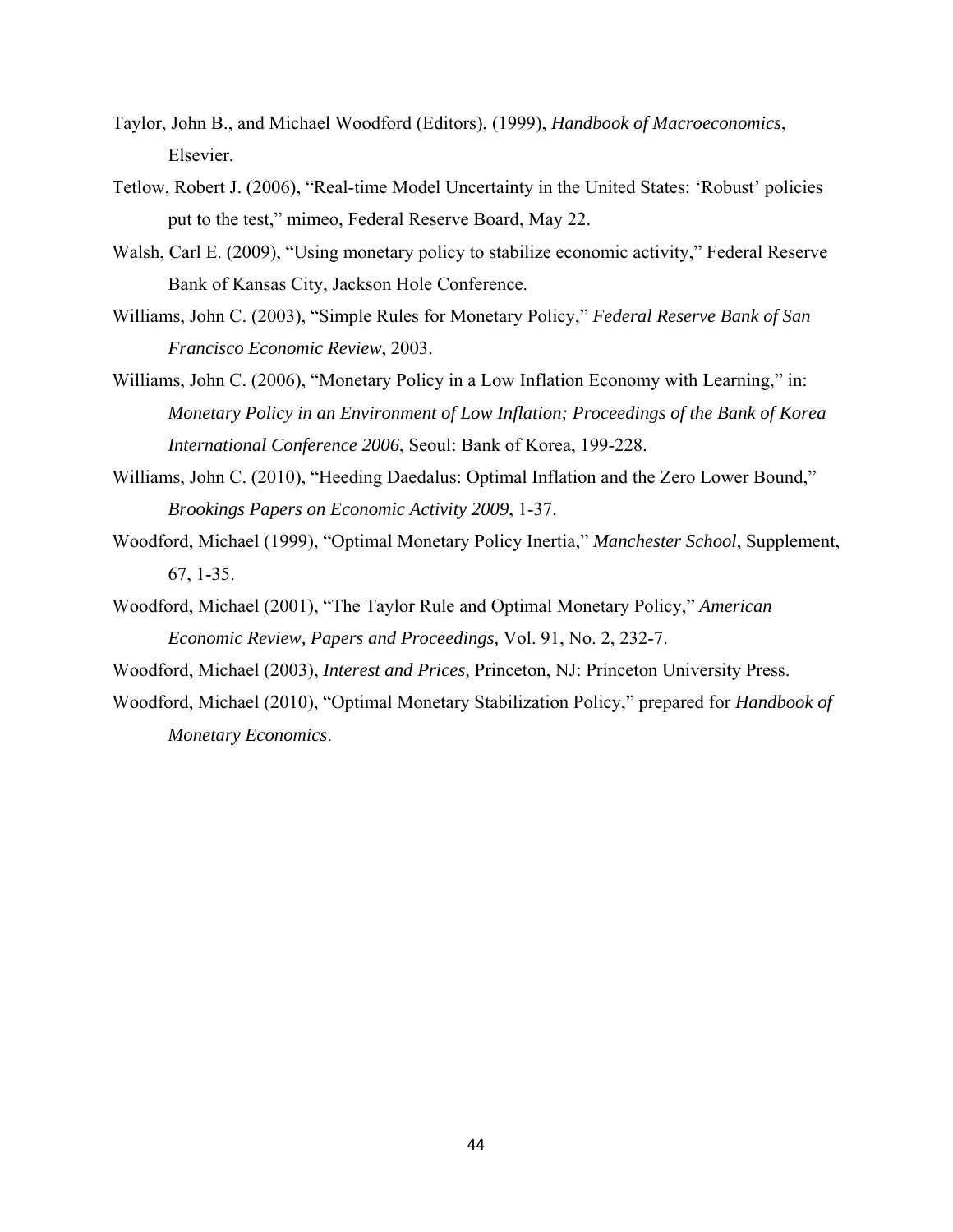



Figure 2

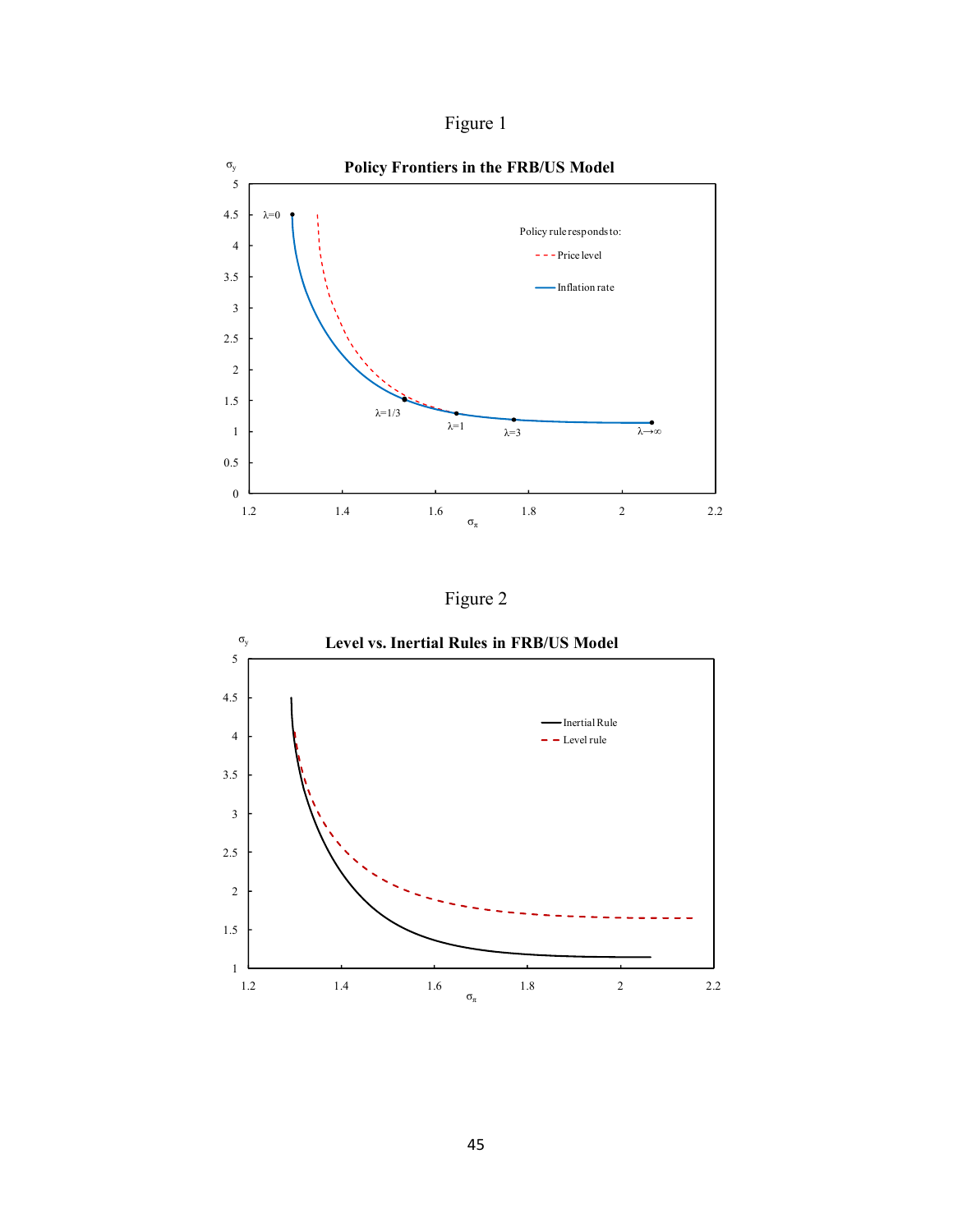Figure 3

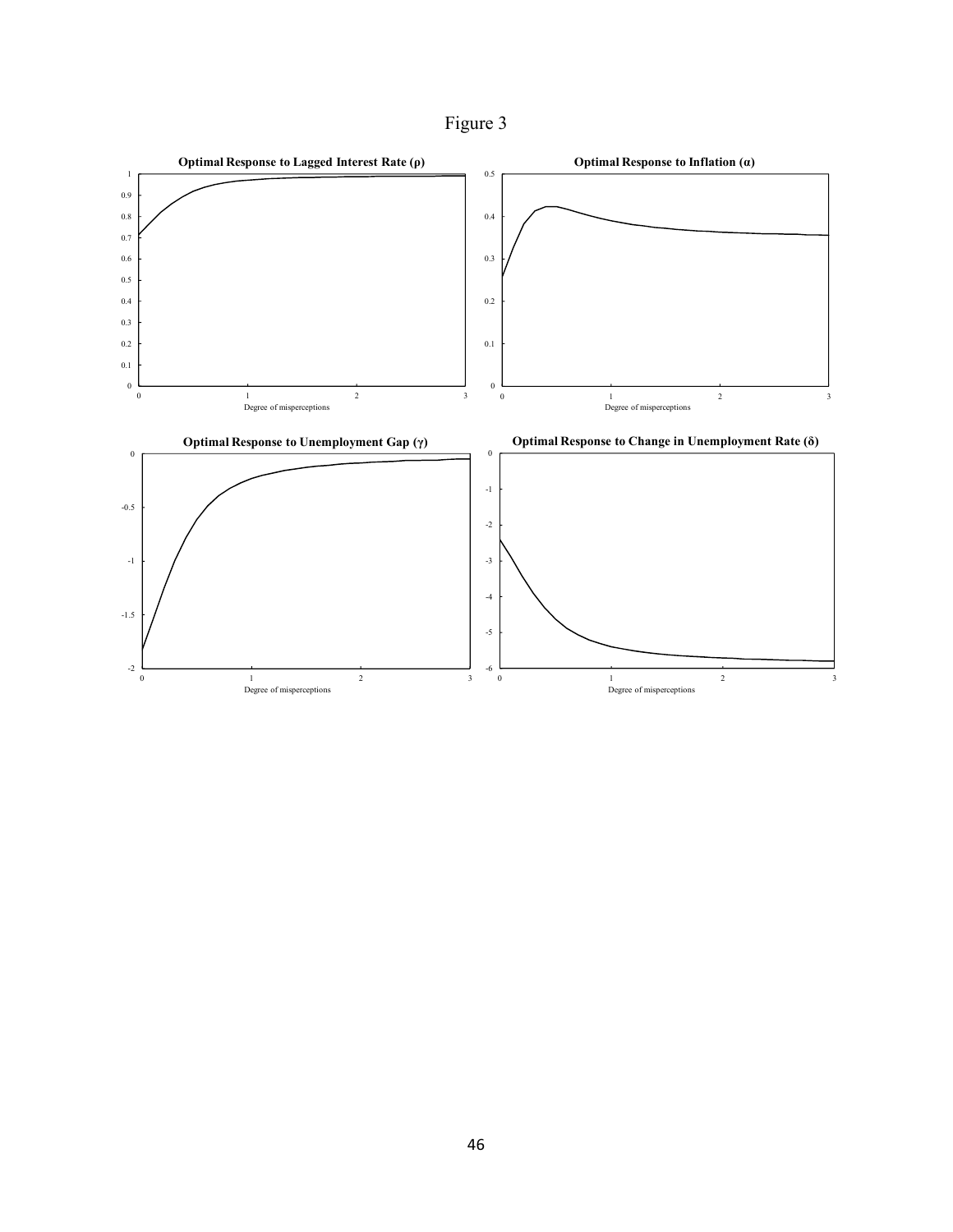

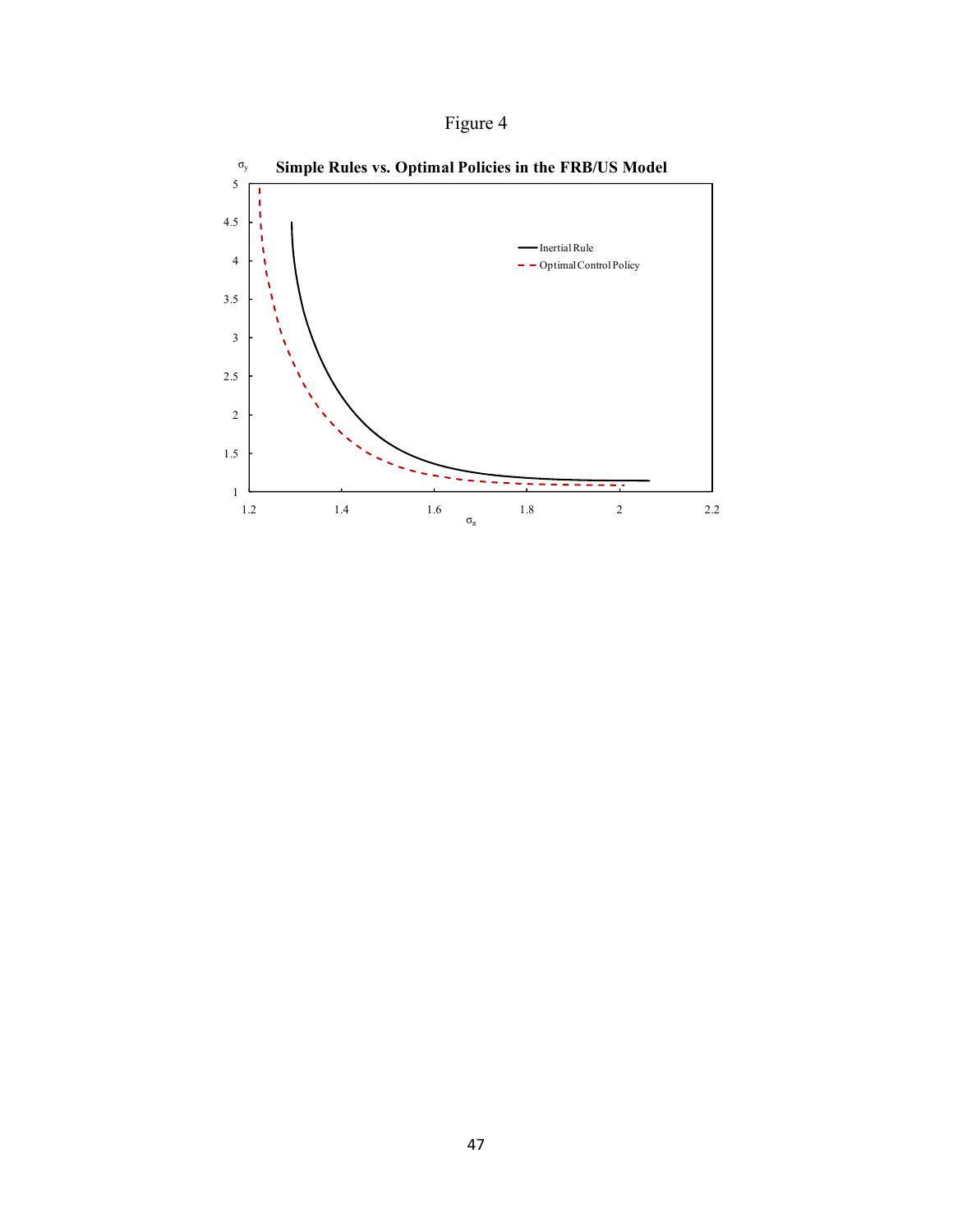

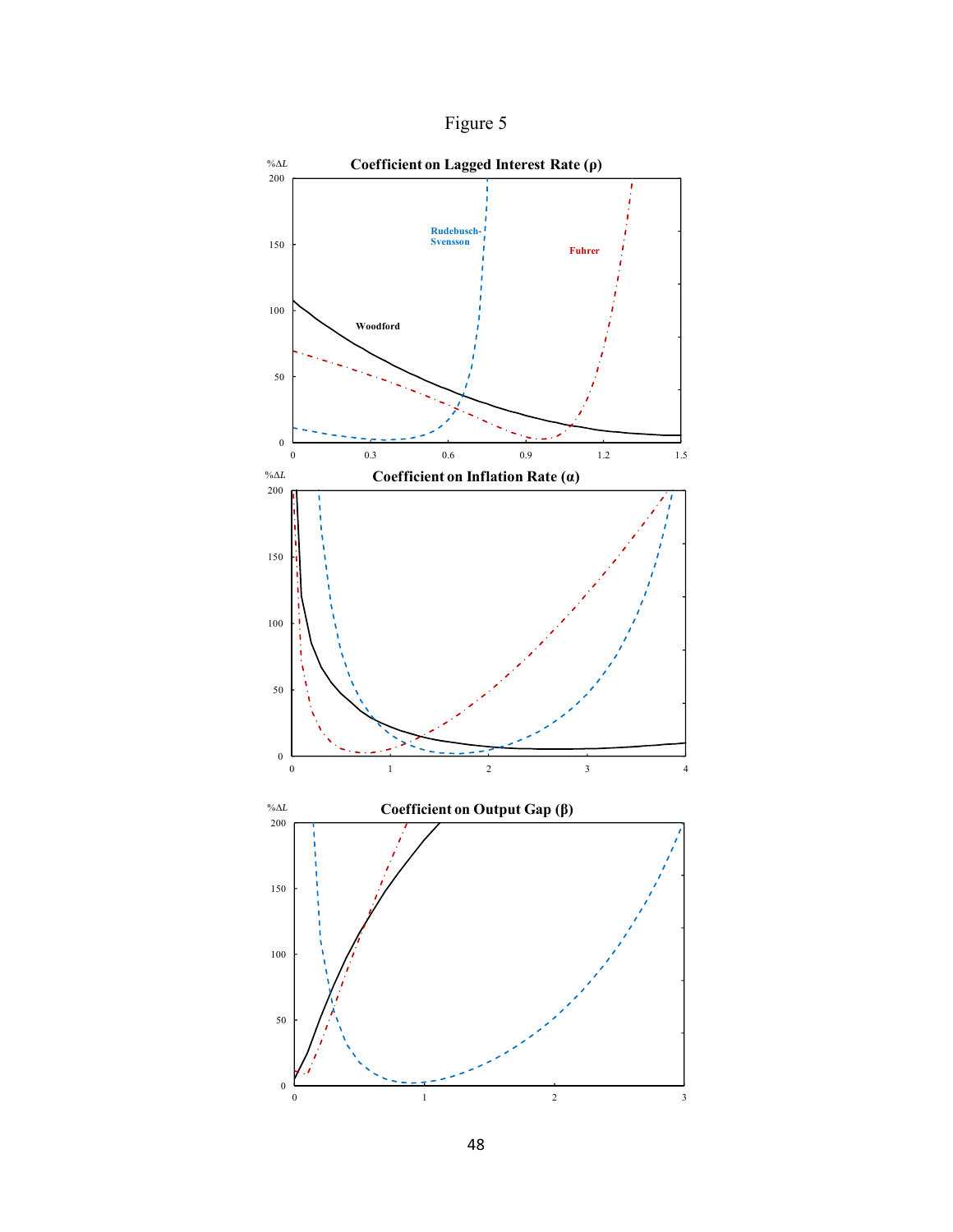Figure 6